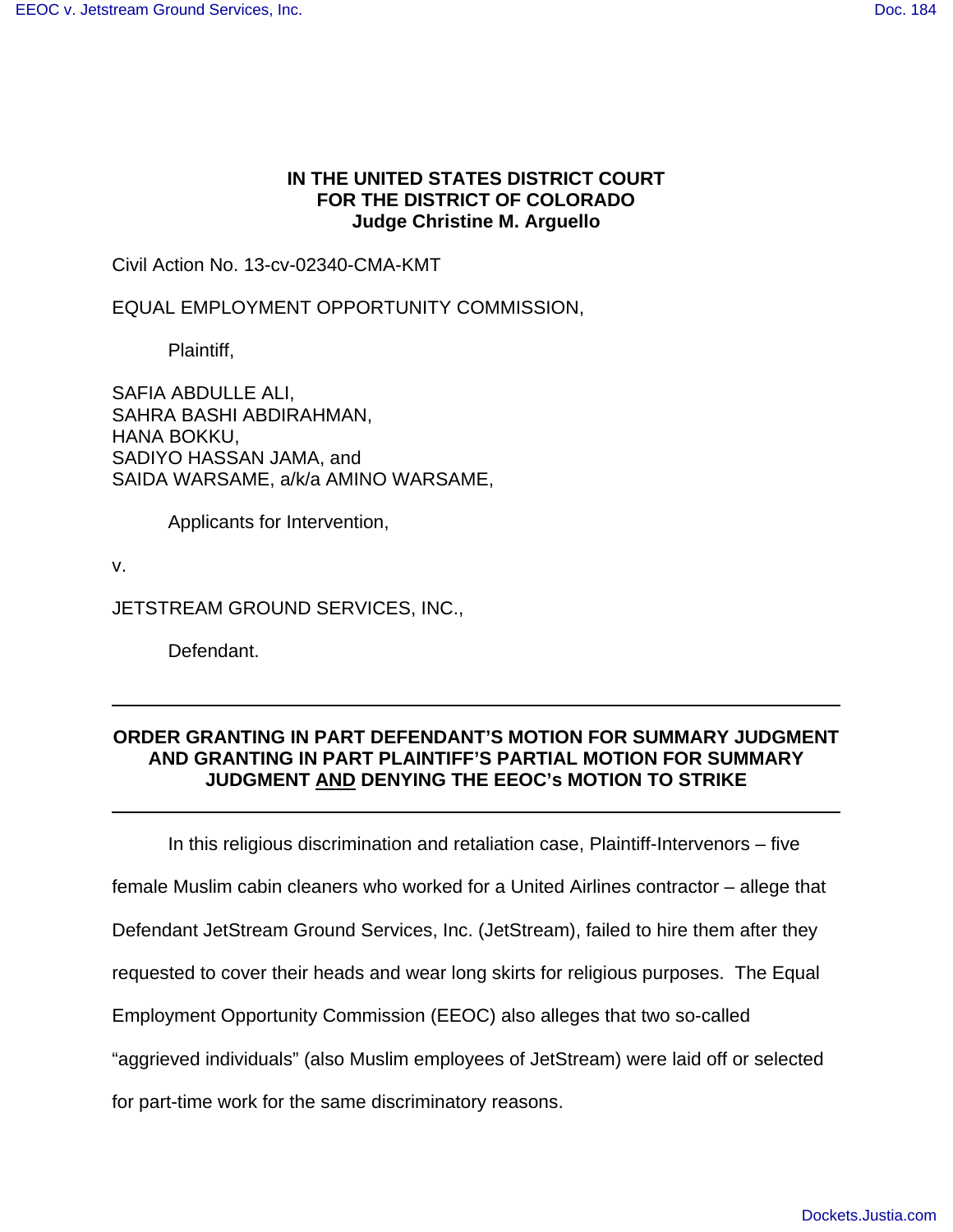This matter is before the Court on JetStream's Motion for Summary Judgment (Doc. # 83) and the Plaintiffs' Cross-Motion for Partial Summary Judgment (Doc. # 84.) Defendant's Motion argues that summary judgment should be entered in its favor on all of the claims due to the EEOC's failure to satisfy its conciliation requirements. (Doc. # 83 at 1.) It also seeks summary judgment on the two aggrieved individual's religious accommodation, disparate treatment, and retaliation claims. (Id.) Lastly, it contends that summary judgment should be entered on some of the Intervenors' damages, because the job offers made to the Intervenors limit their recovery of both back and front pay.  $\left(\frac{Id}{1}at\right)$  1-2.

 Plaintiffs' Cross-Motion for Partial Summary Judgment argues that the Court should enter summary judgment in their favor on several of Jetstream's defenses, including (1) the exhaustion of remedies and administrative prerequisites; (2) the viability of Plaintiffs' claims based on statute of limitations, waiver, estoppel, and laches; and (3) defenses alleging that the religious accommodations at issue are an undue burden. (Doc. # 84.)

# **I. BACKGROUND<sup>1</sup>**

### **A. GENERAL BACKGROUND**

 JetStream provides a variety of support services for airlines – including cargo, freight, and mail handling services; aircraft maintenance services; and cabin cleaning services – at airports throughout the United States, including Denver International

 $1$  Unless otherwise noted, these facts are deemed undisputed. Additionally, the Court sets forth facts only as necessary to address the arguments presented in the parties' respective Motions for Summary Judgment.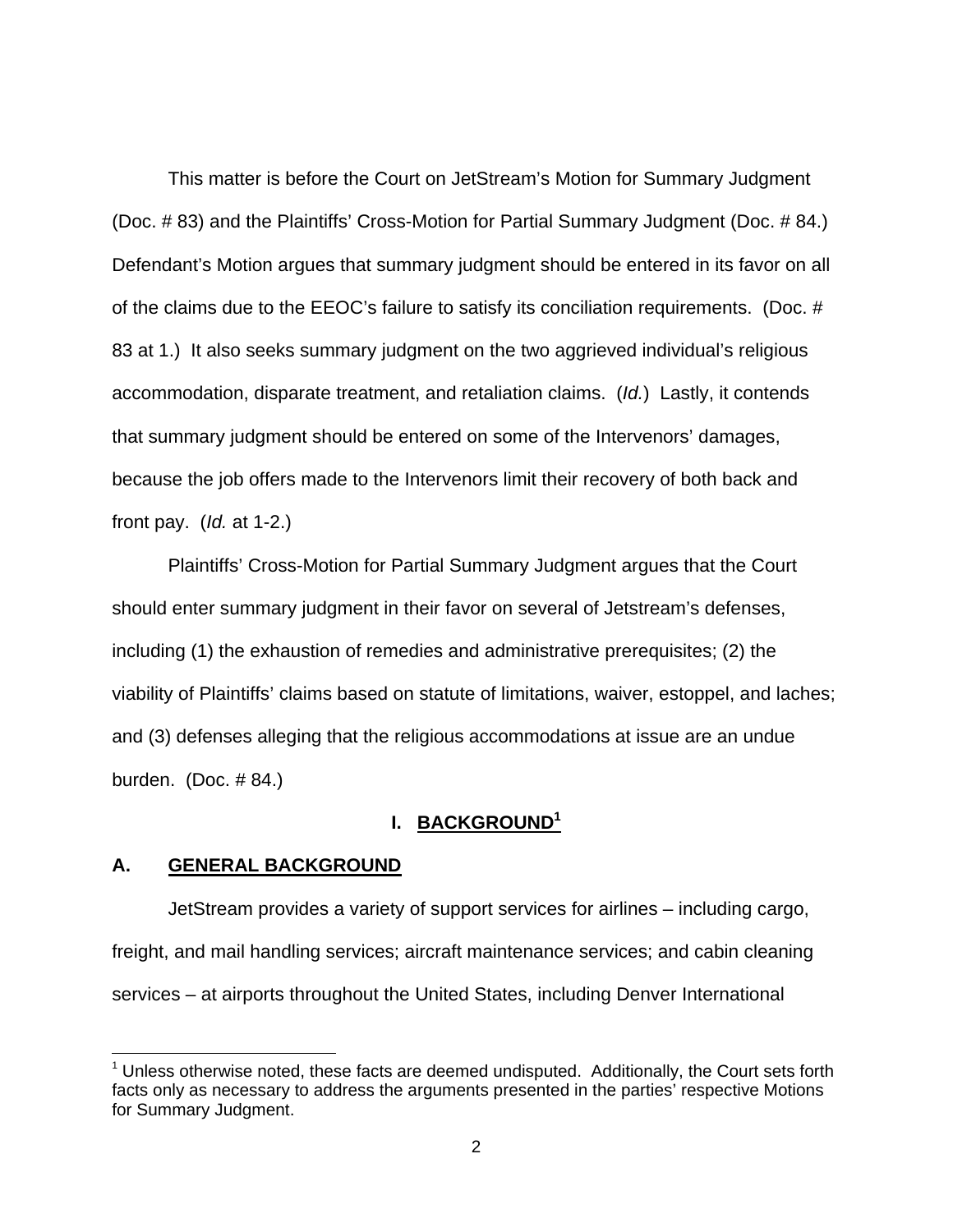Airport (DIA). (Doc. # 83, ¶ 1.) In early October of 2008, Jetstream was awarded a contract with United Airlines (United) to provide cabin-cleaning services at DIA. (Id., ¶ 2.) In December of 2008, Jetstream also assumed United's overnight and daytime cleaning operations from AirServ Corporation ("AirServ"),<sup>2</sup> United's prior cabin cleaning service provider at DIA.  $(Id, \P 3)$  JetStream announced that it would interview AirServ's prior employees for its new operations, and conducted these interviews on October 21-23, 2008. (Doc. # 84-57 at 2.)

 On February 5, 2009, five of AirServ's female cabin-cleaning employees – Safia Abdulle Ali, Sahra Abdirahman, Hana Bokku, Sadiyo Jama, and Amino Warsame ("Intervenors") – all of whom are Muslim Ethiopian and Somali immigrants, filed Charges of Discrimination (Charges) against JetStream, alleging discrimination on the basis of sex and religion. (Id.,  $\P$  4.) Specificially, the Intervenors allege that they were not hired during the transition between the AirServ and the JetStream contract because their religious beliefs require them to cover their hair, ears, and neck with a hijab $3$ whenever they are in public. (Doc.  $\#$  84,  $\P$  1.) The women also believe that they must dress is a way that is not revealing of their form or body, such that they must wear fulllength skirts in public. (Id.) JetStream's (current and past) uniform policy requires that cabin cleaners to wear pants while working, even if they request to wear skirts for

-

<sup>&</sup>lt;sup>2</sup> "AirServ" is also occasionally referred to by employees and others as "AirServices." (See, e.g., Doc. # 117-6, ¶ 1.)

 $3$  "A leading scholar of Islam  $\dots$  has defined a 'hijab' as the 'veil or head covering worn by Muslim women in public." EEOC v. Abercrombie & Fitch Stores, Inc., 731 F.3d 1106, 1111, n.1 (10th Cir. 2013) rev'd and remanded, 135 S. Ct. 2028 (2015) (citing John L. Esposito, Islam: The Straight Path 310 (4th ed. 2011)). In their briefs, the parties use the term "hijab" interchangeably with "headscarf" or "head covering"; the Court will adopt this convention as well.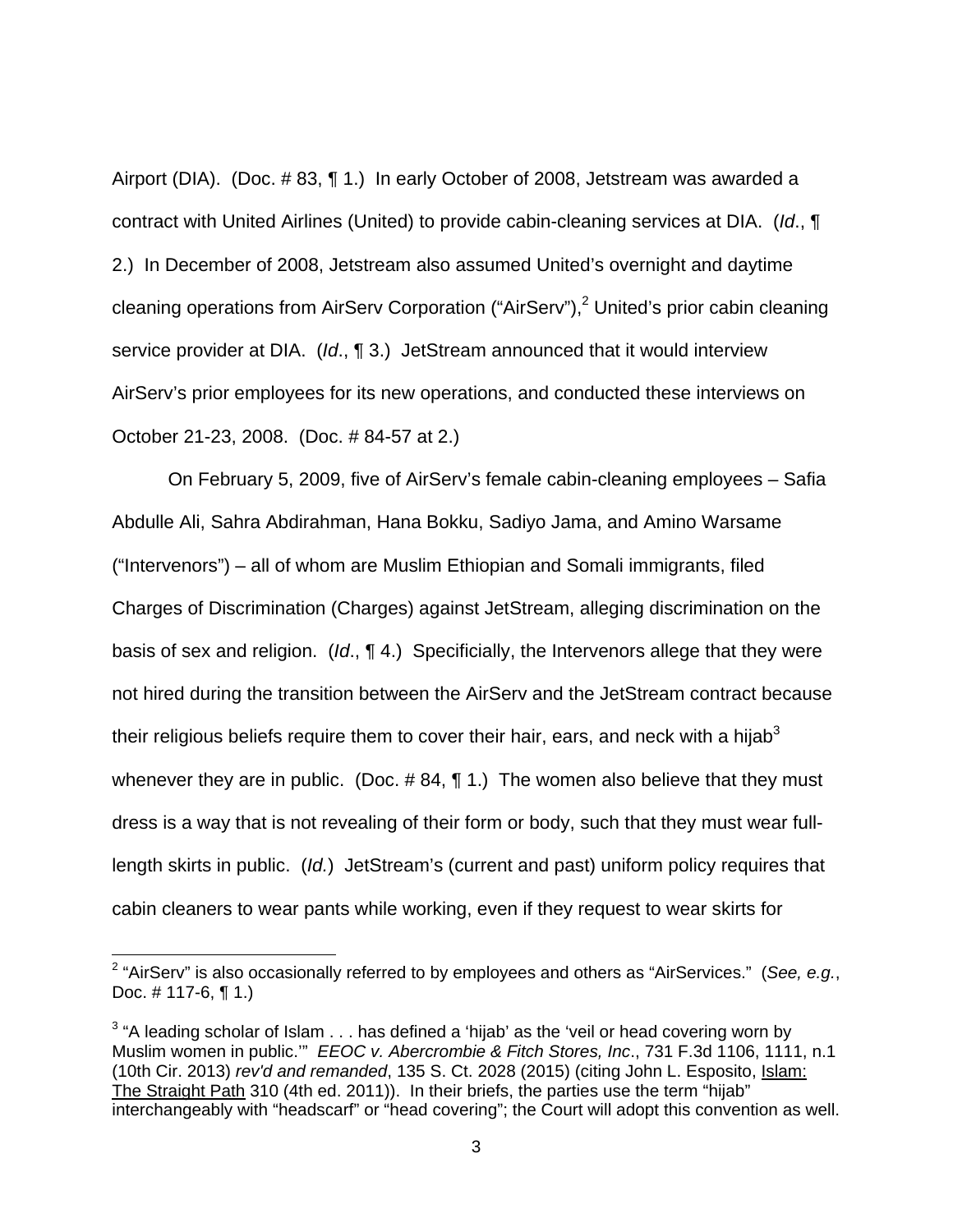religious reasons. (Doc. # 117, ¶ 52.) The parties dispute whether, prior to a change in

2011, Jetstream permitted its cabin cleaners to wear hijabs or headscarves – either as a

matter of formal policy or actual practice. (Compare Doc. #117, ¶¶ 50-52 to Doc. #

130,  $\P\P$  50-52).<sup>4</sup>

In her Charge, each Intervenor alleged that she worked for AirServ for some years prior to Jetstream's assumption of the United contract; that AirServ had provided her with a religious accommodation to its uniform policy, such that she was allowed to work while wearing a hijab and a full-length skirt; and that she had worked wearing both

 $\overline{a}$ <sup>4</sup> The EEOC submitted a declaration from Mary Berish, another cabin cleaner who worked for AirServ and later for JetStream. (Doc. # 117-6.) In her Declaration, Ms. Berish states that after the interviews were conducted with JetStream, Ms. Abdirahman and another employee (possibly Ms. Ali) told her that they were worried that they would not be hired because of their headscarves and skirts. (Id., ¶ 20.) She further states that she spoke with station Manager Earl Alexander and he told her that he "didn't know if JetStream would allow the women to wear skirts or the 'tops over their head'", and also that "he didn't know if JetStream would allow them to wear the 'garments for their religion." (Id., ¶ 21.) The EEOC also submitted a declaration from Diana Martinez, the Administrative Manager for JetStream, explaining how she was approached by some female employees who complained about needing to wear headscarves for religious purposes. She and station manager Earl Alexander worked with JetStream's uniform supplier in an effort to supply headscarves for the women, but "[n]o one from JetStream in Jupiter, Florida had anything to do with Earl and I providing the female cabin-cleaners with headscarves. In fact, the managers from Florida initially told us that there were absolutely no exceptions to the uniform policy for any reason. It was only after some Muslim female applicants complained to the government and a legal investigation started that Earl and I finally heard back from JetStream with permission to start providing employees at DIA with the option of ordering headscarves through our uniform provider. We had tried to raise the matter of headscarves up to Florida's attention before the government investigation, but they just ignored us and we never heard back. . . . no one from JetStream ever told Earl or I that we needed to work with or accommodate employees' religious practices if it was possible. We were just told that there was no deviation from the uniform policy." (Doc. # 117-34, ¶¶ 17-18.) Defendant responds that "The EEOC's cited declarations do not establish that JetStream prohibited headscarves in 2008 and early 2009. According to Berish, she spoke to Alexander about headscarves before JetStream took over at DIA, and he only said that he did not know if they were permitted. Martinez states that, in 2008 or early 2009, she worked with Alexander to accommodate women who asked to wear headscarves, and none of JetStream's corporate managers spoke to them about it. Further, [another Muslim employee] wore a headscarf at JetStream after it took over the United contract." (Doc. # 130, ¶¶ 50-52).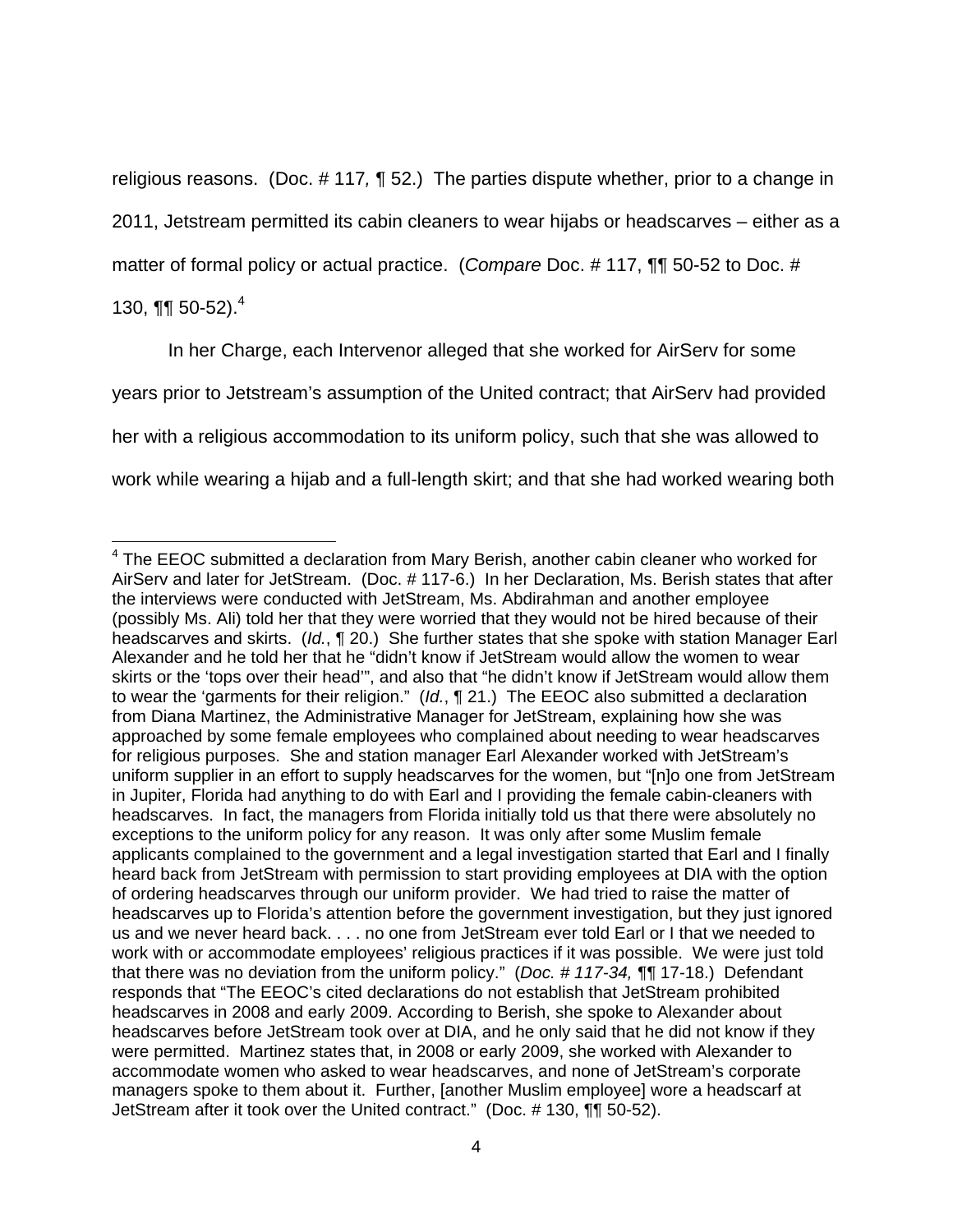items of clothing without incident or injury. (See, e.g., Doc. # 84-9 at 2.) Each

Intervenor also alleged that in October of 2008, during the transition between the

AirServ and the Jetstream contracts, Jetstream's Vice President, David Norris, began

interviewing AirServ's employees to determine if they should be "re-hired" at JetStream.

(Id.)

The EEOC has submitted evidence regarding Mr. Norris' allegedly open

animosity toward Muslim women wearing hijabs. Specifically, Michael Maina, who was

employed by both AirServ and JetStream as a Duty Manager, provided a declaration

describing the following comments allegedly made by Mr. Norris:

On or about two weeks after JetStream took over at DIA, I recall David Norris making a comment about a female Muslim employee who was wearing a headscarf. He stated that "United Airlines passengers would think they were terrorists," and that "JetStream should fire them" referring to female employees who wore headscarves. He made this comment in the break room to me and several other managers. On another occasion, maybe two or three weeks after JetStream took over the contract from AirServices, David Norris personally spoke with me and told me that the Muslim women who were working for JetStream should be fired because they looked like "terrorists." I told him that he could not do that – that he could not fire employees because of their religious beliefs once they were already hired. He just replied that it was his company and he could do whatever he wanted.

(Doc. # 117-14, ¶¶ 1-2, 10-11.) Plaintiffs also submitted a declaration from Brenda

Holan, who worked as an Administrative Manager for JetStream and helped interview

applicants during the United transition. (Doc. # 117-15, ¶¶ 1, 5.) She described the

following interactions with Mr. Norris:

I recall that a number of times during the days we were conducting interviews and throughout the transition period David Norris stating [sic] that female employees "can't wear headscarves" and that he expected them to wear uniforms. I recall that he stated that he did not care if the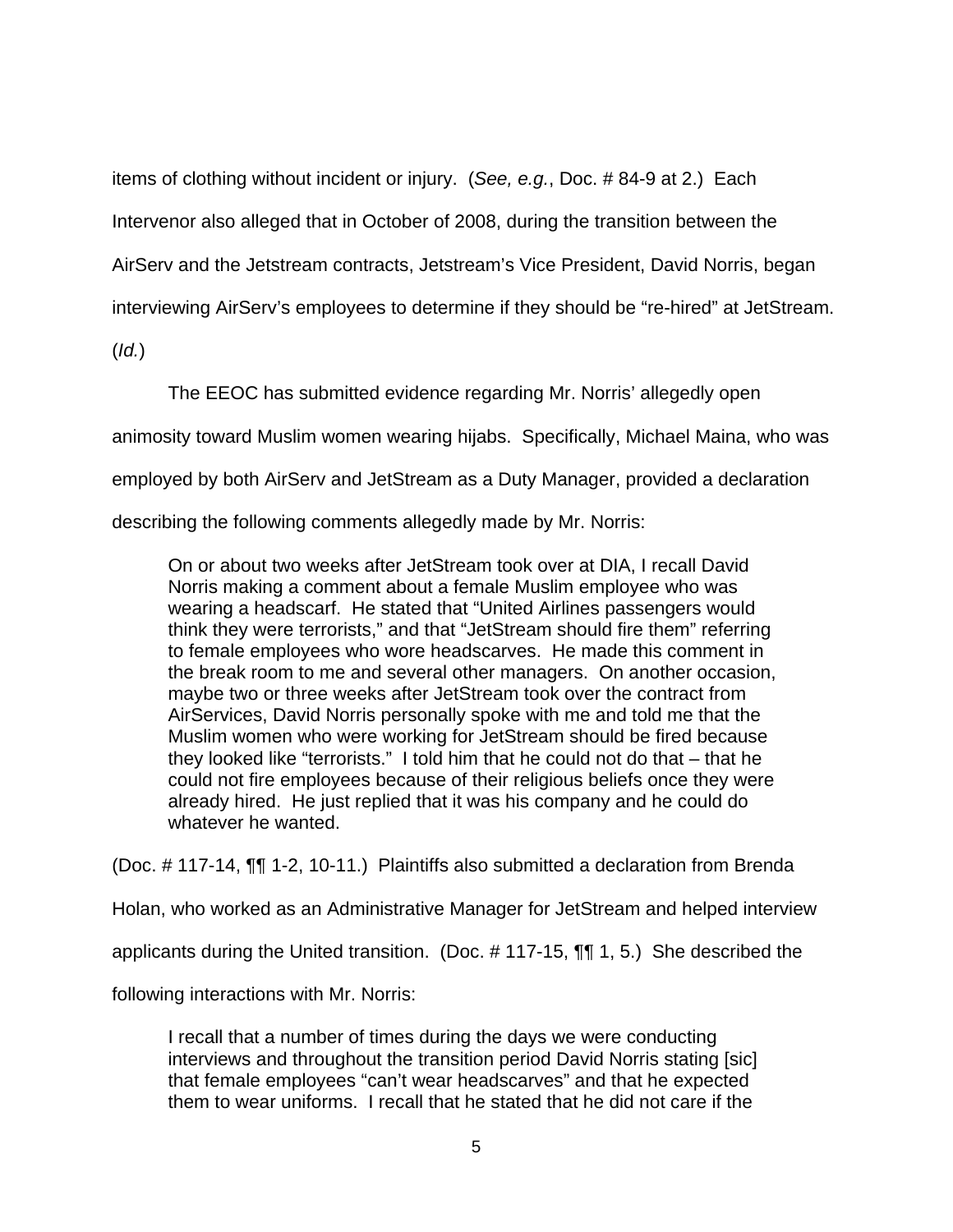reason was "religion" or not. Female cabin-cleaners would not be allowed to wear headscarves, "no ifs, ands, or buts." He also said that he wanted "none of this headscarf garbage. We're not putting up with any of that." . . . During the interviews, David Norris made many references to "these people" which I thought were derogatory and insulting to the applicants. I also recall David Norris stating once at one of the daily managers meeting that we should not hire any female Muslim employees and that the ones we had hired we should fire because when they wore headscarves "United passengers would think they were terrorists.'' I cautioned him that he couldn't do that and it was wrong. I was appalled.

## (Id., ¶¶ 16-17, 19.)

During his interviews, Mr. Norris asked Ms. Ali, Ms. Jama, and Ms. Warsame about whether AirServ had permitted them to wear skirts and hijabs at work. (Doc. ## 83, ¶ 5; 117, ¶ 1.) The women confirmed that, indeed, AirServ had allowed them to work with skirts and hijabs, and they told Norris that they needed to wear these garments for religious reasons. (Doc.  $\#$  83,  $\P$  2; 117,  $\P$  $\P$  2-4; 117-57 at 17.) Mr. Norris allegedly responded by telling Ms. Ali, Ms. Jama, and Ms. Warsame that he had an "issue" with the skirts; after hearing this, all three agreed to wear pants (because they thought they needed to do so to be hired), but Norris allegedly told them that JetStream still would not hire them because they could not agree to work without hijabs. (Doc. # 117-57 at 7, Doc. 13, ¶ 41). Ms. Warsame also alleges that she offered to provide Mr. Norris with a note from the Denver Islamic Society, explaining that Islamic tenets provide that a woman is not allowed to wear pants and that she is also supposed to cover her hair, but that he refused to accept it. (Doc. # 84-12.) After the interviews, the women were allegedly told that they would receive a follow-up phone call; ultimately,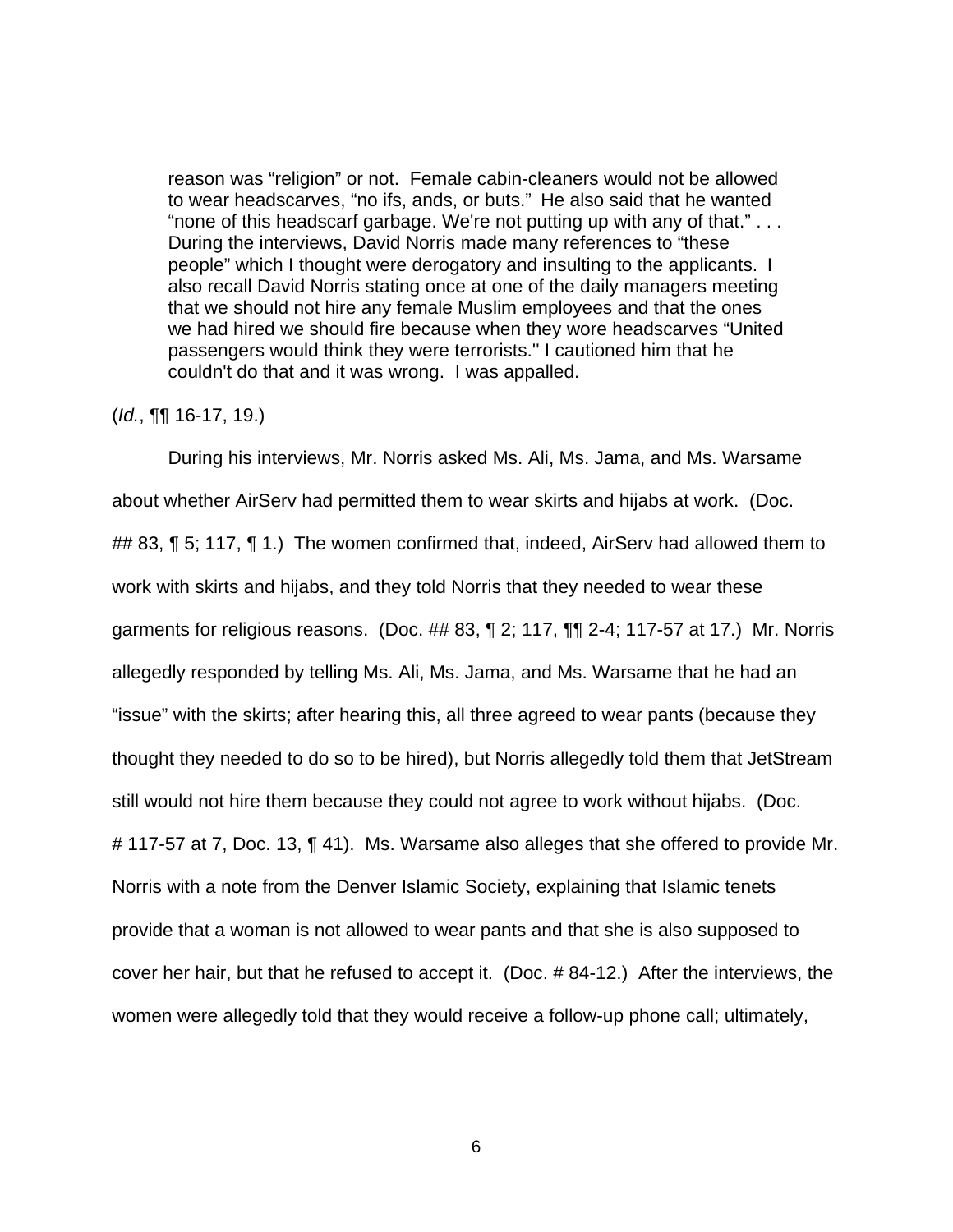however, the five women were not "re-hired" as employees by Jetstream.<sup>5</sup> (Doc. ## 84,

¶ 7, 84-8 to -12.) In July of 2009, each Intervenor filed an Amended Charge, adding an

allegation of retaliation. (Doc. # 83, ¶ 7.)

Between April 13, 2010 and August 29, 2012, the EEOC investigated the

Intervenors' charges and also expanded the investigation to encompass all of

JetStream's national operations. (Doc. # 84, ¶ 13.) The expanded investigation

included multiple requests for additional information sent to both JetStream and AirServ,

an on-site visit to DIA, and interviews of current JetStream employees. (Id.)

In February and March of 2011, based on "legal issues regarding the

burka headgear," JetStream amended its uniform policy. (Doc. ## 84-33 at 1.)

The policy provides that

Scarves used as a headdress are permitted in solid navy blue, black or JGS [JetStream Ground Services] approved only. In compliance with safety requirements, the scarf/head dress must be short as not to obscure the face (36" x 36" maximum dimensions) and must be attached securely to the employee's head. The scarf/head dress must not hang below the shoulders or loose fitting to prevent injury.

(Doc. ## 84-33 at 1, 7; 116-4 at 22, 37.)

In a letter dated August 8, 2012, Defendant provided the following explanation to

the EEOC investigator for its decision not to hire the Intervenors:<sup>6</sup>

Air Services lost its contract with United because it was not meeting United's cleaning standards. When JetStream began providing cabin cleaning services, it set out to overhaul and improve upon the level of

 <sup>5</sup> In May of 2009, Ms. Abdirahman filed an Amended Charge alleging that JetStream initially placed her name on a list of hired employees but, after talking to Norris regarding her religious dress, never received a work schedule or began work for Jetstream. (Doc. # 83, ¶ 6.)

 $6$  Internal citations to Defendant's prior position statements were omitted.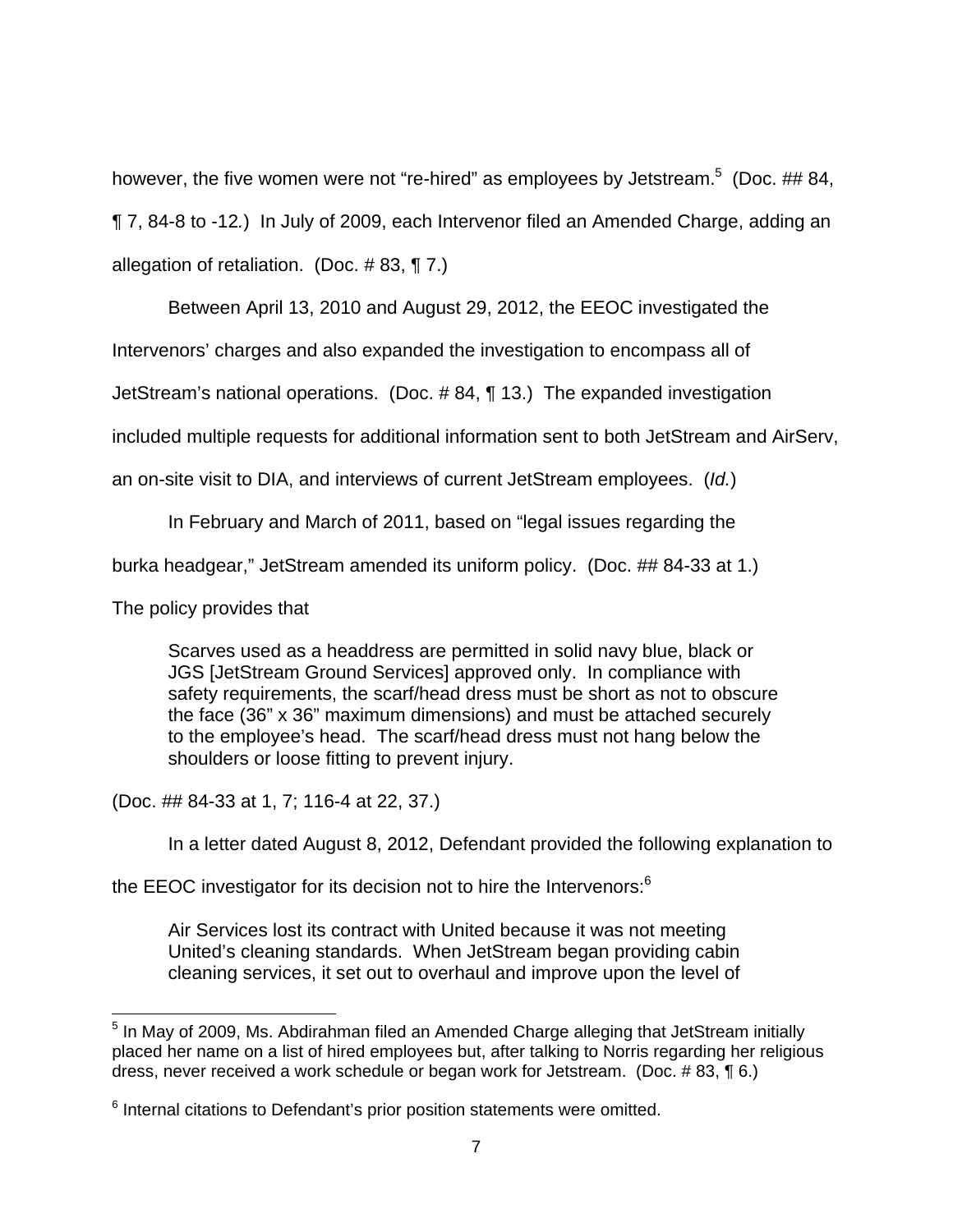service previously provided to United. Thus, although JetStream needed to fill approximately one hundred and ninety (190) full time and part time positions, it decided not to hire every cabin cleaner employed by Air Services; it decided, instead, to hire only about sixty (60) of the best applicants from Air Services and then to fill the remaining available positions through "outside" hires.

JetStream evaluated applicants based on how well they conducted themselves during their interviews, whether they had relevant cleaning experience, whether they could provide their own transportation to DIA, whether they expressed a willingness to change their work schedules and rate of pay, and whether they would accept JetStream's work standards, including its religiously neutral and gender neutral uniform requirements. Applicants were also required to pass a drug test and an airport security screening before being hired.

Like all of the applicants, the Charging Parties were evaluated based on these factors. Sadiyo Jama and Hana Bokku were not hired because they had scheduling conflicts that JetStream could not accommodate, and they both showed little enthusiasm or interest in working for JetStream during their interview. Amino Warsame was not hired because a dispute arose during her interview regarding the rate of pay that she would accept and whether she had adequate experience as a cabin cleaner. Safia Ali was not hired because she refused to abide by JetStream's uniform policy. Sahra Abdirahman demanded during her interview that JetStream pay for her RTD bus pass, a benefit that JetStream was not prepared to provide, and she failed to complete a required drug test.

(Doc. # 84-6 at 2-3). It also contended that it did not permit cabin cleaners to wear long

skirts for safety reasons, explaining that "[p]ermitting cabin cleaners to wear long skirts

would . . . increase the likelihood of a serious injury occurring on the jetway stairs, as

employees would be more apt to trip over a long skirt or catch loose clothing on

protuberances while moving up and down the stairway throwing them off balance." (Id.

at 5.) As for hijabs, JetStream noted that its policy "does permit employees to wear a

head scarf so long as certain conditions are met" – namely, the head scarf must be blue

or black in color, "secured to the employee's head, either by a hat or by some other

means," as well as "short (i.e., not so long that it flows over the employee's shoulders,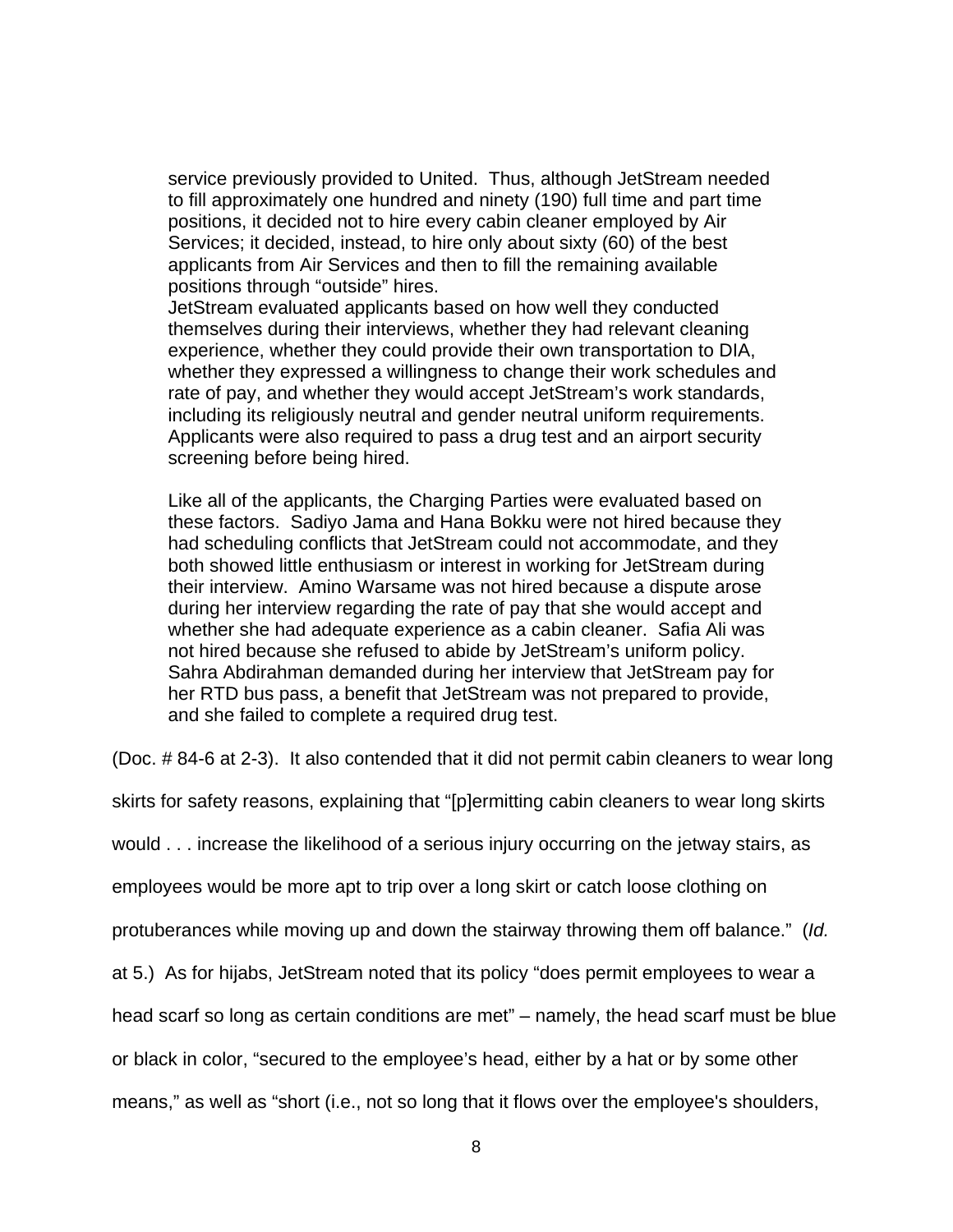chest, or back); this ensures that an employee's head scarf does not become caught on aircraft equipment, portions of the jetway (a.k.a. the passenger bridge), or the jetway stairs, resulting in injury." (Id.)

On August 29, 2012, the EEOC issued a Letter of Determination as to each Intervenor's charge, notifying JetStream that the EEOC had found reasonable cause to believe that it had violated Title VII in refusing to provide the Intervenor herself as well as a "class" of other female Muslim employees or applicants "a reasonable accommodation based on [their] religion" and also in refusing "to hire her and others like her for the position of Aircraft Cleaner based on sex, religion, and in retaliation for engaging in protected activity." (Id., ¶ 15.)

### **B. THE PRE-SUIT ACTIVITIES**

 Four years, 6 months, and 23 days elapsed between the Intervenors' filing of their initial charges (on February 5, 2009) and the EEOC's filing the Complaint (on August 30, 2013). (Doc. ## 1; 116-5 at 1-12).

## **The Colorado Civil Rights Division's and the EEOC's Investigations**

 Because the Intervenors' charges were initially filed with the Colorado Civil Rights Division (CCRD), they were also initially investigated by that agency, $7$  which

 7 The EEOC and the CCRD have a "Worksharing Agreement," which

delegates authority to the CCRD to receive, investigate, and draft charges on behalf of the EEOC. The agreement, however, also expressly limits the delegation of authority: "This delegation of authority to receive charges does not include the right of one Agency to determine the jurisdiction of the other Agency over a charge." As to the investigation of the charges' merits, the agreement provides that the CCRD may "receiv[e] and draft[] charges," and, "once [the CCRD] begins an investigation, it resolves the charge." [However], [t]he resolution of charges by the CCRD is not binding on the EEOC. According to the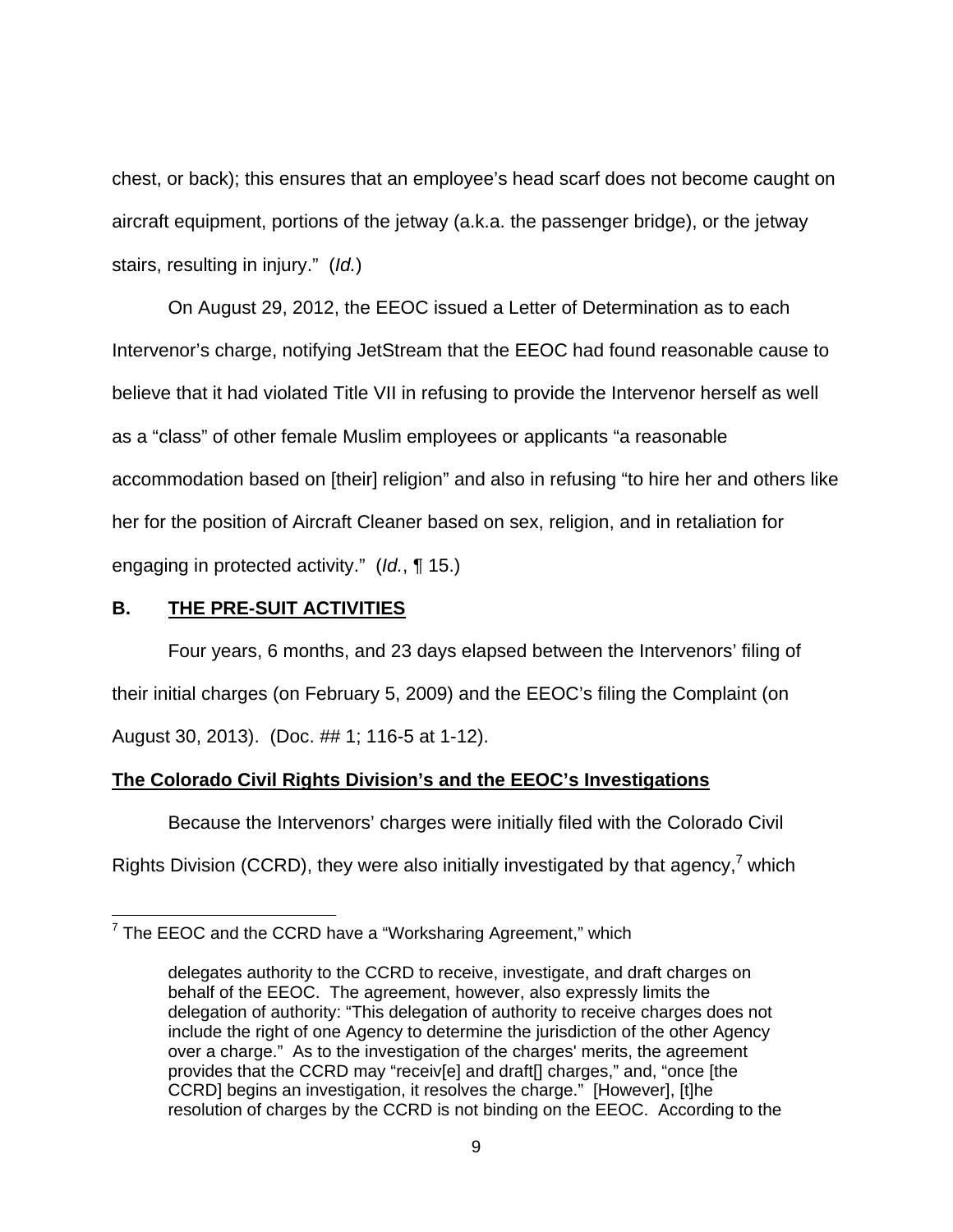completed its investigation after approximately 11 months (on December 5, 2009). (Doc. # 116, ¶ 4.) On January 29, 2010, the CCRD filed a Complaint on all five Charges with Colorado's Office of Administrative Courts (OAC), which set a hearing for May 24, 2010. (Doc. # 116-5 at 25.) However, the EEOC filed a Motion to Withdraw the Complaint and Notice of Transfer, and on March 26, 2010, the OAC granted that motion and vacated the hearing. (Doc. # 84-14.)

The parties disagree about the date the case was effectively transferred to the EEOC (contending this occurred in either March of April of 2010), $8$  but do not dispute that the EEOC sent its first Request for Information (RFI) to JetStream on September 1, 2010. (Doc. # 116-5 at 293-94.) This RFI sought, among other things, the identity of all employees working for JetStream and all cabin cleaning employees who had worked at DIA since 2008. (Id.) Approximately five months later, on March 9, 2011, indicating that "[t]he Commission has decided to broaden its investigation," the EEOC sent a second RFI. (Doc. # 84-18.) It sent its third and fourth RFIs to Jetstream May 24, 2012, and June 7, 2012, respectively. (Doc. ## 84-19; -20.) On June 8, 2012, it sent a Third Party

worksharing agreement and federal regulations, the EEOC is only required to give "substantial weight" to state agency final action and the EEOC is not bound by the state action. 29 C.F.R. § 1601.21(e). Thus, the EEOC's Notice of Charge of Discrimination informs parties that the state agency's final "findings and orders will be given weight by EEOC in making its own determination as to whether reasonable cause exists to believe that discrimination has occurred." The EEOC's substantial weight review occurs only after the state agency—here, the CCRD—completes its review and investigation.

Rodriguez v. Wet Ink, LLC, 603 F.3d 810, 813 (10th Cir. 2010) (internal citations omitted).

-

 $8$  Defendant contends that the Charges were transferred to the EEOC on March 10, 2010, whereas the EEOC states that this transfer occurred transferred on April 14, 2010. (Doc. ## 116,  $\P$  5; 132,  $\P$  5.)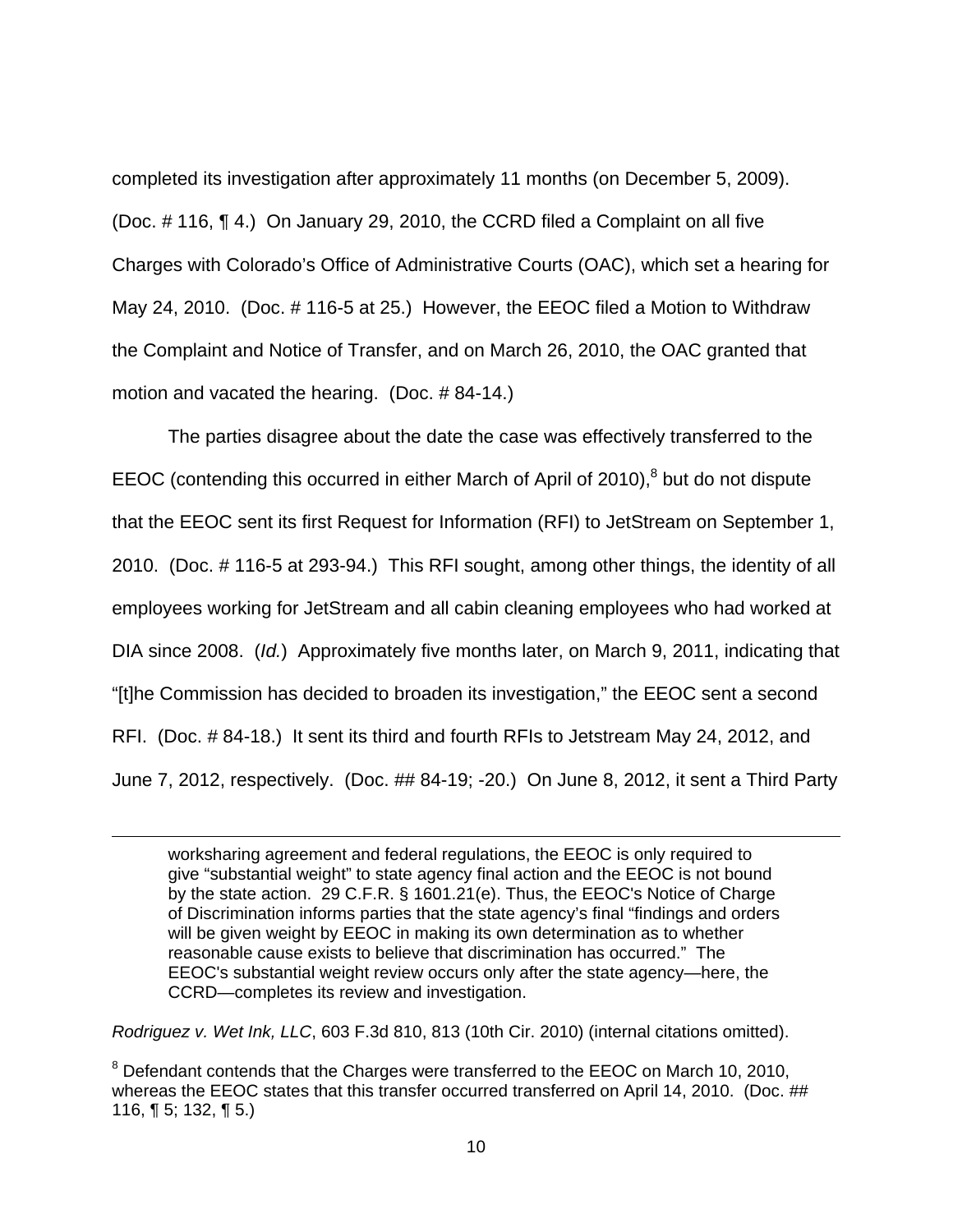RFI to AirServ, and it requested additional information from AirServ on June 15, 2012. (Doc. ## 84-21; -22.) On July 10, 2012, it interviewed five employees at JetStream, including Ms. Haji. (Doc. # 84-23.) On August 29, 2012, it issued cause determinations. (Doc. # 84-15.)

#### **The EEOC's Conciliation Efforts**

Between late August and October of 2012, the EEOC and JetStream exchanged written conciliation proposals five times, and met in person once. (Doc. # 83-3 at 49- 50.)

On September 18, 2012, the EEOC provided JetStream with a proposed, initial conciliation agreement. (Doc. # 83, ¶ 8.) In this proposed agreement, the EEOC identified two other Muslim women, Milko Haji and Amina Oba, who, it contended, had also been aggrieved by JetStream's uniform policies. (Id., ¶ 10.) The EEOC initially proposed economic damages for the Intervenors in the sum total of \$775,500,00 (allinclusive of back pay, front pay, and emotional distress/compensatory damages plus interest), as well as the creation of a \$436,500 settlement fund, which would be paid to other aggrieved individuals identified by the EEOC in the course of its investigation. (Doc. # 83-3 at 49.) The EEOC's proposal also provided that JetStream would reinstate the Intervenors and other aggrieved individuals, as well as "develop a plan for providing religious accommodation to Muslim employees, including policies and procedures for accommodating deviations from the company's dress code." (Doc. # 83-3 at 55.)

The parties met for an unsuccessful, in-person conciliation conference on October 25, 2012, at which time the Intervenors twice reduced their requested damages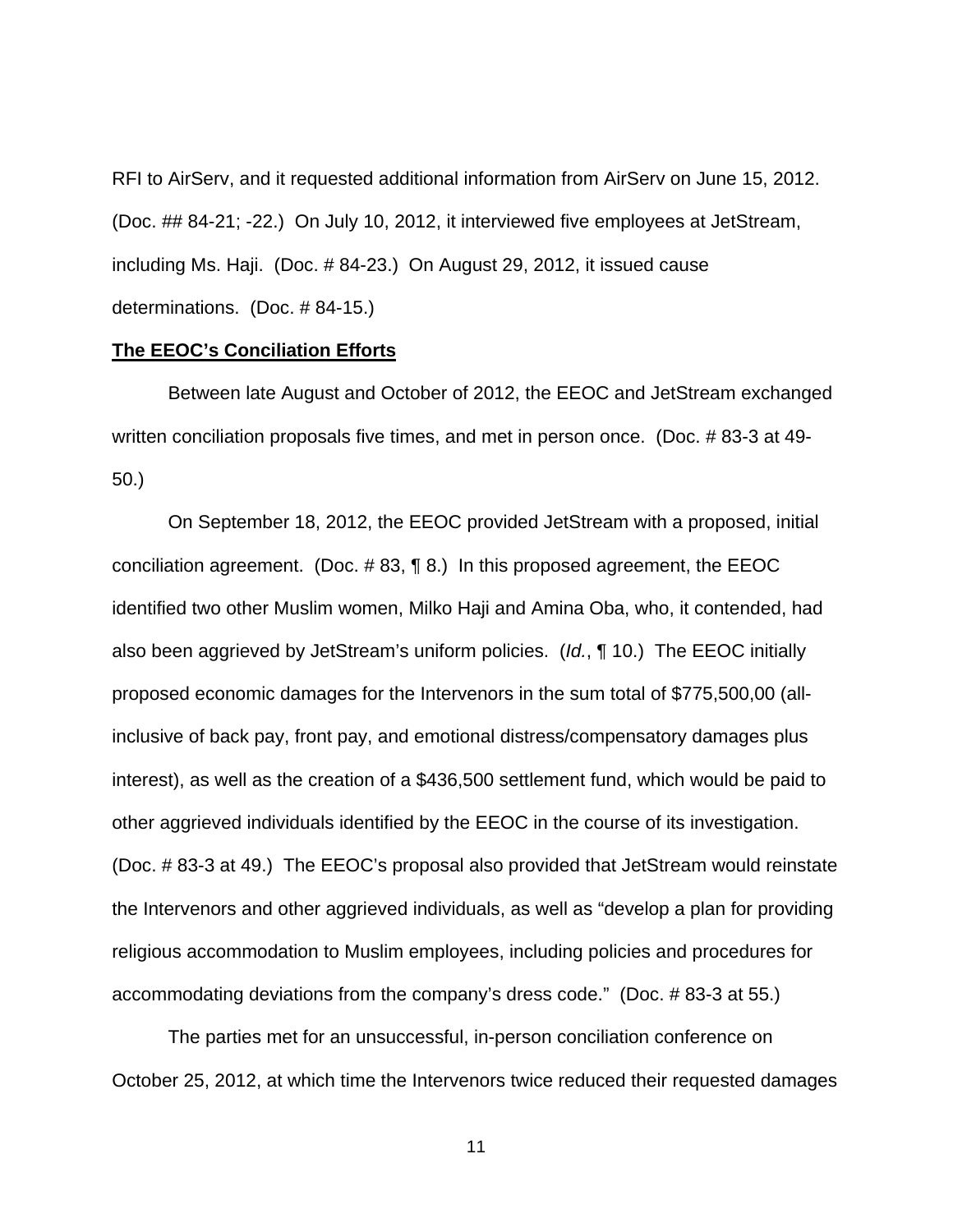offers (first to \$705,500, and second to \$670,500). (Id. at 50.) Jetstream requested three to four days to respond with a counter-proposal, and the conference was adjourned at JetStream's request. (Id.) Ultimately, however, JetStream terminated the negotiations by making a last offer, and the EEOC concluded that conciliation was unsuccessful. (Id.) JetStream's final offer was that it would pay \$75,000 to cover the Intervenor's back pay and compensatory damages, but it refused to compensate Haji and Oba or to set aside additional funds for putative victims. (Id.)

The EEOC filed its Complaint in this matter on August 30, 2013. (Doc. # 1.)

## **C. THE REINSTATEMENT OFFERS**

 On October 13, 2014, JetStream made offers of full-time employment to all five Intervenors to work as cabin cleaners; these offers provided that the women "may wear a headscarf at work that meets their religious requirements but does not present safety risks," but required that they "wear pants at work, as they claim they are willing to do." (Doc. # 83, ¶ 18, Doc. # 83-2 at 43.) The Intervenors were also required to complete employment applications and to take drug tests. (Doc. # 83-4 at 21.)

## **D. THE "AGGRIEVED INDIVIDUAL'S" CLAIMS**

#### **Amina Oba**

Ms. Oba is a Muslim female from Ethiopia, whose religious beliefs require her to cover her head and also to wear modest clothing that is not revealing of the shape of her body. (Doc. ## 83, ¶¶ 19, 30; Doc. # 83-2 at 47; 132-1 at 1; 132-11, ¶ 1.) She worked as a cabin cleaner at AirServ beginning in December of 2008, and regularly wore a hijab and skirt on her way to work, but removed her hijab and skirt and changed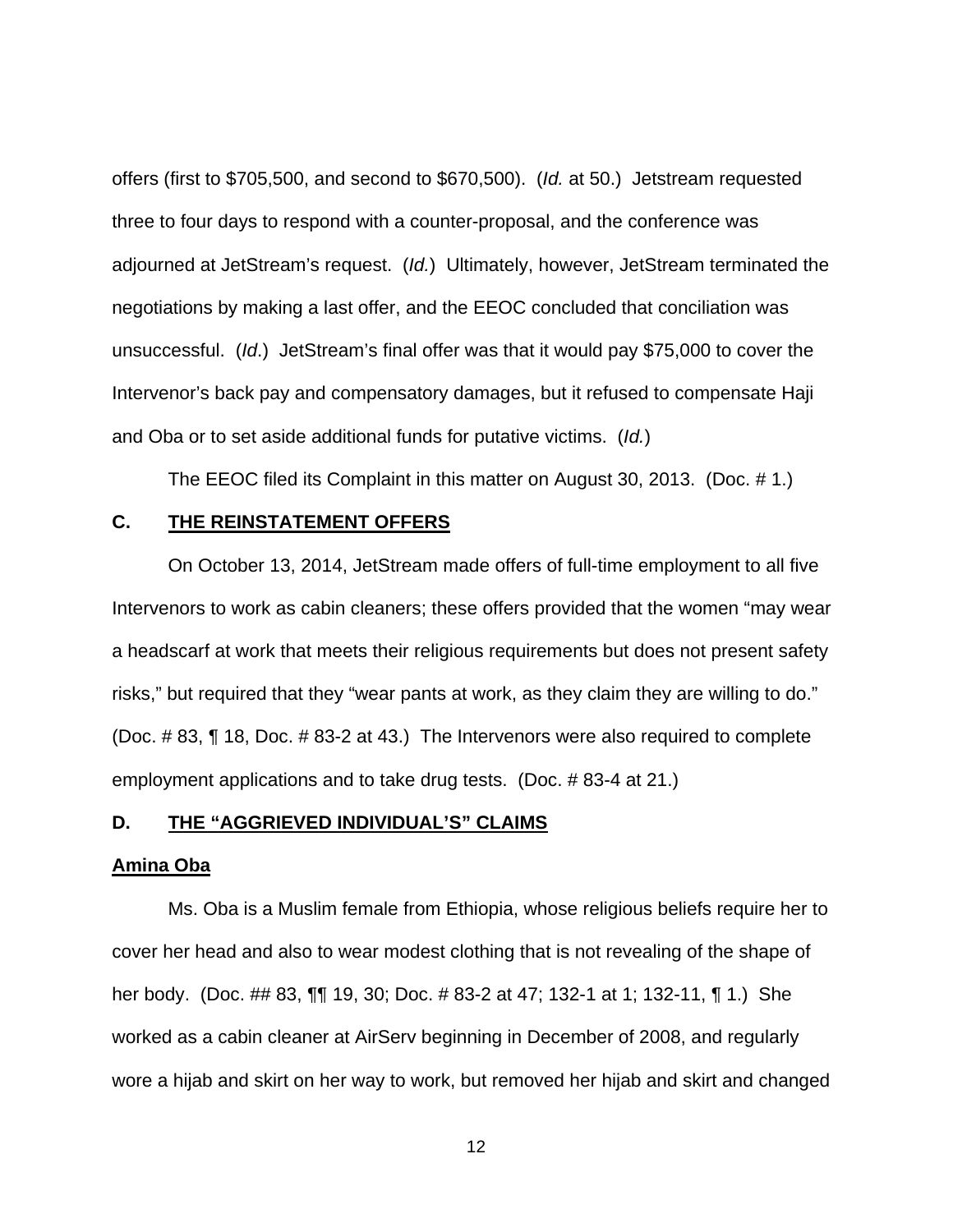into pants when she arrived at the airport for work; she also donned and doffed her skirt and hijab during her breaks. (Doc. ## 83, ¶¶ 19-20, 31; 83-2 at 50; 117, ¶ 31.) During the United Contract transition, Ms. Oba was interviewed by a Jetstream employee, but not by Mr. Norris. (Doc. # 83, ¶ 21.) She was not asked about her clothing during her interview and also did not discuss her religion during her interview. (Doc. #83, ¶ 23.)

Ms. Oba wore pants while working for JetSteam and did not request to wear a skirt while working; specifically, she testified that despite wishing to wear a skirt for religious reasons, she did not make such a request because she knew that JetStream had refused to hire other Muslim women who requested similar accommodations. (Doc. # 83, ¶ 32; Doc. # 83-2 at 48, 49.) She also did not cover her head while working for Jetstream. (Doc. # 83-2 at 50.) Ms. Oba continued, however, to don and doff her hijab and skirt when she arrived at work and during breaks (so she was properly outfitted for prayer) and before she went home for the day. (Doc. # 117, ¶ 15). The EEOC submitted a declaration from Mary Berish, a fellow cabin-cleaning employee, about this practice:

The Ethiopian women would wear skirts over pants and headscarves up until our shift would start – then they would take off the skirts and headscarves and put them in backpacks for the shift. We had lockers with AirServices [sic] but those were taken away by JetStream. So the Ethiopian women would take off their religious clothes and put them in backpacks in the corner. Then they would put them on as soon as we got off the shift. They didn't wait to get home. You could tell they didn't want to be seen in public wearing pants and without their headscarves but they had to take these off for work.

(Doc. # 117-6, ¶ 23.)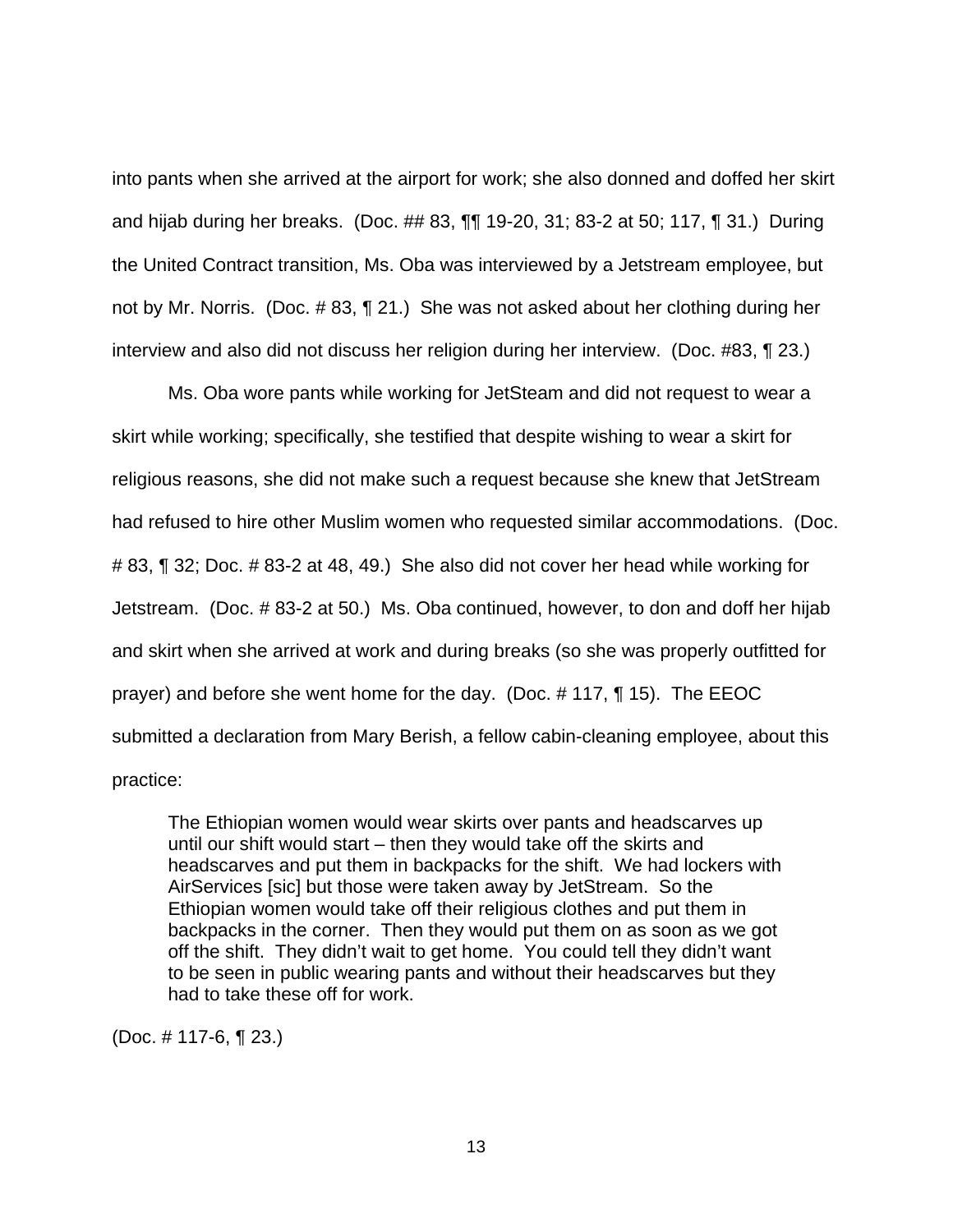On February 6, 2009 – approximately three and a half months after David Norris's interviews of the Intervenors – JetStream laid off approximately 25 employees (approximately 10% of its workforce), including Ms. Oba. (Doc. # 83, ¶ 25.) The parties disagree both about who selected Oba for a layoff and about why she was selected. JetStream contends that layoff itself was "precipitated by a dispute between Jetstream and United over compensation paid to JetStream for certain services. As a result, JetStream was losing money at DIA and needed to reduce payroll costs." (Doc. # 83, ¶ 26.) JetStream submits evidence from the deposition of station manager Earl Alexander, who admitted that he had no firsthand knowledge of Ms. Oba's work performance, but testified that shift manager Tom Kinsella<sup>9</sup> told him that Oba "was a lesser performer. She was maybe slower than others in doing her job, but [Mr. Kinsella] wanted to try to keep her, if possible" and also that "she was right on the cusp of being able to stay." (Doc. # 83-1 at 16-17.)

The EEOC contends that Ms. Oba was selected for a layoff because she wished to wear a hijab and skirt for religious reasons. In support of this argument, it points to the fact that Ms. Oba regularly and openly wore her hijab and skirt at work, donning and doffing them for work breaks, and that she was laid off along with another woman who also wore a hijab. Additionally, it notes that Ms. Oba was not initially selected for a layoff; specifically, her name did not appear on a list of employees who were to be laid off which was sent via email by Frank Austin, JetStream's Director of Hub Operations and Planning, on February 5, 2009, to Mariela Feliciano (JetStream's Human

-

 $9$  Mr. Kinsella had not provided testimony in the case as of the date of the respective Summary Judgment Motions. (Doc. # 117, ¶ 27.)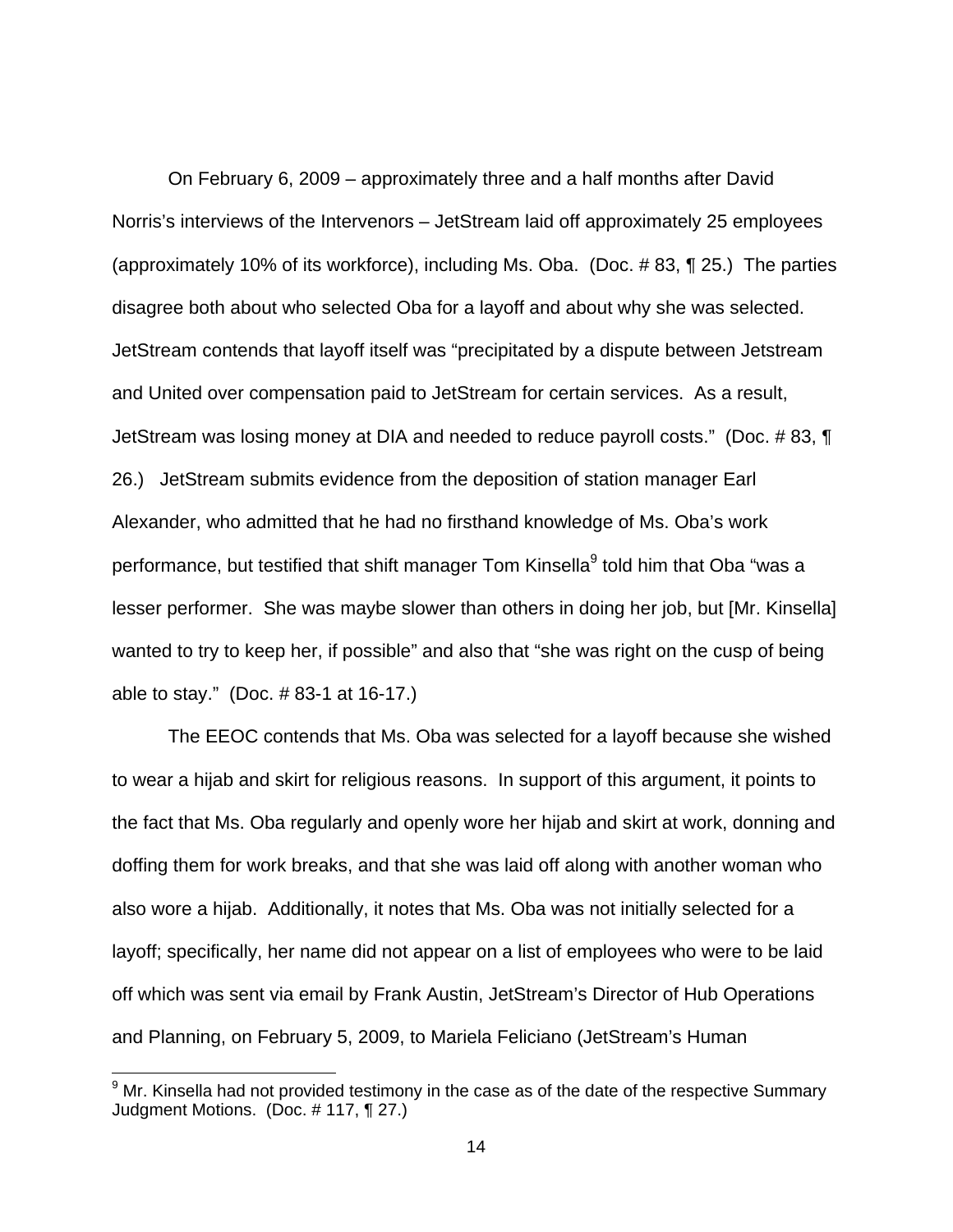Resources Director), Norris, and co-owner Mark Desnoyers. (Doc. # 117-8 at 2.) However, on February 6, 2009, Mr. Austin sent these same individuals "a revised work schedule with changes regarding those names **you** sent earlier today,"<sup>10</sup> which included Ms. Oba's name as one selected for termination. (Doc # 117-9) (emphasis added). Moreover, despite purportedly being laid off because she was a "slow" worker, this "slow" explanation did not appear in her personnel file (whereas JetStream documented the reasons why at least some other employees were selected for layoff in those employees' personnel files).<sup>11</sup> Additionally, when Ms. Oba was notified that she was laid off by Ms. Martinez, Ms. Martinez told her that she had done "nothing wrong"; she had never been disciplined or written up for slow or poor performance at JetStream; and Ms. Oba's lead, who worked with her daily, was not consulted about her work prior to the layoff. After being laid off, Ms. Oba was rehired in June of 2012 (and since being rehired, has received a 3% increase in pay and received highest marks for competence and performance). (Doc. ## 83, ¶ 28; 116, ¶¶ 16-20, 22-26.)

After being rehired at JetStream, Ms. Oba has worn a hijab while on the clock. (Doc. # 83-2 at 50.)

 $10$  It is not clear to whom this "you" refers; the original document to which Mr. Austin seems to be referring (*i.e.*, an email with the "names you sent earlier today") is not before the Court.

 $11$  JetStream notes that "only 2 of the 21 employees laid off in in February 2009 and listed in the EEOC's Exhibit No. 7 have a specific reason for their layoff listed on their termination forms. The termination forms for Oba and everyone else only state that the employee was 'laid off.'" (Doc. # 130 at 2.) Although JetStream submitted these termination forms to the Court, it is unable to resolve this dispute because it does not have access to the employee's entire personnel files.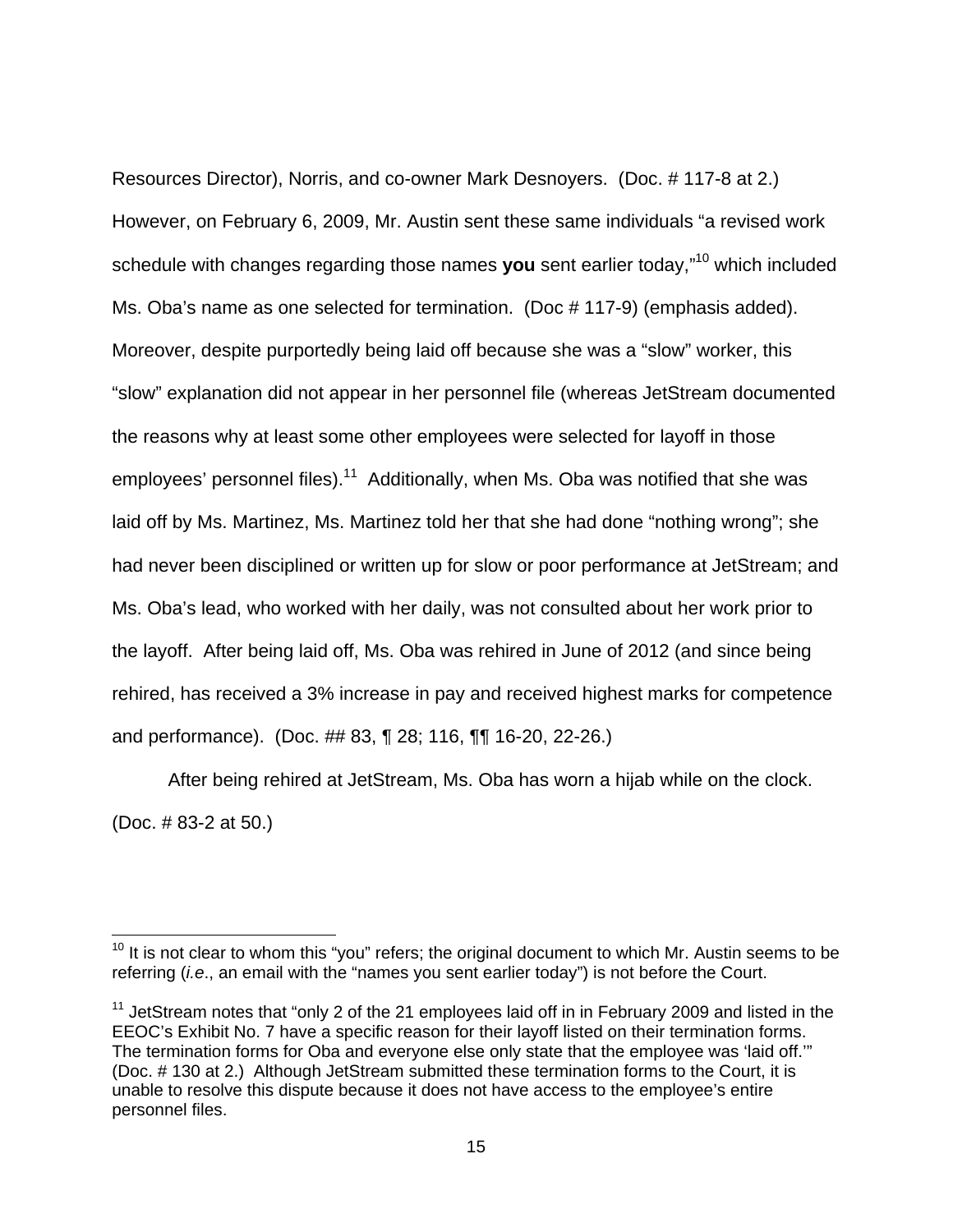### **Milko Haji**

Ms. Haji is a Muslim woman whose religious beliefs require her to wear modest clothing that does not reveal the shape of her body, including a skirt and hijab. (Id., ¶ 37; Doc. # 117, ¶¶ 43, 44). Ms. Haji worked as a cabin cleaner at AirServ before being hired as a cabin cleaner by Jetstream. (Doc. #83, ¶ 37.) During the United contract transition, Ms. Haji requested a full-time shift, but was assigned a part-time schedule during the first three shifts she worked with Jetstream, working five hours and 30 minutes (from 8:30 AM to 2:30 PM, inclusive of her 30-minute lunch break) on Monday, December 15, 2008 through Wednesday, December 17, 2008. (Id., ¶ 38.) Beginning with her fourth shift, on December 21, 2008, Ms. Haji began working a full-time schedule, working eight hours (from 6:30 AM to 3:00 PM, inclusive of her 30-minute lunch break). (Id., ¶ 39.)

 The EEOC asserts that "According to Defendant's records, Haji's first day of work was November 13, 2008, but she was not allowed to work until December 15, and then was scheduled for and worked only part time hours on December 15-17," and cites to exhibit number 41, submitted in support of its Motion for Summary Judgment. (Doc. # 117, ¶ 39.) Exhibit number 41 appears to be a printout of a "Time Card" from a timetracking program, indicating that Ms. Haji had 7.5 "worked hours" on November 13, 2008. (Doc. # 117-41) However, the "Time Card" contains no other time entries for the week of November 9, 2008. (Id.) (showing zero hours for November 9th through 12th and 14th through 22nd.) The EEOC also submitted an undated "New Hire Processing Form" with information about Ms. Haji, including her address, with several handwritten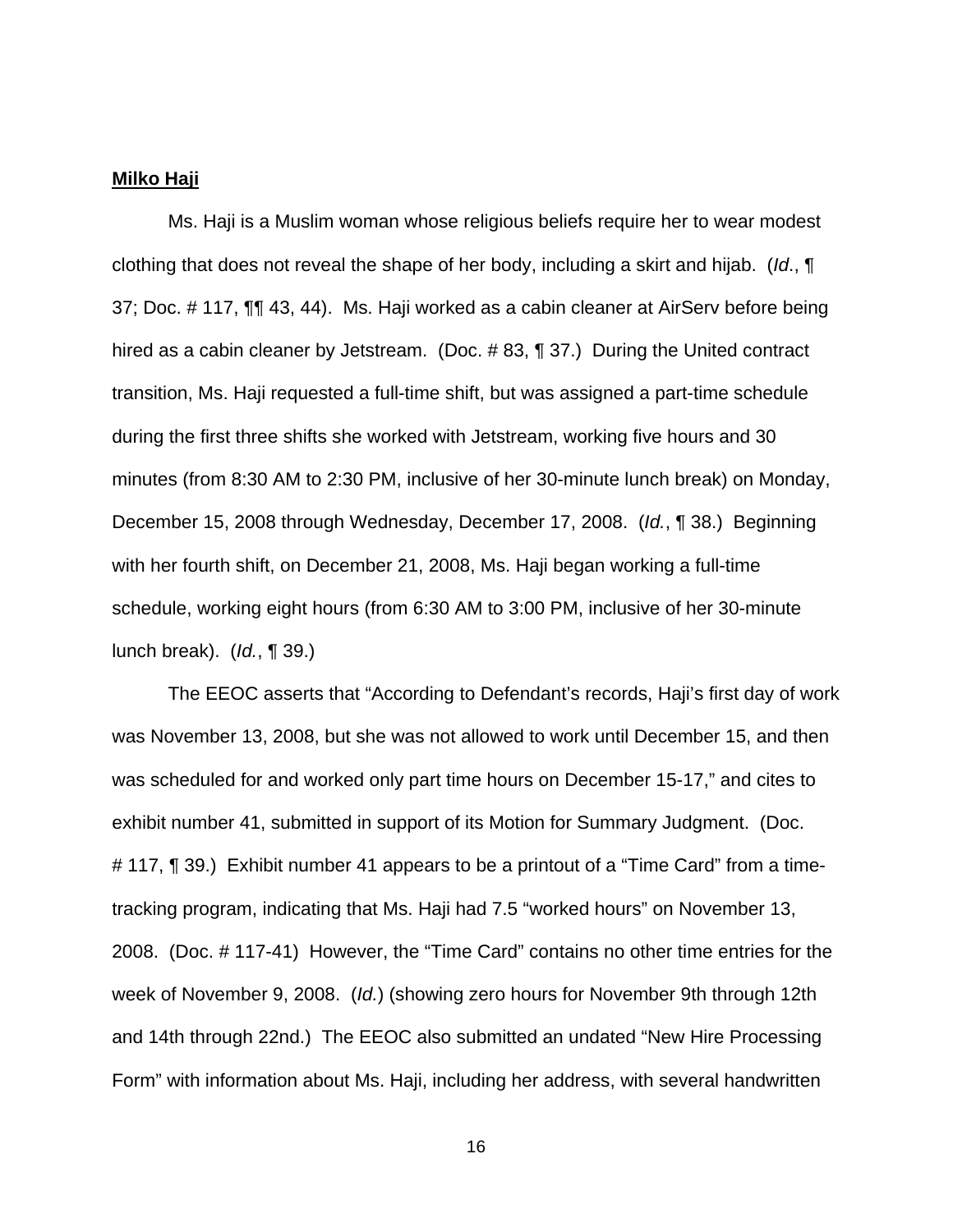notations at the very bottom of the page – some are illegible, but the legible words read "Events 401K & Med," a date (11/12/08), and what appear to be initials (MR). (Doc.  $#$ 117-5.)

The Court has thoroughly reviewed all of the other evidence submitted by both sides, including the excerpts from Ms. Haji's and Mr. Austin's depositions. It notes that there is no other evidence in the record indicating that Ms. Haji was, in fact, supposed to begin work in November of 2008, rather than the day she actually started in December; for example, Ms. Haji and Mr. Austin never discuss her start date in any respect in their deposition excerpts.

#### **II. LEGAL STANDARD**

Summary judgment is warranted when "the movant shows that there is no genuine dispute as to any material fact and the movant is entitled to judgment as a matter of law." Fed. R. Civ. P. 56(a). A fact is "material" if it is essential to the proper disposition of the claim under the relevant substantive law. Wright v. Abbott Labs., Inc., 259 F.3d 1226, 1231–32 (10th Cir. 2001). A dispute is "genuine" if the evidence is such that it might lead a reasonable jury to return a verdict for the nonmoving party. Allen v. Muskogee, Okl., 119 F.3d 837, 839 (10th Cir. 1997). In reviewing motions for summary judgment, a court may not resolve issues of credibility, and must view the evidence in the light most favorable to the non-moving party – including all reasonable inferences from that evidence. Id.; Hansen v. PT Bank Negara Indonesia (Persero), 706 F.3d 1244, 1251 (10th Cir. 2013) ("a judge may not make credibility determinations on summary judgment"); Anderson v. Liberty Lobby, Inc., 477 U.S. 242, 255 (1986) ("The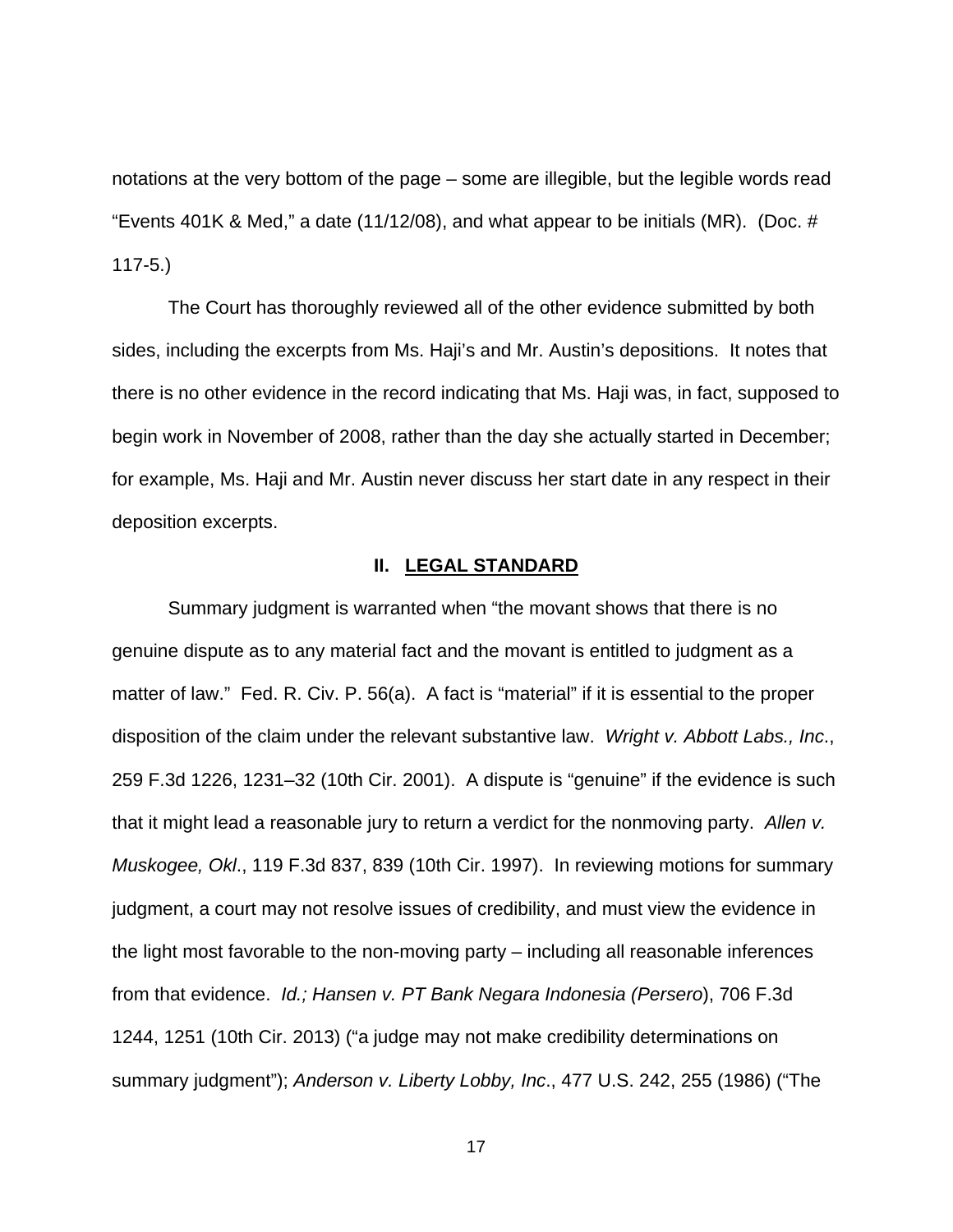evidence of the non-movant is to be believed, and all justifiable inferences are to be drawn in his [or her] favor."). However, conclusory statements based merely on conjecture, speculation, or subjective beliefs do not constitute competent summary judgment evidence. Bones v. Honeywell Int'l, Inc., 366 F.3d 869, 875 (10th Cir. 2004).

The moving party bears the initial burden of demonstrating an absence of a genuine dispute of material fact and entitlement to judgment as a matter of law. Id. In attempting to meet this standard, a movant who does not bear the ultimate burden of persuasion at trial does not need to disprove the other party's claim; rather, the movant need simply point the Court to a lack of evidence for the other party on an essential element of that party's claim. Adler v. Wal–Mart Stores, Inc., 144 F.3d 664, 671 (10th Cir. 1998) (citing Celotex Corp. v. Catrett, 477 U.S. 317, 325 (1986)).

Once the movant has met its initial burden, the burden then shifts to the nonmoving party to "set forth specific facts showing that there is a genuine issue for trial." Anderson, 477 U.S at 256. The nonmoving party may not simply rest upon its pleadings to satisfy its burden. Id. Rather, the nonmoving party must "set forth specific facts that would be admissible in evidence in the event of trial from which a rational trier of fact could find for the nonmovant." Adler, 144 F.3d at 671. "To accomplish this, the facts must be identified by reference to affidavits, deposition transcripts, or specific exhibits incorporated therein." Id. Ultimately, the Court's inquiry on summary judgment is whether the facts and evidence identified by the parties present "a sufficient disagreement to require submission to a jury or whether it is so one-sided that one party must prevail as a matter of law." Anderson, 477 U.S. at 251–52.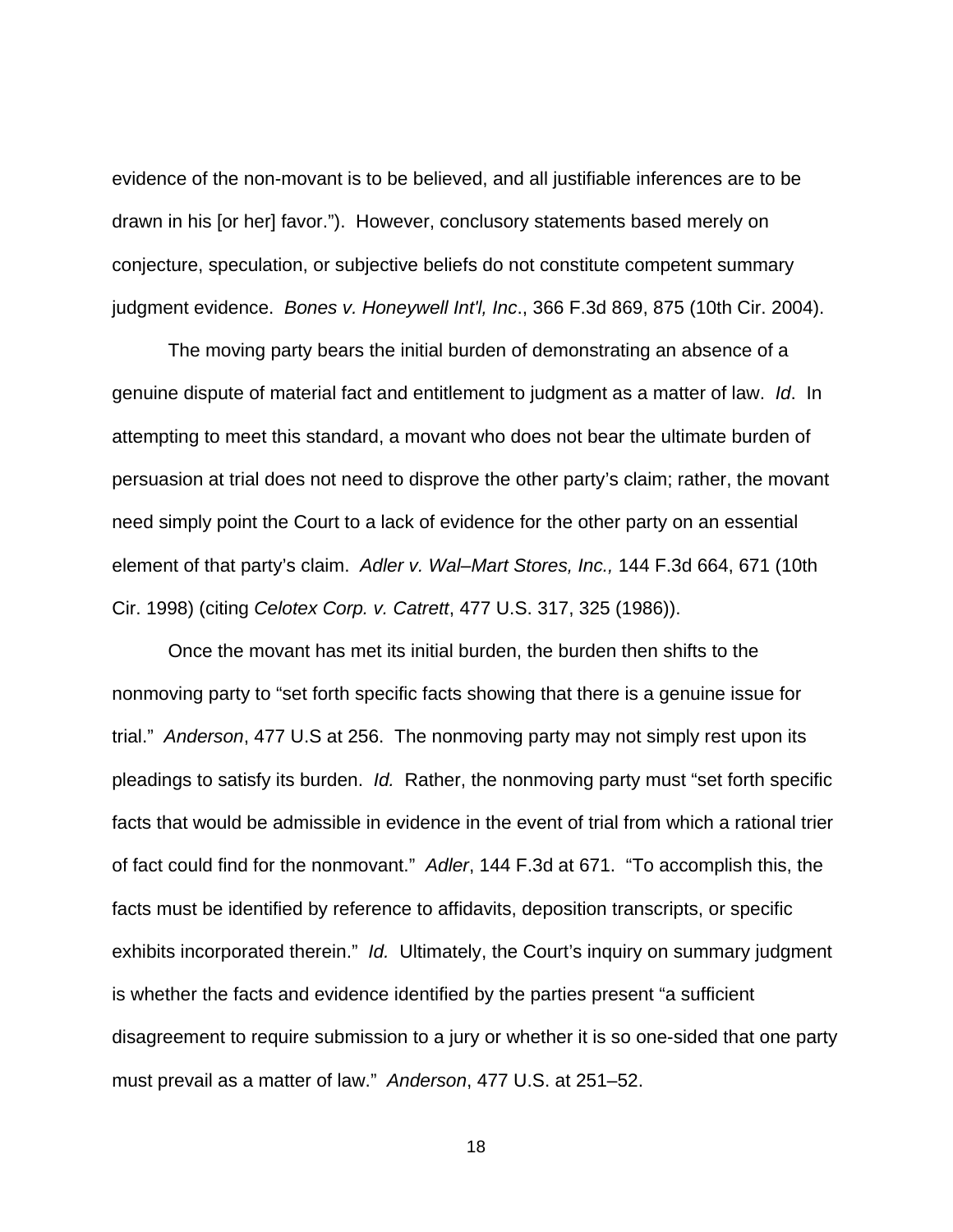#### **III. ANALYSIS**

#### **A. DEFENDANT'S MOTION FOR PARTIAL SUMMARY JUDGMENT**

### **1. THE EEOC'S CONCILIATION EFFORTS**

Title VII requires the EEOC to engage in conciliation efforts prior to filing suit. See 42 U.S.C. § 2000e-5(b) (emphasis added) ("If the Commission determines after [an] investigation that there is reasonable cause to believe that [a] charge is true, the Commission **shall endeavor** to eliminate any such alleged unlawful employment practice by informal methods of conference, conciliation, and persuasion.") Only if the EEOC "has been unable to secure from the respondent a conciliation agreement acceptable to the Commission," may it bring a suit against the employer. 42 U.S.C. § 2000e–5(f)(1).

 Prior to the United States Supreme Court's recent decision in Mach Mining, LLC v. EEOC, 135 S. Ct. 1645 (2015), the Circuit Courts of Appeals disagreed about whether the EEOC's satisfaction of Title VII's conciliation requirement was even subject to judicial review – much less the standard that should be applied in determining whether the Commission had engaged in sufficient conciliation. See, e.g., EEOC v. Mach Mining, LLC, 738 F.3d 171, 177 (7th Cir. 2013) (holding that Title VII's statutory directive to attempt conciliation was "not subject to judicial review"); EEOC v. Zia Co., 582 F.2d 527, 533 (10th Cir. 1978) (holding that "good faith efforts" at conciliation were required, but "a court should not examine the details of the offers and counteroffers between the parties, nor impose its notions of what the agreement should provide.")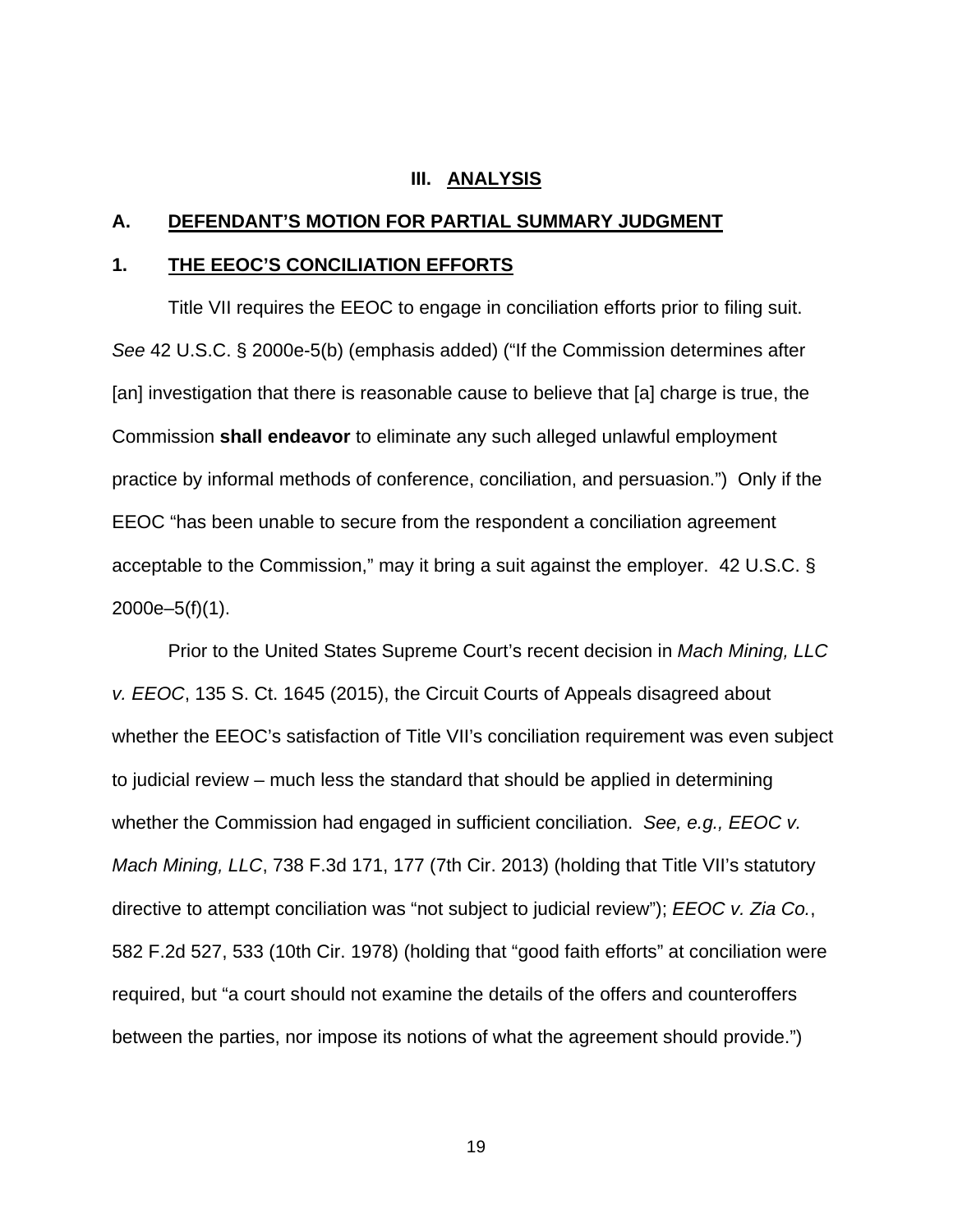In Mach Mining, LLC, 135 S. Ct. at 1656, the United States Supreme Court provided considerable guidance on this issue, holding that, in the context of the EEOC's obligation to conciliate, the scope of judicial review is "narrow, reflecting the abundant discretion the law gives the EEOC to decide the kind and extent of discussions appropriate in a given case." See also id. at 1653 (describing the scope of review as "limited" and "relatively barebones"). The Court explained that Title VII requires that "the EEOC afford the employer a chance to discuss and rectify a specified discriminatory practice – **but goes no further**." Id. at 1653 (emphasis added). Specifically, in addition to informing the employer about the allegation ("as the Commission typically does in a letter announcing its determination of 'reasonable cause'"), the EEOC

**must try to engage the employer in some form of discussion (whether written or oral), so as to give the employer an opportunity to remedy the allegedly discriminatory practice**. **Judicial review of those requirements (and nothing else) ensures that the Commission complies with the statute.** At the same time, that relatively barebones review allows the EEOC to exercise all the expansive discretion Title VII gives it to decide how to conduct conciliation efforts and when to end them. And such review can occur consistent with the statute's nondisclosure provision, because a court looks only to whether the EEOC attempted to confer about a charge, and not to what happened (i.e., statements made or positions taken) during those discussions.

Id. at 1655-56 (emphasis added).

JetStream's Motion argues that the EEOC did conduct a "sincere and reasonable

conciliation" because it initially proposed that JetStream create a settlement fund for

"aggrieved individuals" who had not yet been identified, and because the EEOC

"demanded that Jetstream reinstate all other aggrieved individuals that it could identify."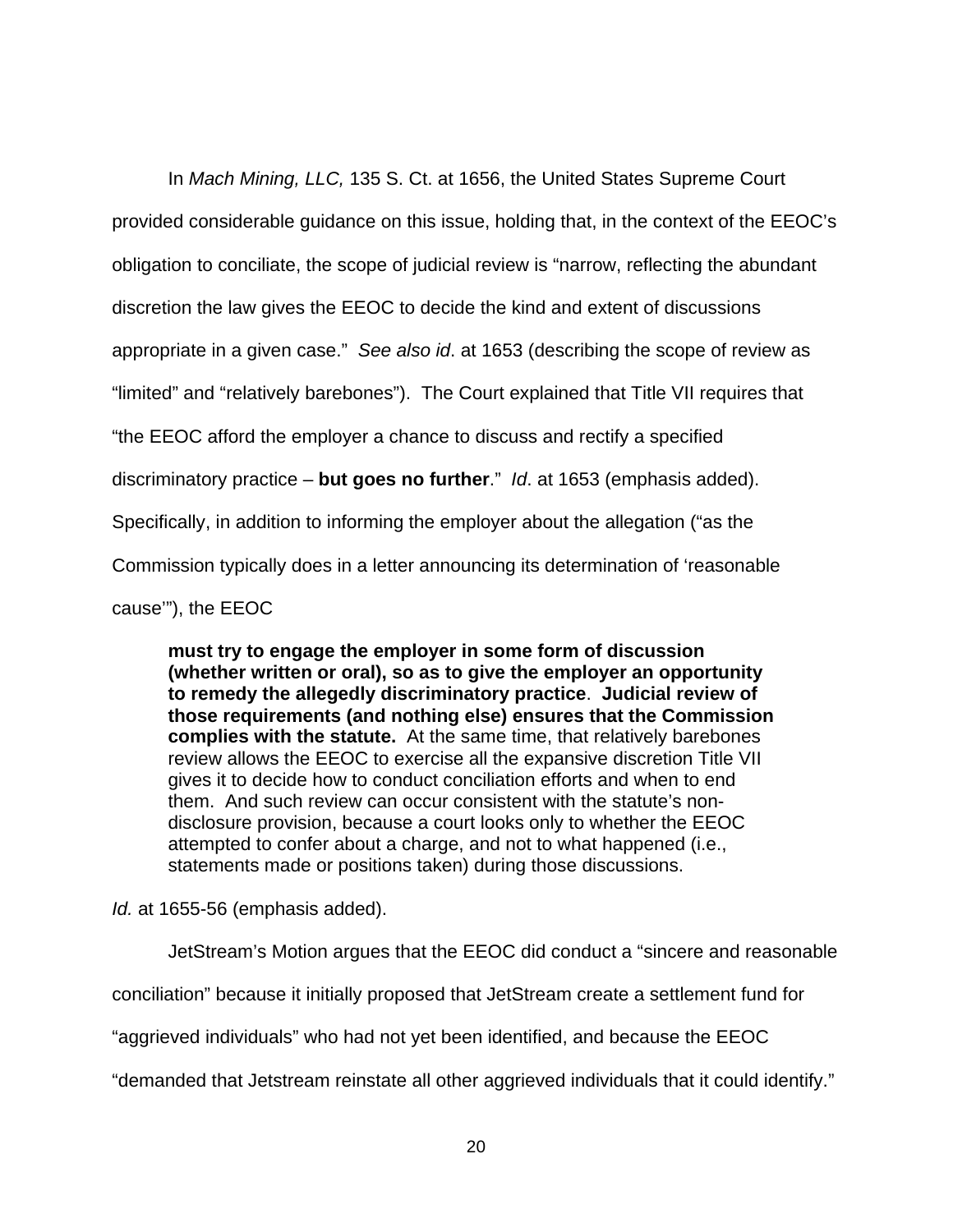(Doc. # 83 at 18.) JetStream further contends that the EEOC's negotiations on behalf of the Intervenors evidenced its "bad faith because the EEOC did not negotiate in an individualized manner. Instead, the EEOC demanded an unsubstantiated lump sum of \$755,500 (without any calculations or disclosed bases), while rejecting Jetstream's individualized offers." (Id. at 19.)

It is clear that JetStream's objections to the EEOC's efforts all relate to the **substantive terms of the bargaining between it and the EEOC** – not to the **process** of conciliation or whether the EEOC "attempted" to conciliate. Mach Mining, however, specifically stays this Court's hand, and provides that it may determine whether the EEOC has provided notice of the allegations and "engaged the employer in some form of discussion (whether written or oral), so as to give the employer an opportunity to remedy the allegedly discriminatory practice," but may not police the details of the offers and counteroffers between JetStream and the Commission. In other words, it may not evaluate "what happened (i.e., statements made or positions taken) during [settlement] discussions." See Mach Mining, LLC, 135 S. Ct. at 1655-56; see also Equal Employment Opportunity Comm'n v. Blinded Veterans Ass'n, No. CV 14-2102, 2015 WL 5148737, at \*8 (D.D.C. July 7, 2015) (examining conciliation the context of the Age Discrimination in Employment Act and noting that a defendant's "invitation for the [c]ourt to place itself in the shoes of the negotiating parties, . . . to question whether the EEOC should have sought clarification, and to evaluate whether the EEOC ended the conciliation process to abruptly vastly exceeds the type of review contemplated by Mach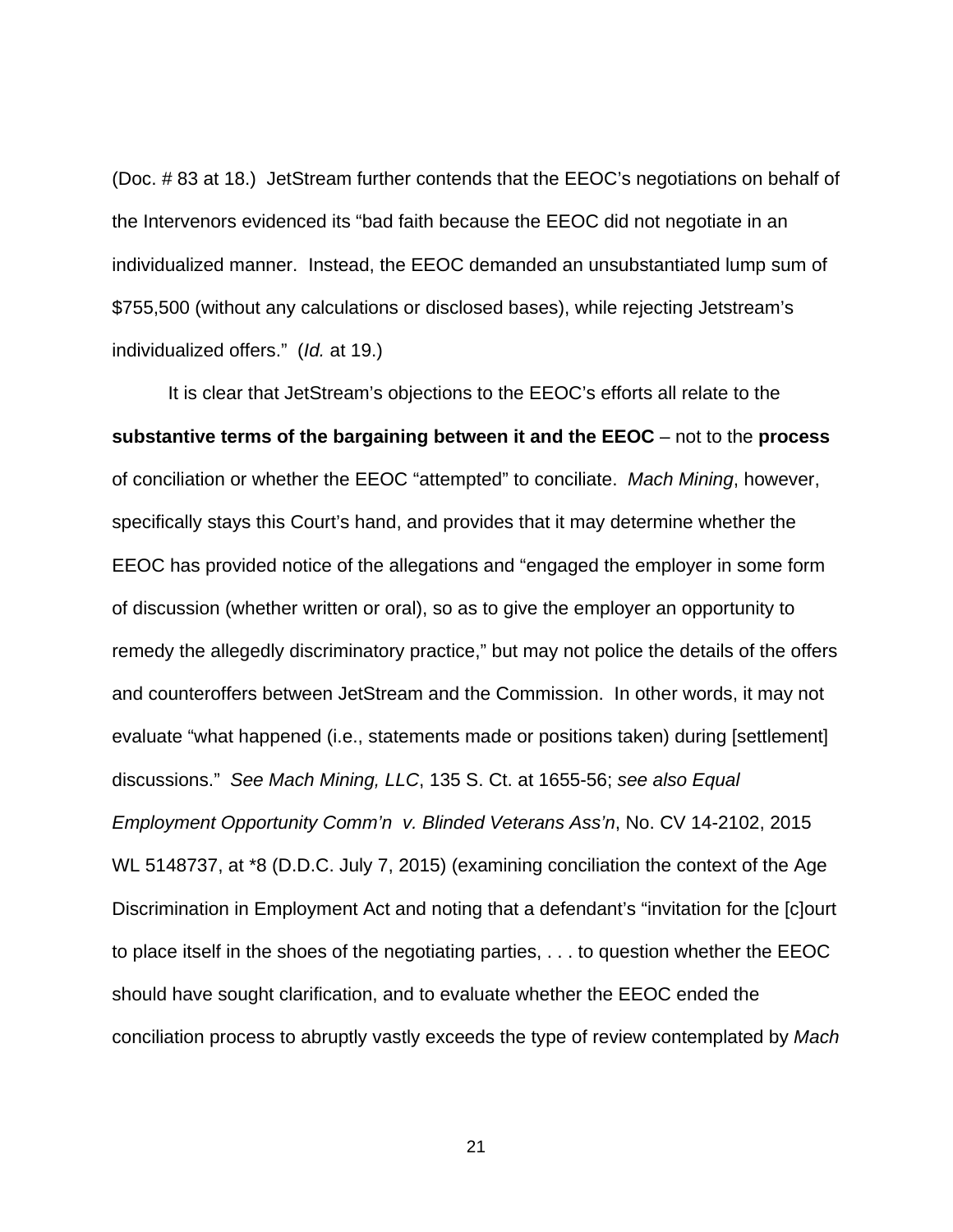Mining."); Zia Co., 582 F.2d at 533 (noting that in determining the sufficiency of conciliation efforts, the Court may not "examine the details of the offers and counteroffers between the parties.")

That JetStream would have preferred individualized settlement counter-offers to match its own, or wished that the EEOC was not as aggressive as it was with respect to additional "aggrieved employees" who were affected by its uniform policy, is of no moment: the Commission is entitled to "expansive discretion . . . over the conciliation process." Id. at 1653. Specifically, it "need only 'endeavor' to conciliate a claim, without having to devote a set amount of time or resources to that project." Id. at 1654. Additionally, its efforts "need not involve any specific steps or measures," and it – not this Court – may "decide the kind and extent of discussions appropriate in a given case." Id. at 1654, 1656. It is also up to the EEOC to decide when conciliation has failed. *Id.* at 1654 (noting that the EEOC may decide "when to quit the effort" and the "pace and duration" of conciliation efforts).

It is undisputed that the EEOC did, in fact, engage in substantive conciliation efforts with Defendant. Specifically, in exchanging multiple settlement offers and in meeting in person with JetStream, the Commission tried "to engage [JetStream] in some form of discussion . . . so as to give [it] an opportunity to remedy the allegedly discriminatory practice." See id. at 1653, 1655-56. Applying the "limited" scope of review mandated by Mach Mining, Court finds that the Commission's settlement efforts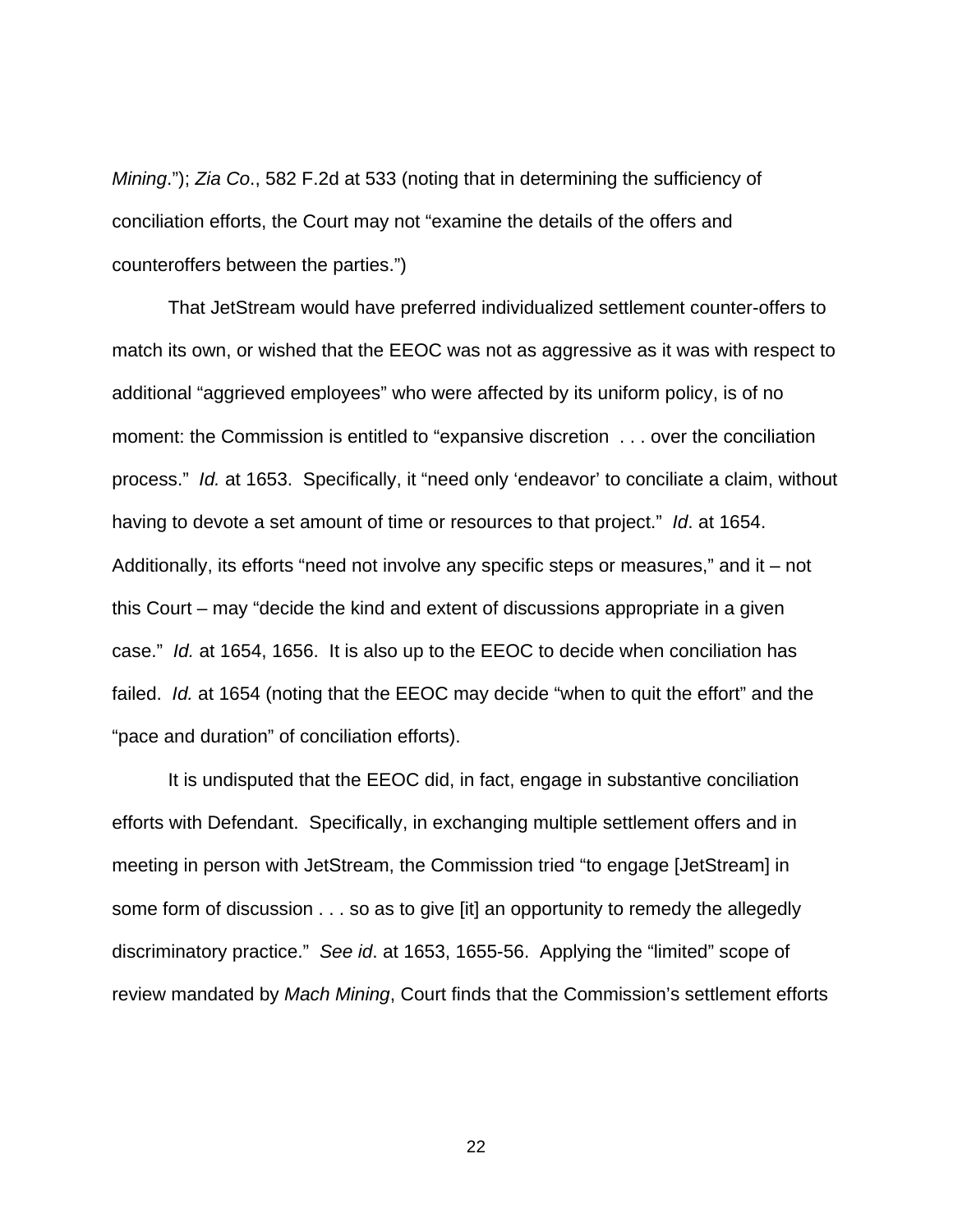here were sufficient to fulfill Title VII's conciliation requirements.<sup>12</sup>

# **2. MS. OBA'S CLAIMS**

# **(i) Religious Discrimination and Disparate Treatment**

Defendant contends that Ms. Oba's religious accommodation and disparate treatment claims should be dismissed because she did not inform JetStream that she desired a religious accommodation, wore pants and did not wear a headscarf while at work, and "there is no evidence that Kinsella and Alexander [i.e., the individuals who it claism made the layoff decisions] even knew Oba was Muslim." (Doc. # 83 at 11, 13.)

The Tenth Circuit **did** require that an employee show that she had informed her

employer of her need for a religious accommodation, but this requirement was recently

abrogated by the United States Supreme Court. EEOC v. Abercrombie & Fitch Stores,

Inc., 731 F.3d 1106, 1122-23 (10th Cir. 2013), rev'd, 135 S. Ct. 2028, 2031 (2015). In

EEOC v. Abercrombie & Fitch Stores, Inc., the Supreme Court held that an employee

"need only show that his [or her] need for an accommodation was a **motivating factor**

in the employer's decision," because Title VII "prohibits certain motives, **regardless of** 

# **the state of the actor's knowledge**," and

**Motive and knowledge are separate concepts**. An employer who has actual knowledge of the need for an accommodation does not violate Title

 $12$  The Court notes that Defendant's Motion – which was filed prior to the Mach Mining decision – argued that the Intervenor's claims should be dismissed outright in the event the Court found that the EEOC had engaged in insufficient conciliation efforts (and, indeed, there was legal authority, albeit mixed, supporting this course of action). However, in Mach Mining, the Supreme Court held that in the event an employer "provides credible evidence" indicating that the EEOC did not attempt to engage in a discussion about conciliating a claim, the proper remedy is not dismissal. Id. at 1656. Rather, a reviewing court "must conduct the factfinding necessary to decide" whether the EEOC met its obligations, and should the court find in favor of the employer, the appropriate remedy is to stay the case and "order the EEOC to undertake the mandated efforts to obtain voluntary compliance." Id.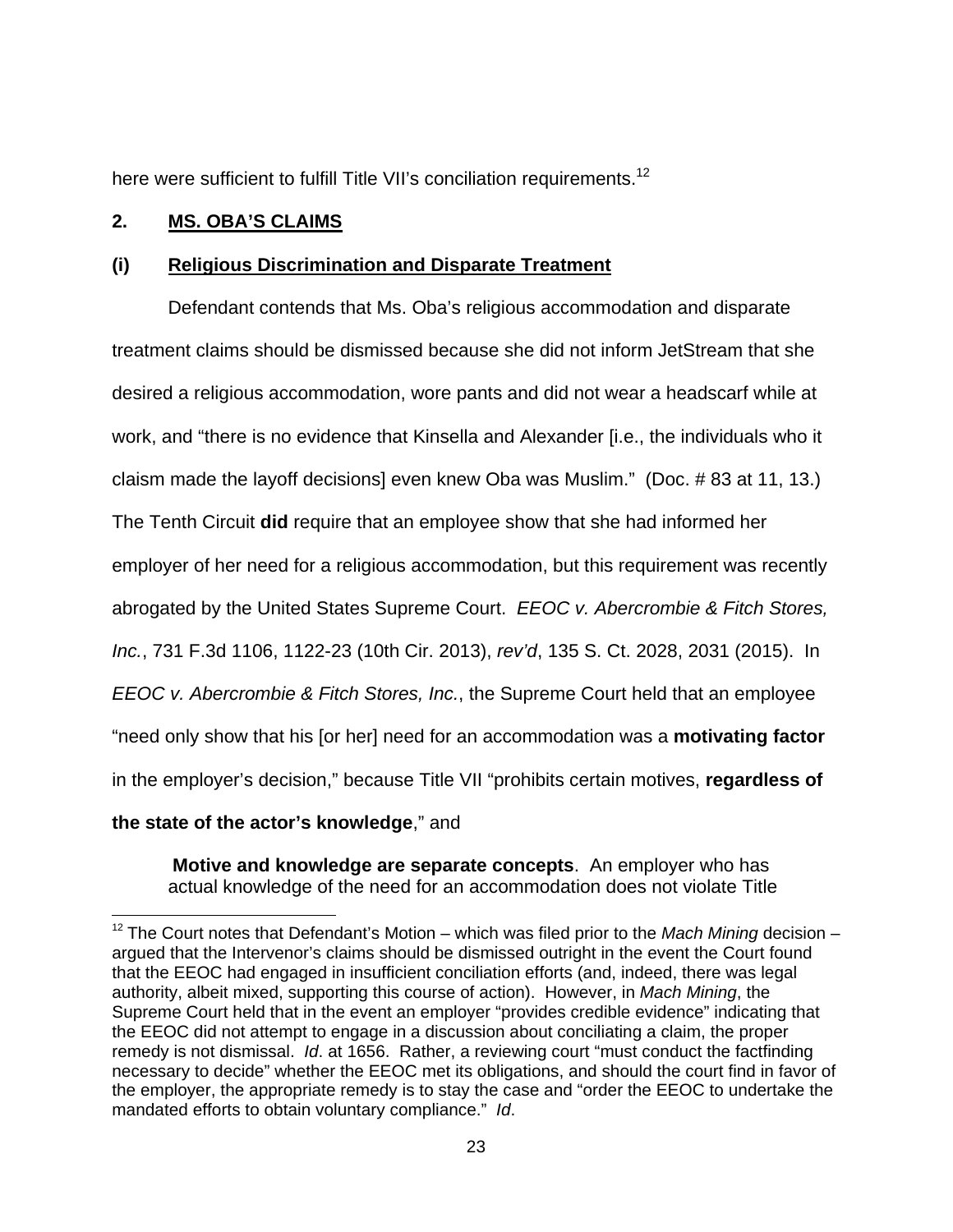VII by refusing to hire an applicant if avoiding that accommodation is not his motive. Conversely, **an employer who acts with the motive of avoiding accommodation may violate Title VII even if he has no more than an unsubstantiated suspicion that accommodation would be needed**.

Thus, the rule for disparate-treatment claims based on a failure to accommodate a religious practice is straightforward: **An employer may not make an applicant's religious practice, confirmed or otherwise, a factor in employment decisions**. For example, suppose that an employer thinks (though he does not know for certain) that a job applicant may be an orthodox Jew who will observe the Sabbath, and thus be unable to work on Saturdays. **If the applicant actually requires an accommodation of that religious practice, and the employer's desire to avoid the prospective accommodation is a motivating factor in his decision, the employer violates Title VII.** 

135 S. Ct. at 2032, 2033 (emphasis added). Thus, although "[a] request for

accommodation, or the employer's certainty that the [religious] practice [requiring

accommodation] exists, **may make it easier to infer motive, [it] is not a necessary** 

**condition of liability**." Id. at 2033 (emphasis added).

Because Defendants relied extensively on the Tenth Circuit's Abercrombie &

Fitch decision in moving for summary judgment on this claim, and because that decision

was abrogated by the Supreme Court after the parties had filed their Motions for

summary judgment, the Court asked the parties to file supplemental briefing regarding

the impact of the case. (Doc. # 57.) The parties did so, and the Court considers this

briefing herein.<sup>13</sup>

-

 Under the "failure to accommodate" burden-shifting analysis, the plaintiff employee bears the initial burden of production with respect to making out a *prima facie* 

 $13$  Defendant's brief was the subject of a Motion to Strike by the EEOC. (Doc. # 170.) The Court discusses this Motion in greater detail and rules on it at the end of this Order.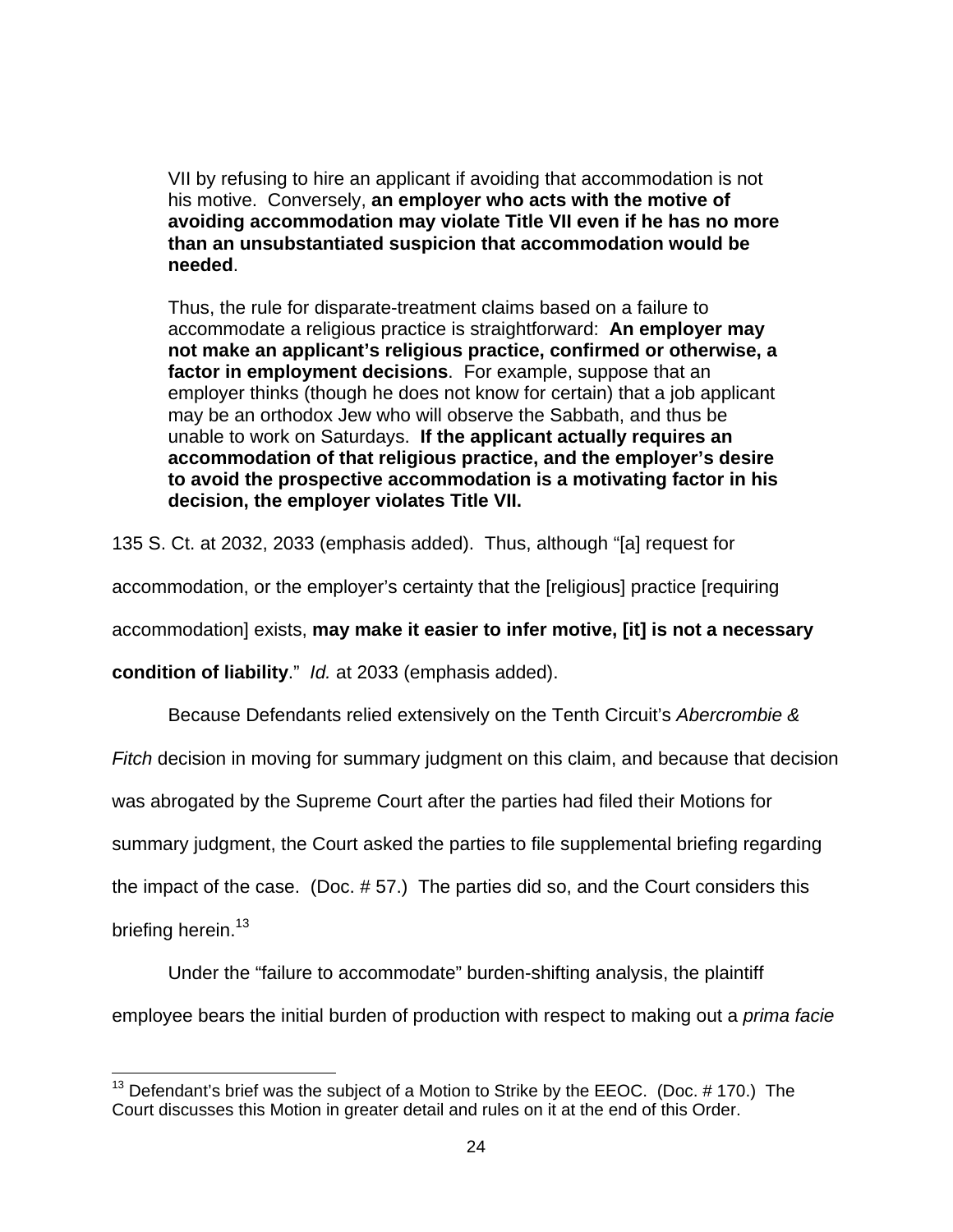case for failure to accommodate. Although the United States Supreme Court did not explicitly rework the elements of the *prima facie* case in Abercrombie & Fitch, the decision makes it clear that a plaintiff may establish such a case by showing that (1) she had a *bona fide* religious belief that conflicted with an employment requirement; and (2) her need for an accommodation was a motivating factor in the employer's decision to take an adverse employment action against her. Compare Abercrombie & Fitch, 798 F. Supp. 2d at 1282 (describing the prima facie case as a "showing that (1) she had a bona fide religious belief that conflicts with an employment requirement; (2) she informed the employer of this belief; and (3) she was not hired for failing to comply with the employment requirement") to 135 S. Ct. at 2032 ("Abercrombie's primary argument is that an applicant cannot show disparate treatment without first showing that an employer has 'actual knowledge' of the applicant's need for an accommodation. We disagree. Instead, an applicant need only show that his [or her] need for an accommodation was a motivating factor in the employer's decision.") If the employee establishes a *prima facie* case, the burden shifts to the defendant employer to "(1) conclusively rebut one or more elements of the plaintiff's prima facie case, (2) show that it offered a reasonable accommodation, or (3) show that it was unable to accommodate the employee's religious needs reasonably without undue hardship." Thomas v. National Ass'n of Letter Carriers, 225 F.3d 1149, 1156 (10th Cir. 2000).

JetStream argues that Ms. Oba fails to proffer a prima facie claim for religious accommodation or for disparate treatment, even post-Abercrombie & Fitch, because there is "no evidence" that JetStream's desire to avoid a religious accommodation was a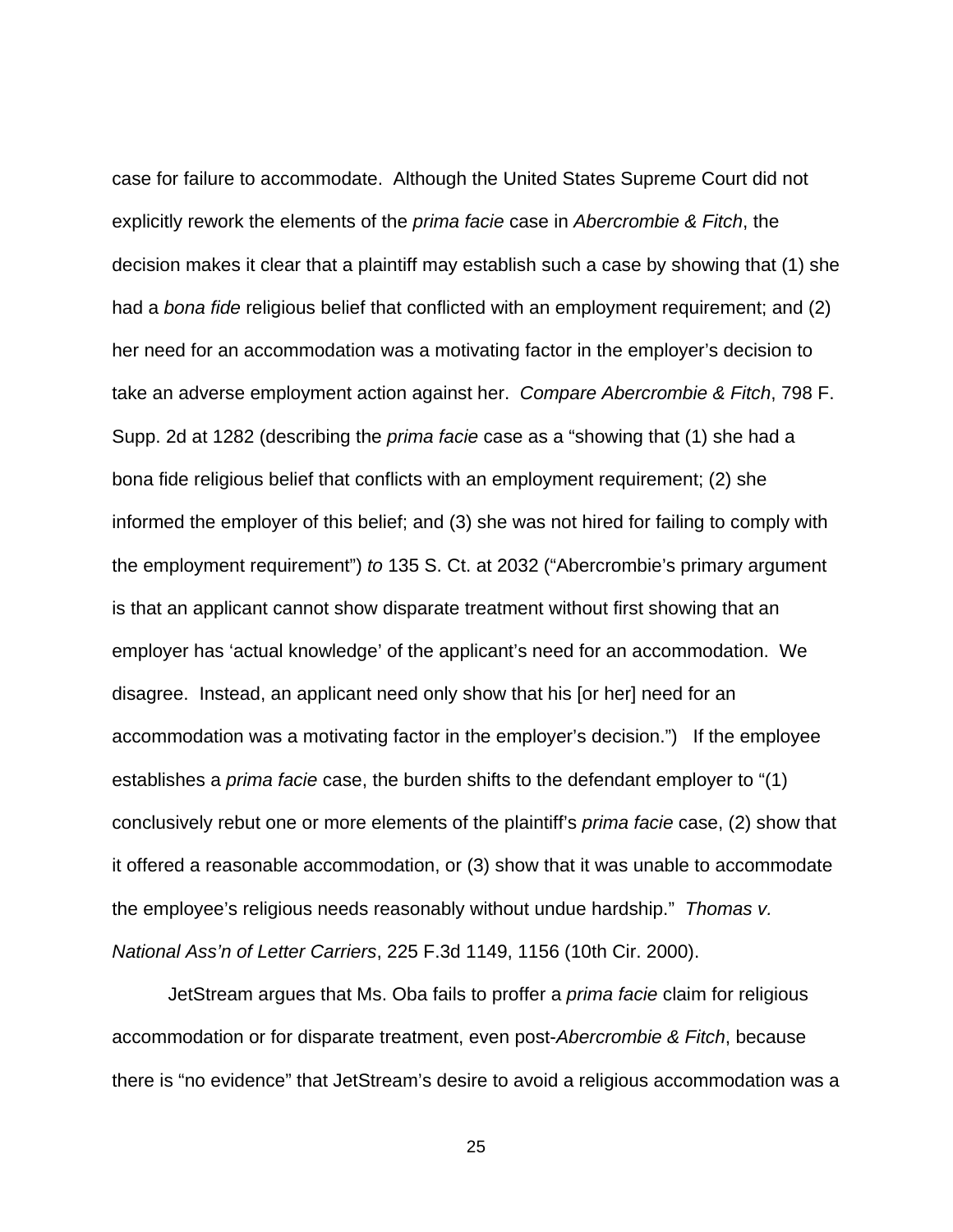"motivating factor" in its decision to lay her off. (Doc. # 165 at 9.) Specifically, JetStream points to the fact that it is undisputed that Ms. Oba never requested an accommodation, did not discuss her religion during her JetStream interview (which was not with Mr. Norris), always wore pants and never wore a hijab (prior to her layoff) while working for Jetstream, and also never spoke with David Norris. (Id. at 6-9)

The EEOC counters, and the Court agrees, that there is sufficient evidence to create a disputed issue of fact as to whether JetStream's decisionmakers knew – or, at the very least, suspected – that Ms. Oba desired an accommodation and laid her off to avoid giving her one. Significantly, far from being secretive about her religious clothing, Ms. Oba consistently wore religious garments in the workplace during non-work hours, donning and doffing them at the workplace several times each workday, including during her work breaks and when she arrived and left for the day. The Court also notes that the circumstances surrounding Ms. Oba's layoff were otherwise indicative of pretext.<sup>14</sup> First, Ms. Oba's name was not included in a proposed layoff list sent on February 5, 2009, by Frank Austin (JetStream's Director of Hub Operations and Planning) to Mariela Feliciano (JetStream's Human Resources Director), Mr. Norris, and co-owner Mark Desnoyers. (Doc. # 117-8 at 2.) However, her name **was** included in an email Austin sent to these same individuals the following day, in which he explained

 $14$  The factfinder is entitled to infer from any "weaknesses, implausibilities, inconsistencies, incoherencies, or contradictions" in the employer's proffered reasons for its action that the employer did not act pursuant to those reasons. Morgan v. Hilti, Inc., 108 F.3d 1319, 1323 (10th Cir. 1997); see also Jaramillo v. Colo. Jud. Dep't, 427 F.3d 1303, 1310 (10th Cir. 2005) (evidence of pretext may include evidence regarding the employer's prior treatment of the employee, the employer's policy and practice , disturbing procedural irregularities, the use of subjective criteria, or the fact that an employer has changed its explanation under circumstances that suggest dishonesty or bad faith).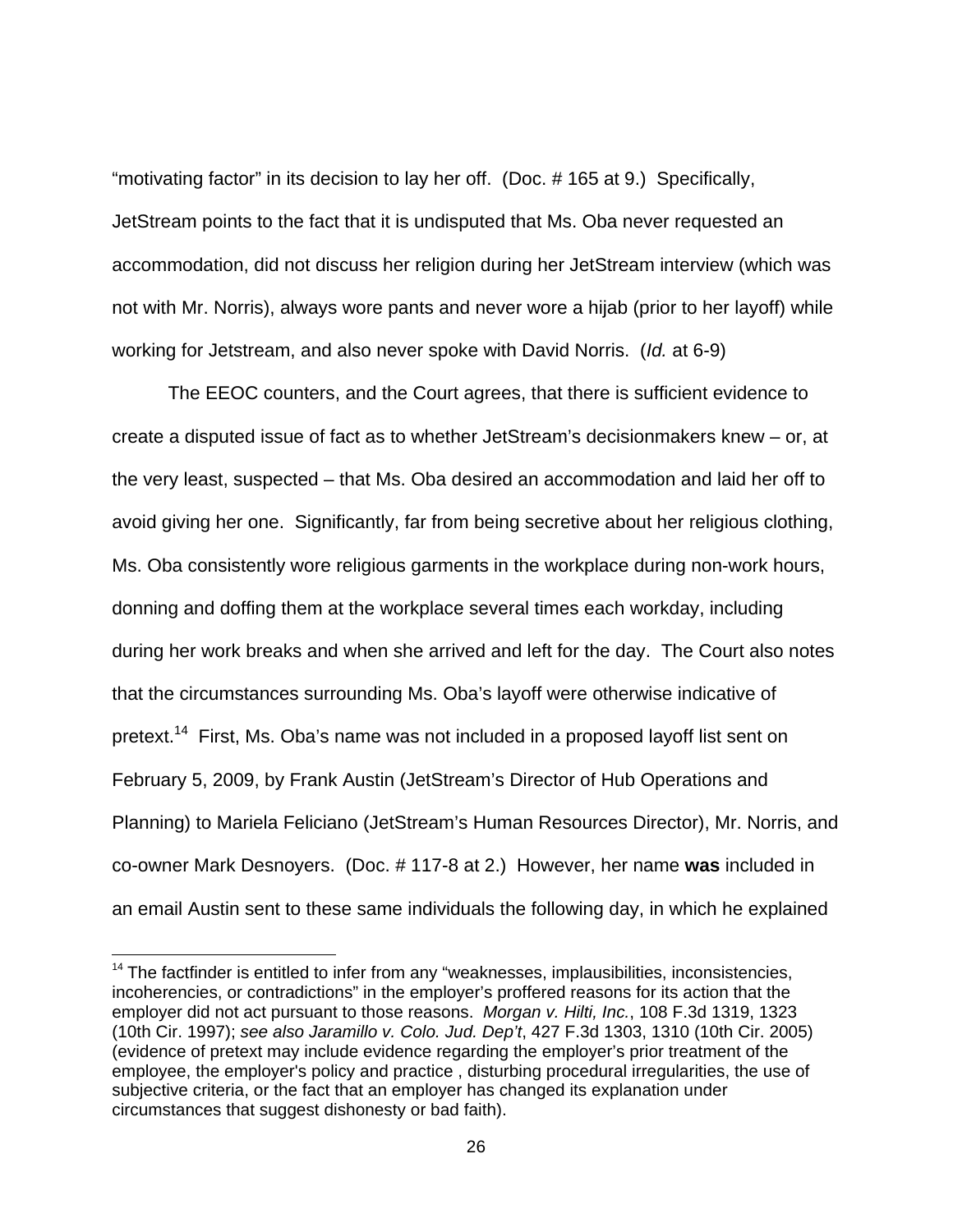that he had attached a "revised work schedule with changes regarding those names **you** sent earlier today" (Doc. # 117-9 at 1-2) (emphasis added). If jurors ultimately conclude that Mr. Norris was hostile toward women who wore headscarves and/or did not wish to provide them with an accommodation, they could also believe that some kind of communication occurred (for which there may or may not be documentation) in which Mr. Norris selected Ms. Oba for a layoff because he believed she might desire an accommodation. Additionally, unlike at least some other employees, there was no explanation in Ms. Oba's personnel file for her selection for a layoff. Moreover, despite being purportedly selected because she was a slow worker, Ms. Oba was told she had done "nothing wrong" by Ms. Martinez when she notified her of the layoff, no one ever spoke with her lead about the speed of her work prior to selecting her for a layoff, she had never been disciplined for being slow, she was rehired immediately upon reapplication and has performed quite competently since, earning pay increases and positive evaluations.

In addition to this, there is, of course, the obvious fact that Ms. Oba might well have been associated in Norris's (or Austin's) minds with the Intervenors, who personally informed Mr. Norris that they identify as Muslims and that they desired a religious accommodation. Defendant argues that merely because the Intervenors did so "does not establish that JetStream knew or suspected" that Ms. Oba "harbored the same religious beliefs as the Intervenors," and cites the Tenth Circuit's reasoning behind its (now-abrogated) requirement of actual knowledge of a need for a religious accommodation – namely, that "religious beliefs and practices are individualized and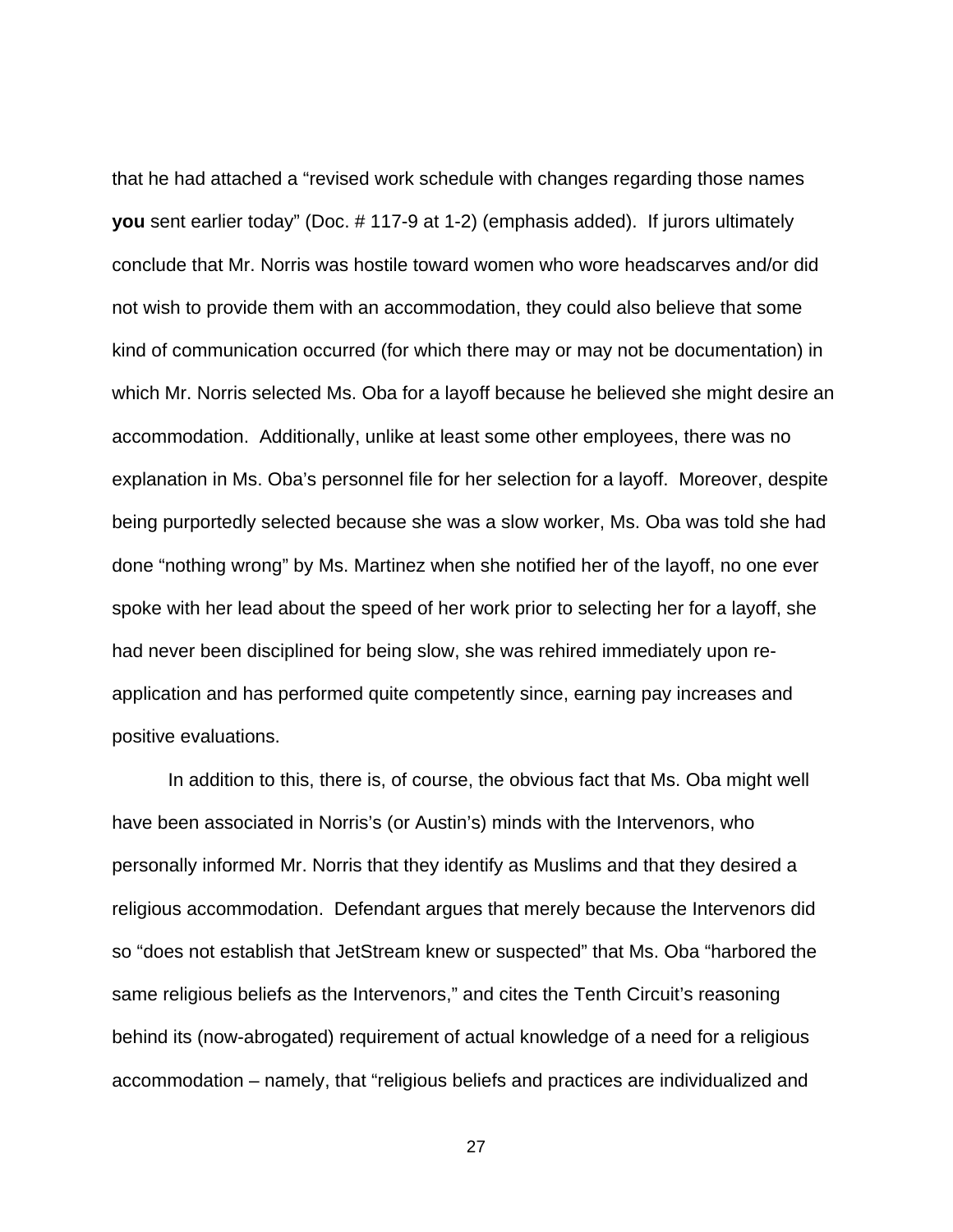idiosyncratic, and employees may engage in apparently religious practices for secular reasons and not need an accommodation, or may not view their religious practice as inflexible." (Doc. # 165 at 8-9.) However, not only has the EEOC proffered competent (albeit hotly disputed) evidence that Mr. Norris might not have been one to recognize the finer distinctions among Muslims, it is significant that Ms. Oba was one of a group of African women who immigrated from the same region of Africa as the Intervenors, spoke the same language as the Intervenors, and came to work wearing (and regularly donned and doffed) a headscarf and a skirt, including on JetStream's premises and in view of her fellow employees. Moreover, Ms. Oba's layoff occurred under questionable circumstances, and within three and half months of the Intervenors' initial requests for accommodation. This evidence – taken as a whole,<sup>15</sup> and viewed in the light most favorable to Ms. Oba, **including any reasonable inferences therefrom** – is certainly sufficient to create a disputed issue of material fact regarding whether JetStream's decisionmakers made Ms. Oba's "religious practice, **confirmed or otherwise**, a factor" in deciding to select her for a layoff, because they **at least suspected** that Ms. Oba (like the other Intervenors) desired a religious accommodation. See Abercrombie & Fitch, 135 S. Ct. at 2033 (emphasis added).

In sum, although the EEOC has not been able to proffer a "smoking gun," it has pointed to sufficient evidence of smoke to require JetStream to convince a jury that

-

 $15$  "When assessing whether [a] plaintiff has made an appropriate showing of pretext, we must consider the evidence as a whole." Danville v. Regional Lab Corp., 292 F.3d 1246, 1250 (10th Cir. 2002) (citing Washington v. Davis, 426 U.S. 229, 242 (1976) ("[A]n invidious discriminatory purpose may often be inferred from the totality of the relevant facts.")).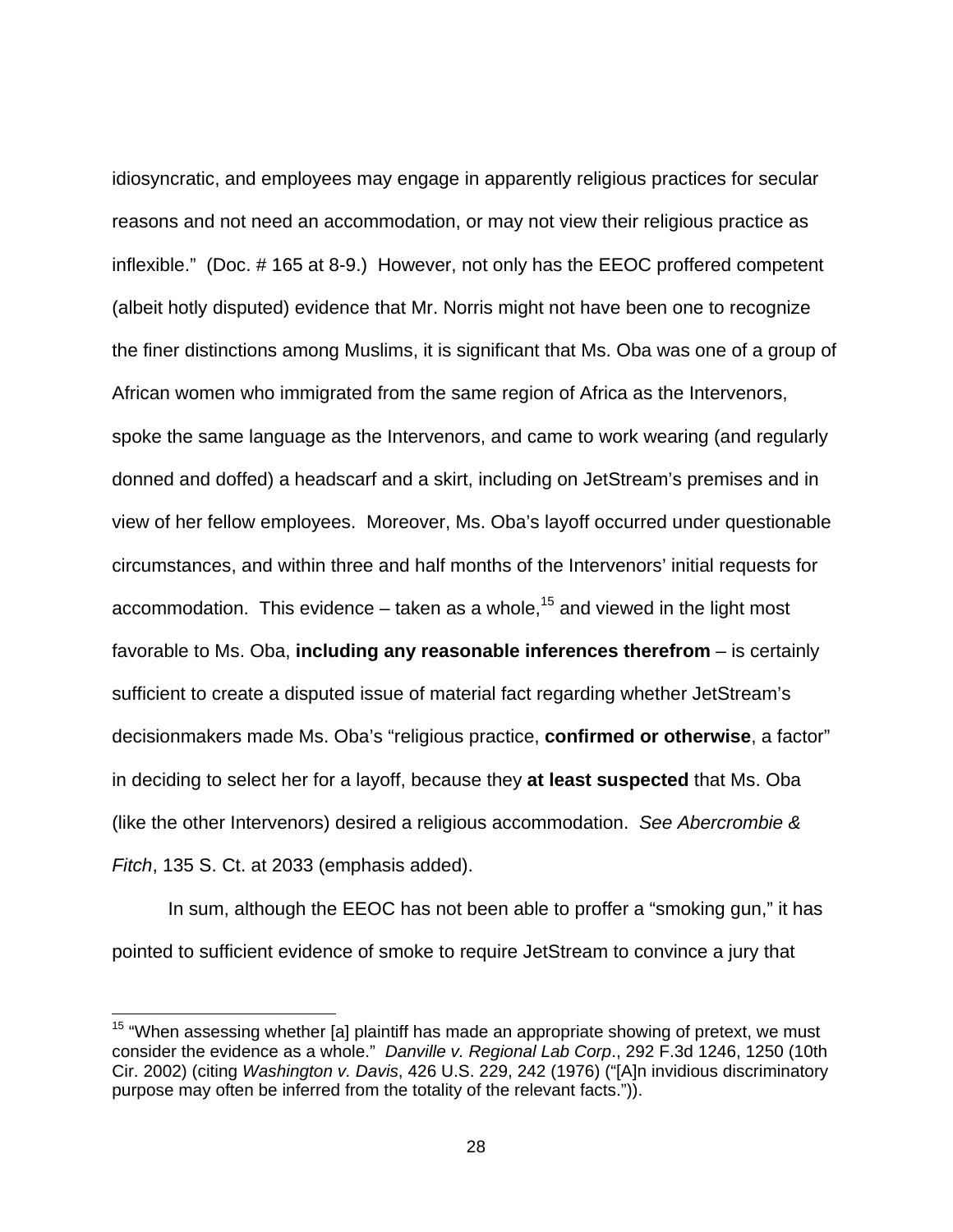"despite the smoke, there is no fire." See Tyler v. Bethlehem Steel Corp., 958 F.2d 1176, 1187 (2d Cir. 1992) (citing Price Waterhouse, 490 U.S. 228, 266 (1989) (O'Connor, J., concurring)).<sup>16</sup> To put it slightly differently, there is sufficient evidence from which a jury could credit **either** JetStream's proffered, legitimate nondiscriminatory reason for Ms. Oba's layoff, **or** from which it could conclude that she was selected because she regularly wore religious garments. Accordingly, summary judgment is precluded on this claim. See Brown v. Parker–Hannifin Corp., 746 F.2d 1407, 1411

 <sup>16</sup> Defendant asserts that "[t]he notion that Norris ordered [Ms.] Oba's layoff is **pure speculation** and cannot demonstrate pretext" because "there is no evidence that Norris sent Oba's name as a person to be laid off. Oba was one of four names added to the layoff list on Feburary 6... the EEOC has provided no evidence as to which of the six names Austin was referring to, or that Norris sent him any of the names (or which names)." (Doc. # 130 at 11-12) (emphasis added). Although it is true that the EEOC cannot establish as a matter of **undisputed fact** that Ms. Oba's name was, in fact, added to the list for impermissible reasons, given the overall circumstances here – including, but not limited to, the fact that (1) Ms. Oba wore religious clothing in plain view while at the workplace, (2) David Norris, who allegedly made hostile comments about headscarves and undisputedly received a request for a religious accommodation from the Intervenors, was notified that Ms. Oba would not be included in the layoff list, and almost immediately after this notification, her name appeared on this list, and (3) the relative weakness of the purported reason for Ms. Oba's selection – there is far more than "pure speculation" to establish that Ms. Oba's name was impermissibly chosen. As such, this case is plainly distinguishable from Webb v. Level 3 Commc'ns, LLC, 167 F. App'x 725 (10th Cir. 2006), cited by Defendant, in which the plaintiff submitted "**no** evidence to support his conspiracy theory." Id. at 733 (emphasis added). Indeed, the central inquiry presented by **most** employment discrimination cases is precisely the one that will be faced by jurors here: what was the employer's state of mind when it took an adverse action against the employee, and when the employer says that it did not act with discriminatory intent, is it credible, or are the circumstances such that the employer should not be believed? In U.S. Postal Serv. Bd. of Governors v. Aikens, 460 U.S. 711, 716-17 (1983), the Supreme Court explained that this question "is both sensitive and difficult. The prohibitions against discrimination contained in the Civil Rights Act of 1964 reflect an important national policy**. There will seldom be 'eyewitness' testimony as to the employer's mental processes.** But none of this means that trial courts or reviewing courts should treat discrimination differently from other ultimate questions of fact. . . . The law often obliges finders of fact to inquire into a person's state of mind." See also Randle v. City of Aurora, 69 F.3d 441, 453 (10th Cir. 1995) (emphasis added) (noting that a plaintiff may prove illegal discrimination in employment at trial either directly by offering direct evidence of discrimination, or "**inferentially** by showing that the proffered reason is **a pretext for discrimination**.")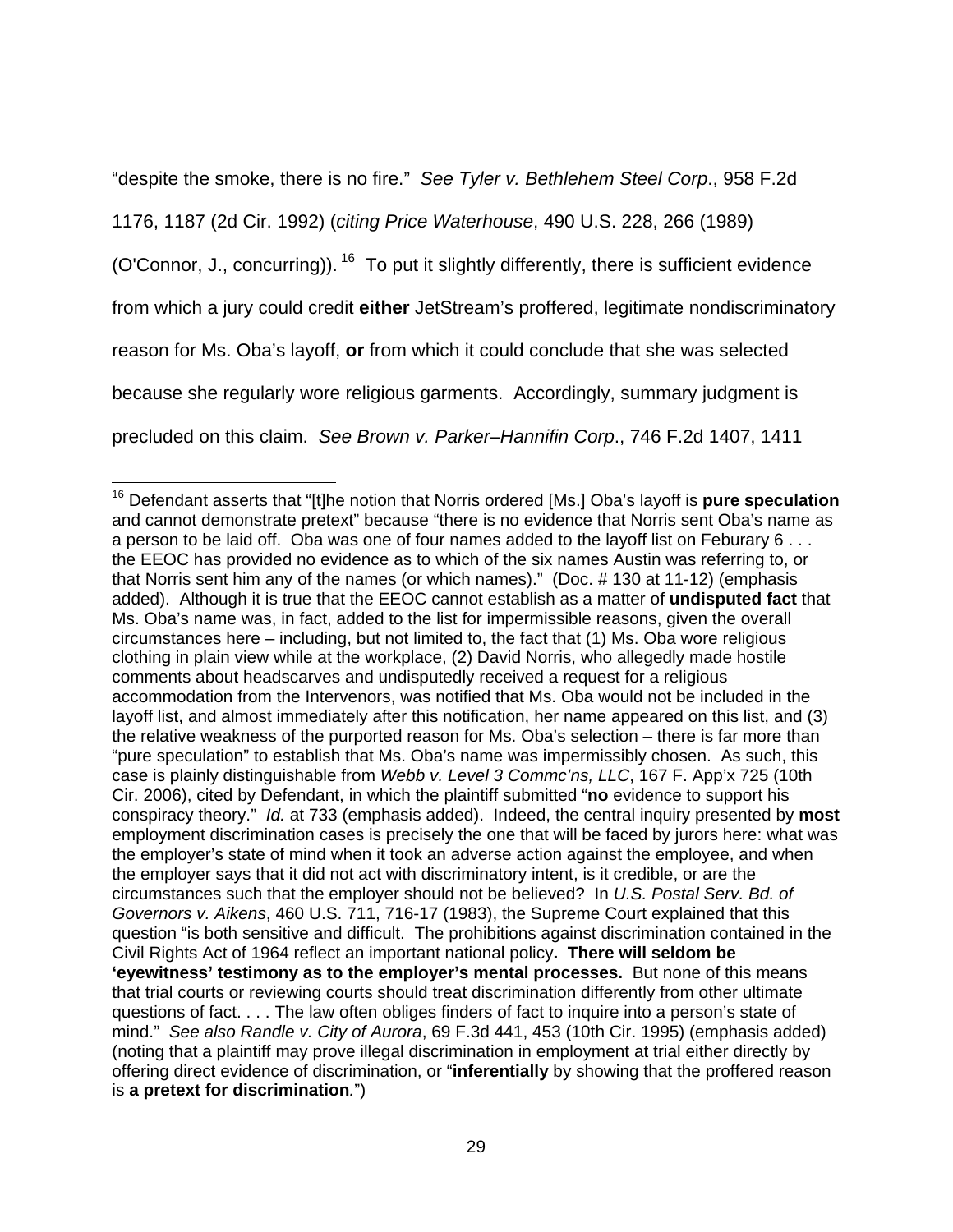(10th Cir. 1984) ("where different ultimate inferences may be drawn from the evidence presented by the parties, the case is not one for summary judgment."); Randle v. City of Aurora, 69 F.3d 441, 453 (10th Cir. 1995) ("So long as the plaintiff has presented evidence of pretext (by demonstrating that the defendant's proffered non-discriminatory reason is unworthy of belief) upon which a jury could infer discriminatory motive, the case should go to trial. Judgments about intent are best left for trial and are within the province of the jury."); Romero v. Union Pac. R.R., 615 F.2d 1303, 1309 (10th Cir. 1980) (noting that questions of motive and intent are "particularly inappropriate for summary judgment disposition").<sup>17</sup>

## **(ii) Retaliation**

 $\overline{a}$ 

 Title VII's anti-retaliation provision forbids an employer from discriminating against an individual because that individual "has opposed any practice made an unlawful employment practice" by Title VII.<sup>18</sup> 42 U.S.C. § 2000e–3(a). Where the

<sup>17</sup> Defendant's Reply in support of its Motion for summary judgment asserts that "**as noted in JetStream's Motion**, Haji **and Oba suffered no adverse actions** for failing or refusing to comply with JetStream's uniform requirements, and thus the EEOC cannot establish the third element of its *prima facie* accommodation case. The EEOC ignores this argument in its Response. The argument should be deemed confessed and the accommodation claims dismissed." (Doc. #130 at 10, n. 3) (emphasis added). However, a close look at JetStream's Motion reveals that it made this argument with respect to Ms. Haji's claim (specifically, her retaliation claim); **not** Ms. Oba. (Doc. # 83 at 15, n. 4.) In any event, it is abundantly clear that Ms. Oba's layoff constituted an "adverse action." See Wells v. Colo. Dep't of Transp., 325 F.3d 1205, 1216 (10th Cir. 2003) ("It hardly requires stating that when an employer tells an employee that she no longer has a job, that employee's job status has been significantly and materially altered.")

 $18$  Title VII also prohibits discrimination against an employee because that individual "has made a charge, testified, assisted, or participated in any manner in an investigation, proceeding, or hearing" pursuant to Title VII. 42 U.S.C. § 2000e–3(a). The parties agree that this provision is inapplicable to either Ms. Oba's or Ms. Haji's retaliation claims.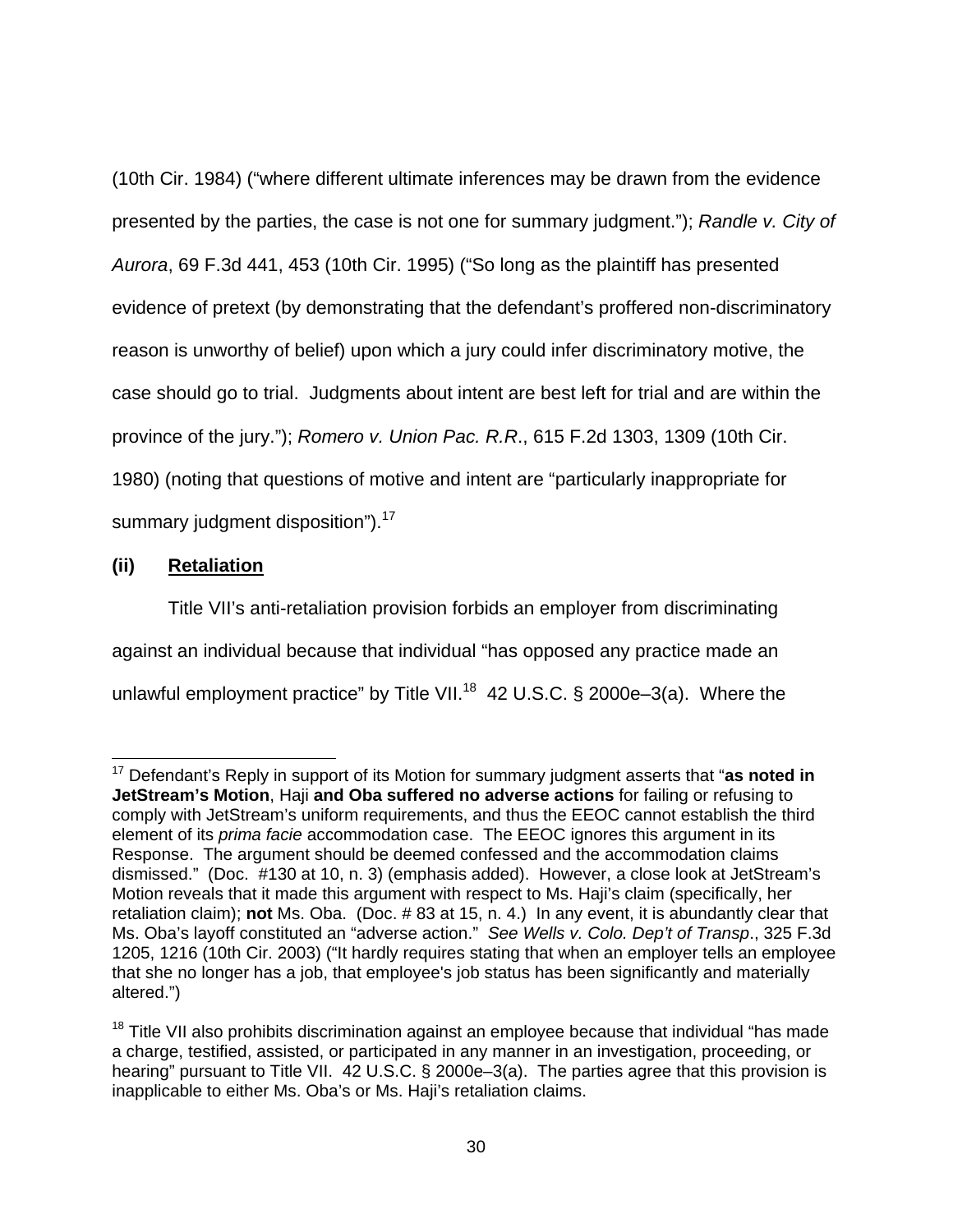plaintiff seeks to prove a Title VII retaliation claim through indirect or circumstantial evidence, the burden-shifting analysis of McDonnell Douglas Corp. v. Green, 411 U.S. 792 (1973), applies. Montes v. Vail Clinic, Inc., 497 F.3d 1160, 1176 (10th Cir. 2007). To establish a *prima facie* case of retaliation under McDonnell Douglas, a plaintiff must demonstrate (1) that she engaged in protected opposition to discrimination, (2) that a reasonable employee would have found the challenged action materially adverse, and (3) that a causal connection existed between the protected activity and the materially adverse action. Argo v. Blue Cross and Blue Shield of Kansas, Inc., 452 F.3d 1193, 1202 (10th Cir. 2006).<sup>19</sup>

JetStream contends that Ms. Oba's retaliation claim should be dismissed because she did not request a religious accommodation – i.e., she did not engage in any protected opposition – and, "as a result, the EEOC cannot establish the first element of its prima facie case," nor can it establish causation between any protected activity and her layoff. (Doc. # 83 at 15.) The EEOC argues that despite the fact Ms. Oba did not request an accommodation or otherwise complain about not being afforded one, she still engaged in protected activity insofar as she "opposed Defendant's

-

 $19$  In Thomas v. National Ass'n of Letter Carriers, 225 F.3d 1149, 1155 (10th Cir. 2000). the Tenth Circuit explained that the burden shifting approach is different in ADA and religious discrimination cases than in other types of discrimination cases:

In [an ADA or religious failure to accommodate] case, the Congress has already determined that a failure to offer a reasonable accommodation to an otherwise qualified disabled employee is unlawful discrimination. Thus, we use the burdenshifting mechanism, not to probe the subjective intent of the employer, but rather simply to provide a useful structure by which the district court, when considering a motion for summary judgment, can determine whether the various parties have advanced sufficient evidence to meet their respective traditional burdens to prove or disprove the reasonableness of the accommodations offered or not offered.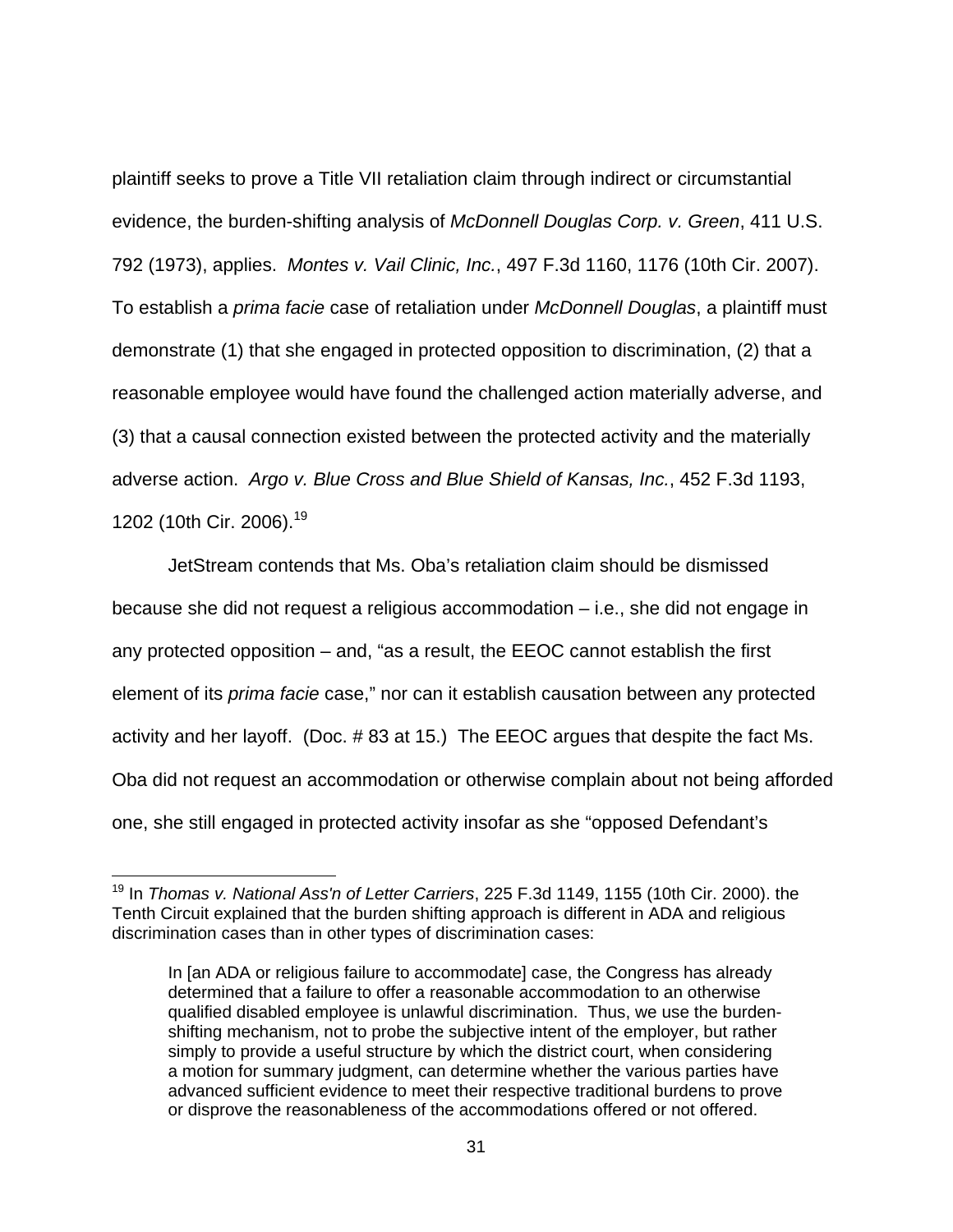practices by continuing to wear her hijab openly at work during non-work times." (Doc.

# 117 at 23.)<sup>20</sup> Accordingly, the Court needs to decide, as a matter of first impression,

whether Plaintiff engaged in protected activity merely by wearing her religious clothing

on the employers premises but during her breaks.

In University of Texas Southwest Medical Center v. Nassar, 133 S. Ct. 2517

(2013), the Supreme Court explained the differences Title VII's antidiscrimination

provision (§ 2000e–2) and its anti-retaliation provision (§ 2000e–3(a)):

Since the statute's passage in 1964, it has prohibited employers from discriminating against their employees on any of seven specified criteria. Five of them – race, color, religion, sex, and national origin – are personal characteristics and are set forth in  $\S 2000e-2$ . ... And then there is a point of great import for this case: **The two remaining categories of wrongful employer conduct – the employee's opposition to employment discrimination**, and the employee's submission of or support for a complaint that alleges employment discrimination – **are not wrongs based on personal traits but rather types of protected employee conduct.** These latter two categories are covered by a separate, subsequent section of Title VII, § 2000e–3(a).

Id. at 2525-26; see also Burlington Northern & Santa Fe Railway Co. v. White, 548 U.S.

53, 63 (2006) (emphasis added) ("The antidiscrimination provision seeks a workplace

where individuals are not discriminated against because of their racial, ethnic, religious,

or gender-based status.The **anti-retaliation provision seeks to secure that primary** 

**objective** by preventing an employer **from interfering (through retaliation) with an** 

**employee's efforts to secure or advance enforcement of the Act's basic** 

 $\overline{a}$ 

**guarantees.** The substantive provision seeks to prevent injury to individuals based on

 $20$  The EEOC also contends that "temporal proximity alone – a discharge within six weeks after she began openly wearing religious garb at work – establish[es] causation." (Doc. #117 at 23.) This argument presupposes, however, that "openly wearing religious garb at work" (without more) qualifies as "protected opposition."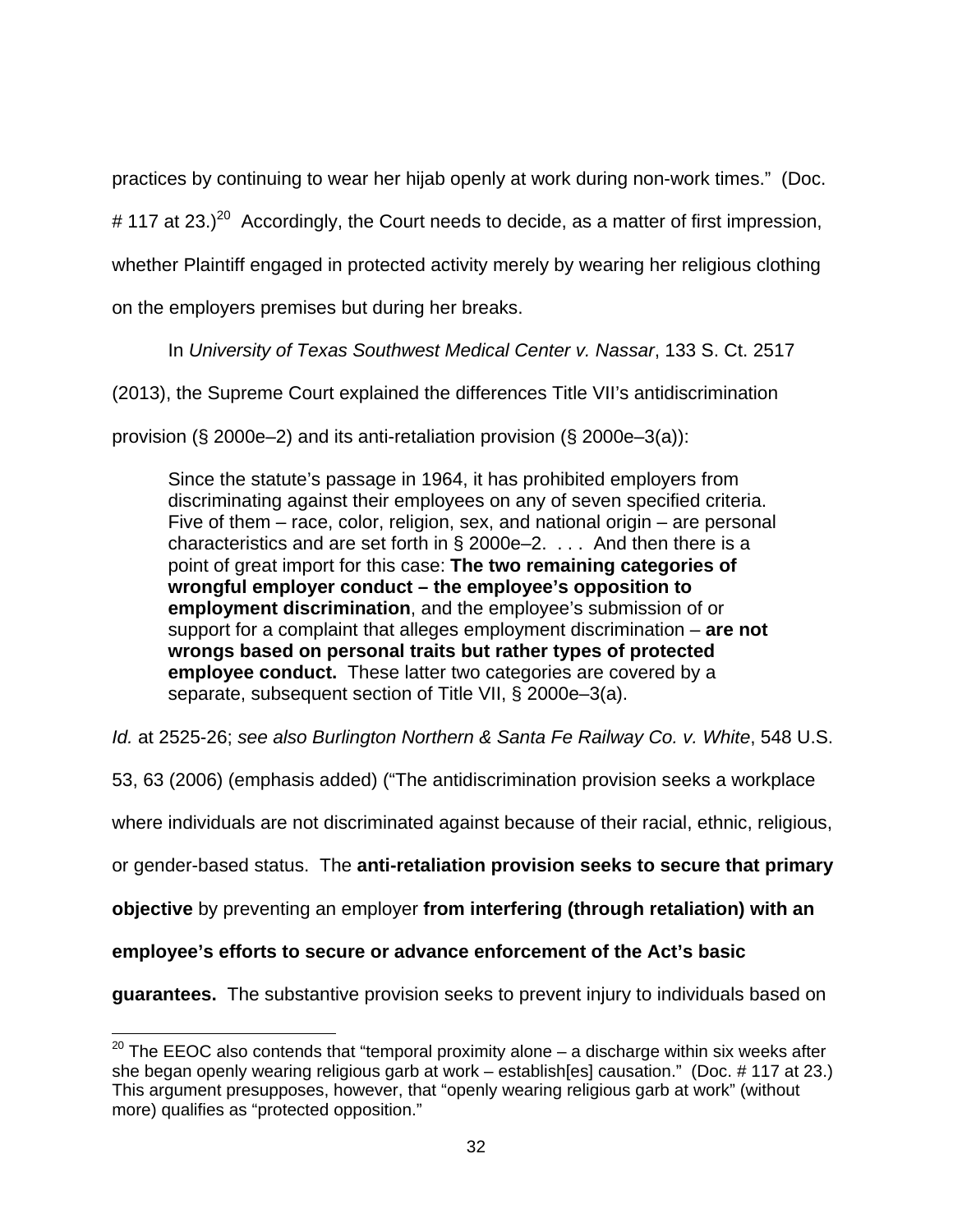who they are, i.e., their status. The anti-retaliation provision seeks to prevent harm to individuals based on what they do, i.e., their conduct.")

 Applying this distinction here, Ms. Oba's religious accommodation and disparate treatment claims allege that she was discriminated against **because of who she is** – that is, a Muslim woman who actually requires an accommodation for her religious practice. The problem, however, is that because Ms. Oba never requested an accommodation and never complained (informally or otherwise), about JetStream's failure to provide her with an accommodation, at bottom, her retaliation claim is premised on precisely the same theory as her discrimination claim: namely, that JetStream retaliated against her **because of who she is** – that is, a Muslim woman who actually requires an accommodation for her religious practice. To put it slightly differently, on the factual record before the Court, the alleged wrong still begins, and ends, with Ms. Oba's "personal trait."

However, something more than conduct that is perfectly consistent with one's protected status (that is, something more than wearing a headscarf on the job during breaks) must be alleged for a plaintiff to have engaged in "protected activity." See Petersen v. Utah Dep't of Corr., 301 F.3d 1182, 1188-89 (10th Cir. 2002) ("The purpose of § 2000e-3(a) is to **let employees feel free to express condemnation of discrimination** that violates Title VII. That purpose is hardly served by imposing sanctions upon employers who take action against employees who never communicate their concern about unlawful discrimination.") At the very least, Ms. Oba was required to allege facts to indicate that she "conveyed" her "concern" to JetStream that its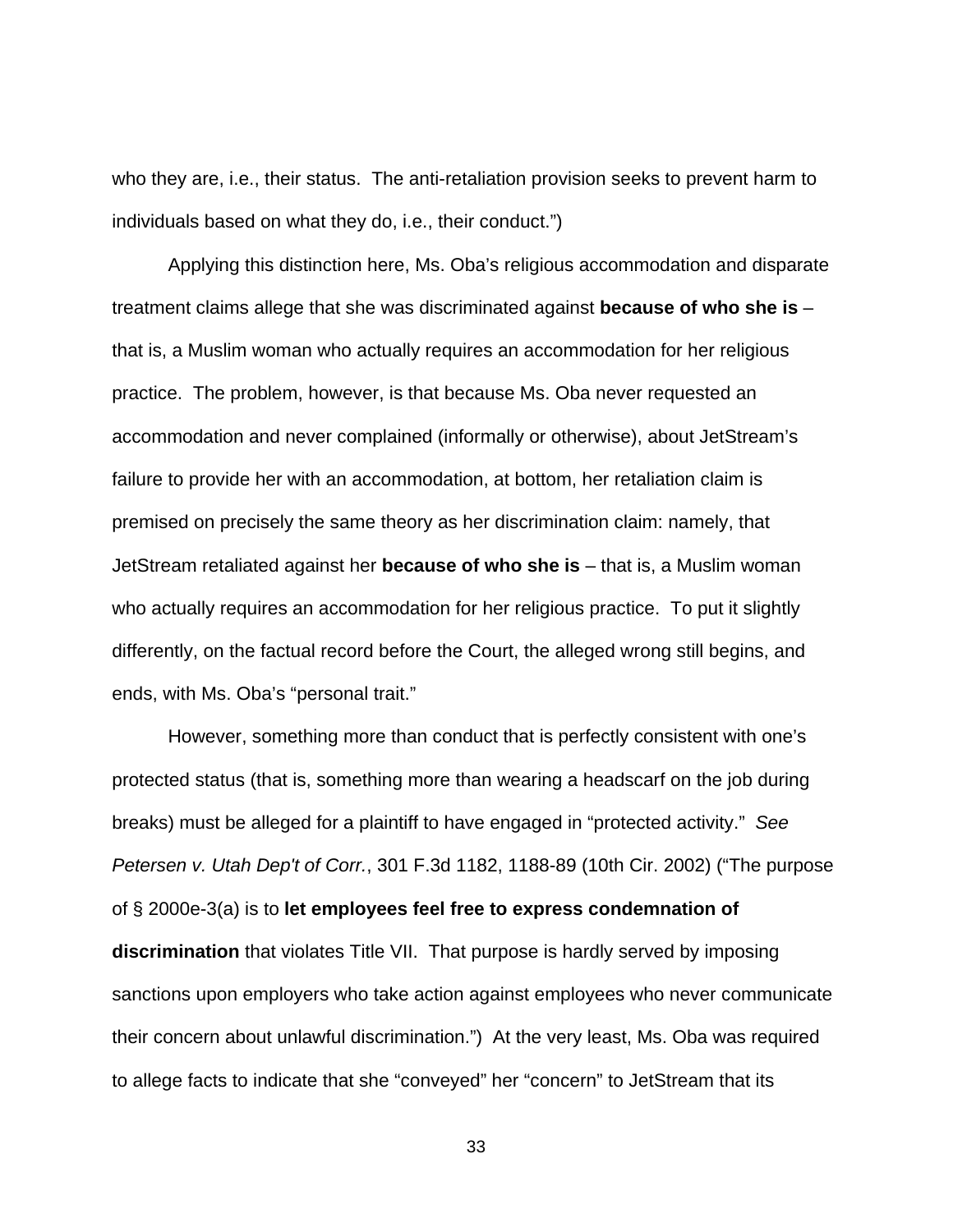religious accommodation practices were unlawful or otherwise problematic. Indeed, the Tenth Circuit has specifically held that "[a]lthough no magic words are required, **to qualify as protected opposition the employee must convey to the employer his or her concern that the employer has engaged in a practice made unlawful by the [statute]**. 21 **General complaints** about company management and one's own negative performance evaluation **will not suffice**." Hinds v. Sprint/United Mgt. Co., 523 F.3d 1187, 1202-03 (10th Cir. 2008) (emphasis added); see also Dean v. Computer Scis. Corp., 384 F. App'x 831, 839-40 (10th Cir. 2010) (unpublished) (to survive summary judgment, an employee must allege facts to indicate that she "sufficiently conveyed a concern that [her employer] was permitting a practice made unlawful by Title VII"); Anderson v. Acad. Sch. Dist. 20, 122 Fed. App'x. 912, 916 (10th Cir. 2004) (unpublished) ("[A] vague reference to discrimination and harassment without any indication that this misconduct was motivated by race (or another category protected by Title VII) does not constitute protected activity and will not support a retaliation claim.")

The Court recognizes that there are a variety of ways to "convey a concern" to an employer in order to "oppose" an unlawful practice. See Crawford v. Metro. Gov't of Nashville & Davidson Cnty., Tenn., 555 U.S. 271, 277 (2009) ("Countless people were known to 'oppose' slavery before Emancipation, or are said to 'oppose' capital punishment today, without writing public letters, taking to the streets, or resisting the government. And we would call it 'opposition' if an employee took a stand against an

 $\overline{a}$ 

 $21$  Hinds, 523 F.3d at 1202, was discussing the anti-retaliation provision of the Age Discrimination in Employment Act (ADEA); that provision, however, is identical to Title VII's. See 29 U.S.C. § 623(d) (prohibiting discrimination against an employee who "has opposed any practice made unlawful" by the statute.)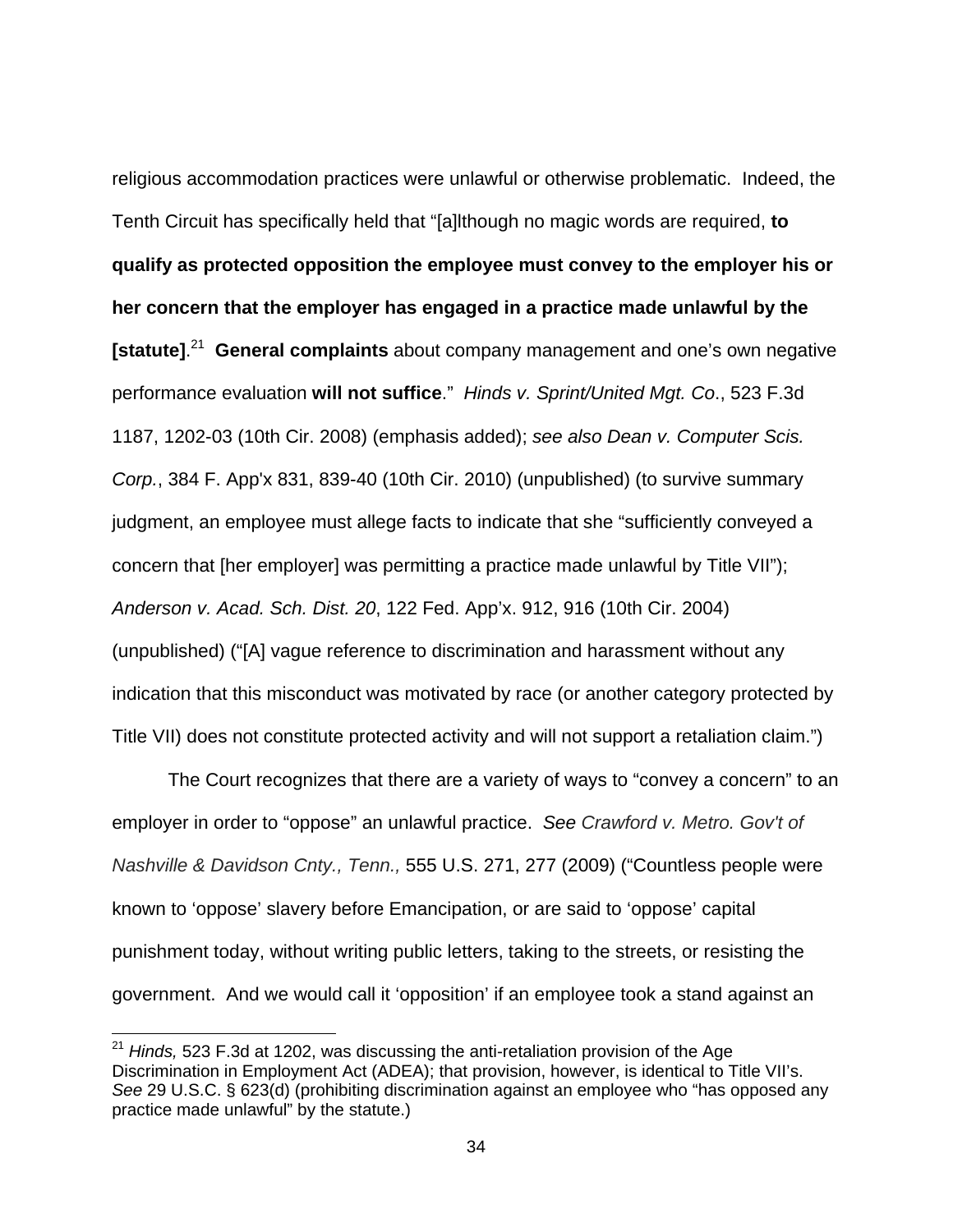employer's discriminatory practices not by 'instigating' action, but by standing pat, say, by refusing to follow a supervisor's order to fire a junior worker for discriminatory reasons.") Refusing to remove a hijab, for example, might – **depending on the totality of the circumstances** – sufficiently convey this concern.<sup>22</sup> It is undisputed, however, that Ms. Oba never "conveyed" **anything** to JetStream, symbolically or otherwise, **about its failure to accommodate her hijab** – much less any "concern" about this being an unlawful practice. See Hinds, 523 F.3d at 1202-03 ("to qualify as protected opposition the employee must convey to the employer his or her concern that the employer has engaged in a practice made unlawful by the [statute].") As such, this element of her prima facie claim for retaliation fails, and her retaliation claim will be dismissed.

### **3. MS. HAJI'S CLAIMS**

 $\overline{a}$ 

 It is undisputed that Ms. Haji was assigned three part-time shifts when she initially began working for JetStream in December of 2008, but that, beginning with her fourth shift, she began doing full-time work. Although JetStream does not explicitly argue that Ms. Haji's religious accommodation and disparate treatment claims should be dismissed because she did not experience an adverse employment action, it **does**  make this argument with respect to her retaliation claim, in noting that "Haji's claim also fails on the second *prima facie* element [for retaliation] because receipt of a part-time schedule only resulted in Haji working three part-time shifts rather than three full-time

 $^{22}$  For example, in *EEOC v. 704 HTL Operating, LLC*, 979 F. Supp. 2d 1220, 1223 (D.N.M.) 2013), the plaintiff alleged that, despite being hired initially while wearing a hijab, she was told that she had to remove it; after she tearfully refused and attempted to explain why she could not remove it for religious reasons, she was escorted from the employer's premises.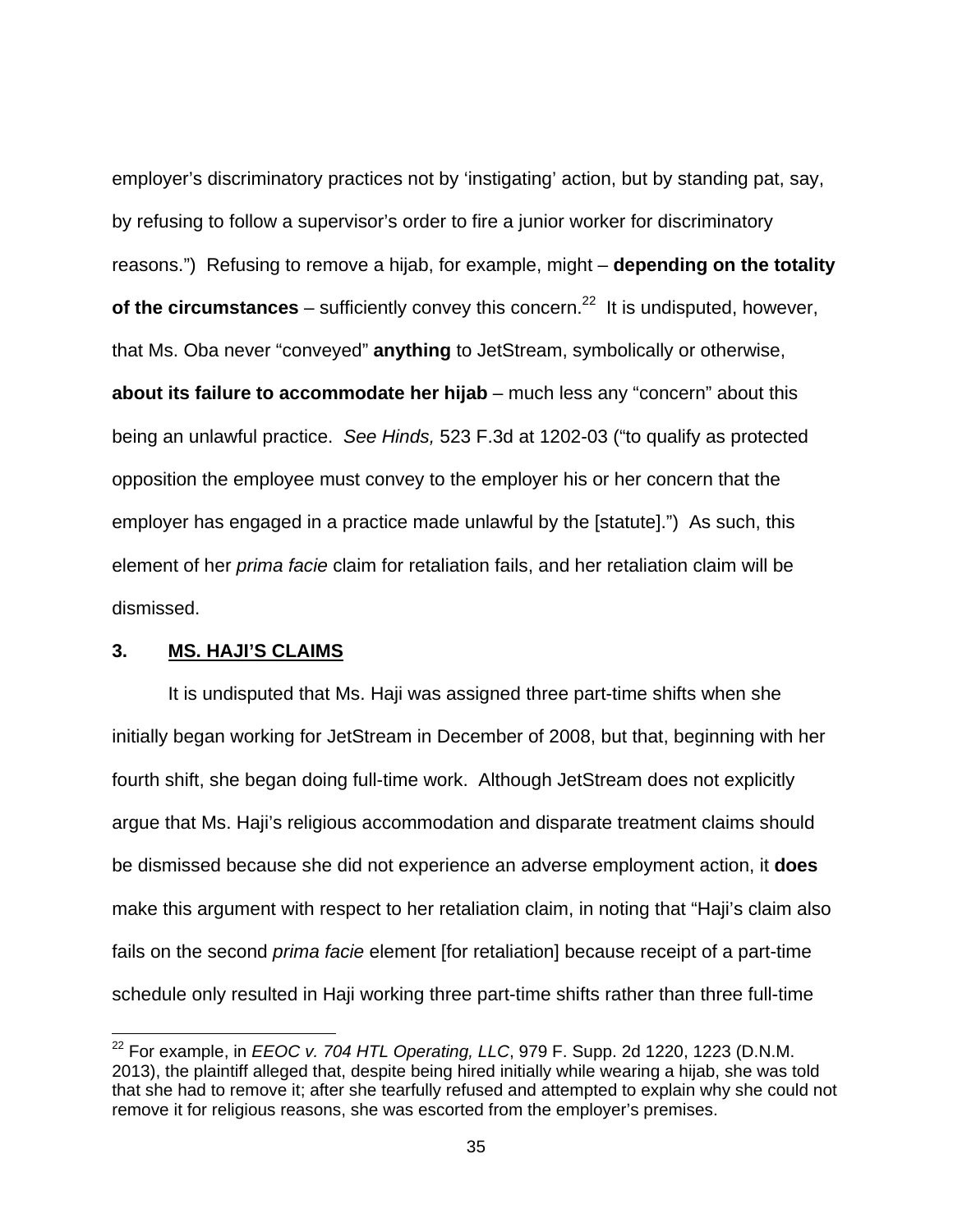shifts. Such a de minimis difference is not a materially adverse action." (Doc. # 83 at 15.) As such, even though the requirements for material adversity differ slightly between retaliation claims and religious accommodation and disparate treatment claims, the EEOC was provided with an opportunity to argue that Ms. Haji, did, in fact, experience an adverse action for purposes of her religious accommodation and disparate treatment claims. In this regard, the EEOC stated that:

In asserting that there are no genuine fact issues, Defendant ignores testimony by Haji that she was told exactly why she was not hired full time – because all the full time positions had been filled by the time she acquiesced to remove her hijab and wear a company cap instead. **Haji's testimony alone raises a genuine issue of material fact as to whether she was denied work for a month and then denied full time employment because she sought accommodation.** 

(Doc. # 117 at 21.) A close examination of Ms. Haji's deposition excerpts actually submitted by the EEOC reveals that the excerpts **do** contain testimony about her discussions with JetStream personnel about her desire to wear a hijab for religious reasons. What they do not contain, however, is any mention of an earlier start date (nor do any of the other depositions submitted to the Court). (See Doc. ## 84-54; 117-55). As such, the deposition transcripts do not support the proposition that Ms. Haji was supposed to begin work as of November 13, 2008.

In its statement of facts, the EEOC also asserts that **"[a]ccording to** 

**Defendant's records**, Haji's first day of work was November 13, 2008, but she was not

allowed to work until December 15," citing to Exhibit 41 in support of its Motion for

Summary Judgment. (Doc. # 117, ¶ 39) (emphasis added). The first page of Exhibit 41

is entitled "Time Card," and appears to be a computer printout from a time-tracking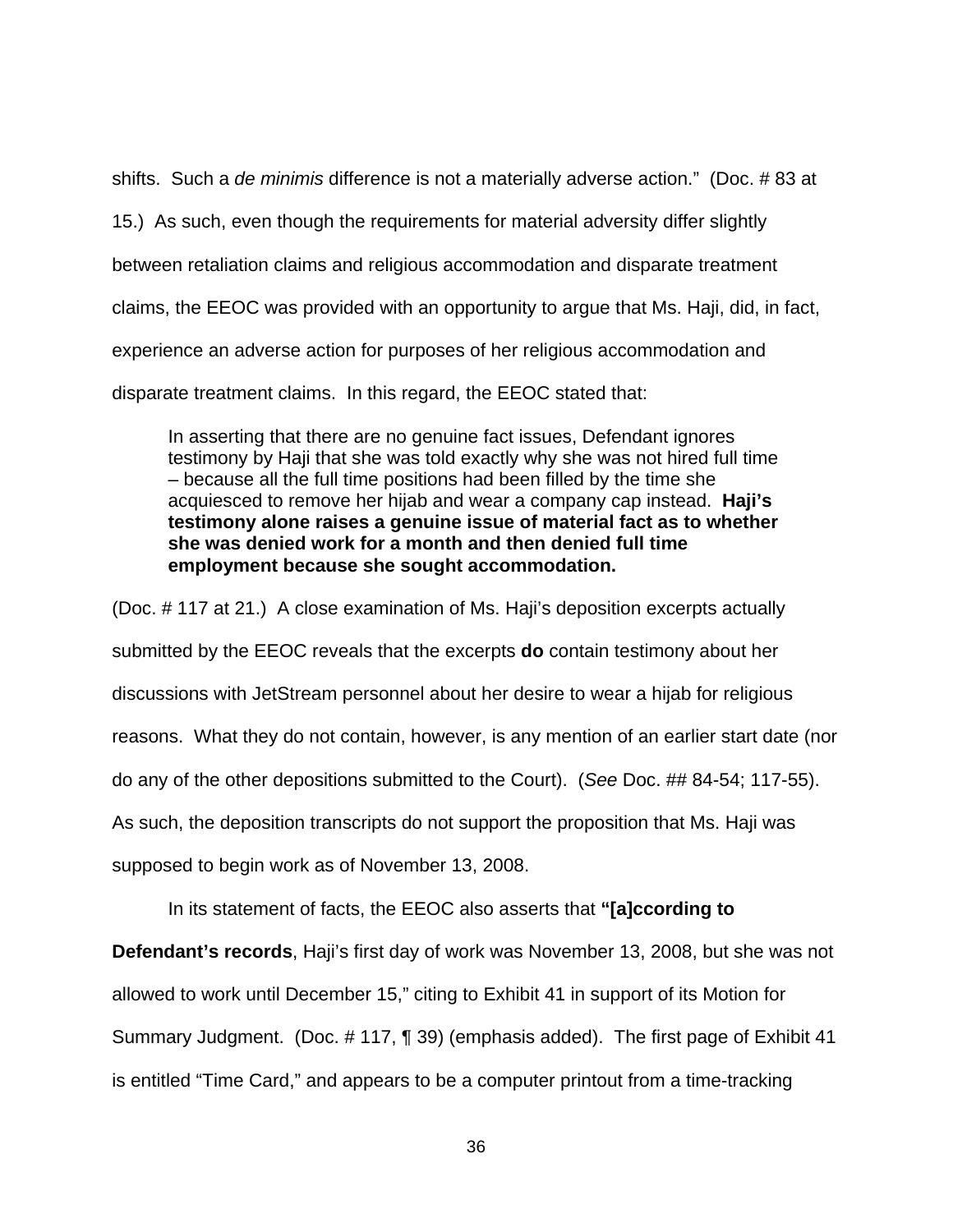program, for the week of November 9, 2008 ("Haji, Milko" is selected as the relevant employee from a drop-down menu). (Doc. # 117-41 at 1.) The bottom of the "Time Card" contains a notation that "I certify that the above time card is correct." (Id.) The "Time Card" does not indicate that Ms. Haji's start date was November 13, 2008; rather, the column for November 13, 2008 contains a time entry of 7.5 "worked hours." (Id.) However, no other days that week reflect that there were "worked hours" (and it is undisputed that Ms. Haji did not actually work the 7.5 hours on November 13, 2008). (Id. at 1.) The second page of Exhibit 41 is titled "Employee Monthly Schedule Report" and contains a calendar of the month of December 2008, but no notations about November. (*Id.* at 2.) The EEOC also submitted an undated<sup>23</sup> "New Hire Processing Form" with information about Ms. Haji, including her address. (Doc. # 117-5.) The form has a blank space for a "hire date" (which is not filled in), and has several handwritten notations at the very bottom of the page – some are illegible, but the legible words read "Events 401K & Med" and a date (11/12/08), but does not have a place for (or otherwise indicate) a "start date." (Id.)

To survive summary judgment, the party resisting the motion "may not rest upon the mere allegations" of her pleadings, including the arguments in the EEOC's Response. See Liberty Lobby, Inc., 477 U.S. at 248. Rather, disputed issues of fact must be supported by evidence on which a jury could reasonable find in favor of the non-moving party; a "mere scintilla" of evidence will not do, and if the evidence is merely

-

 $23$  The Form has a fax date at the top margin – the month is not legible, but the date (10) and year (2008) are legible, and at the bottom has a notation "Received time Nov. 10 11:44 PM." It appears, then, that this form was filled out in November of 2008 and faxed on November 10, 2008. Of course, this date is in no way probative of Ms. Haji's start date.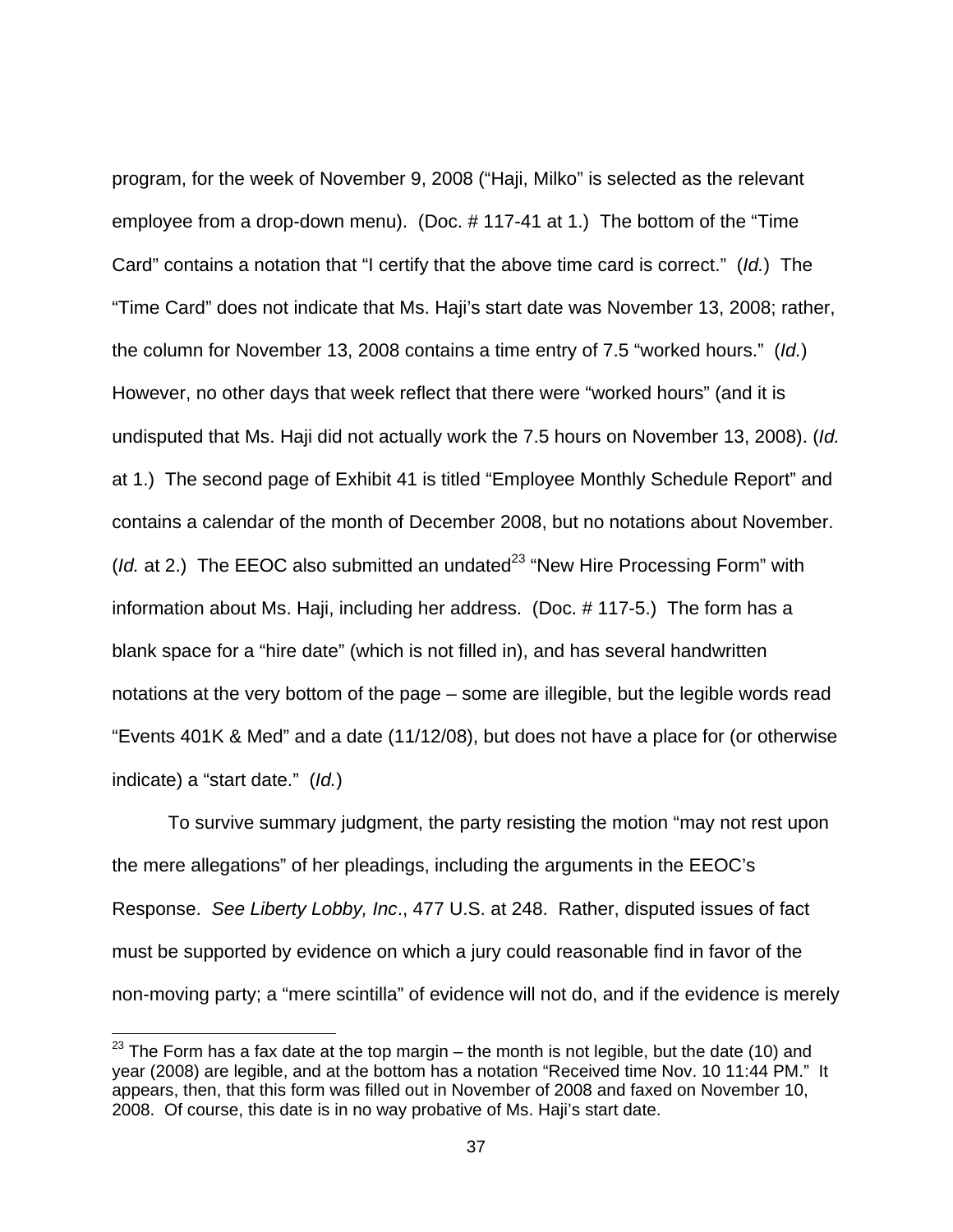colorable or is not significantly probative, summary judgment may be granted. Id. at 251; Adler v. Wal-Mart Stores, Inc., 144 F.3d 664, 678 n.5 (10th Cir. 1998). However, on the evidence before the Court (namely, the "Time Card" and "New Hire Processing" form), a jury would not be reasonably warranted in finding that Ms. Haji was supposed to start work on November 13, 2008. The "Time Card" merely appears to be a mistaken entry for hours which Ms. Haji undisputedly did not work; it is not a prospective work schedule, but rather is backward-looking (it states that "I certify that the above time card is correct", and notes that she had 7.5 "hours worked" on November 13, 2008). (Doc. # 117-41 at 1.) Even assuming that it does represent a prospective work schedule, it has no entries for November 14th through 22nd – which would be expected given that Ms. Haji regularly worked five days a week. (Id.) Similarly, the mere fact that a date in November (11/12/08) is written on the bottom of Ms. Haji's "New Hire Processing" form – notably, this date is within one day of, but does not match, the alleged November start date – is simply not competent evidence that Ms. Haji was supposed to start that day. (Doc. # 117-5.) At best, these documents represent a mere scintilla of evidence that Ms. Haji was supposed to start sooner than she did; they are certainly not probative, much less "significantly" probative, of the fact that she was supposed to start in November, and accordingly do not create a genuine issue of material fact sufficient to withstand summary judgment. Because there is not sufficient evidence to create a disputed issue of fact as to Ms. Haji's earlier start date, the only purportedly adverse action before the Court is Ms. Haji's assignment to three part-time shifts prior to her reassignment to full-time status.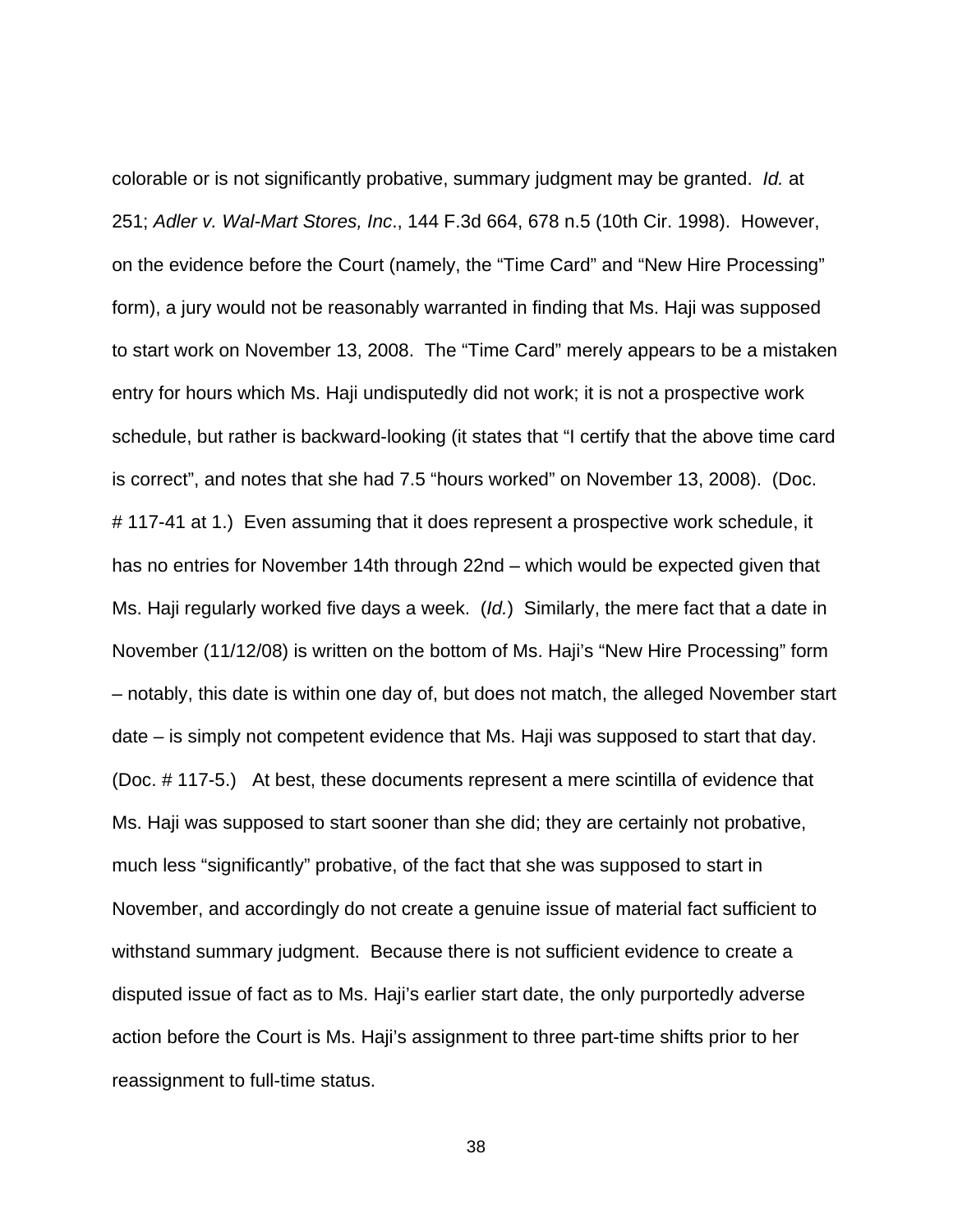Although the Tenth Circuit "liberally interpret<sup>[s]</sup> the second prong of the *prima* facie case and take[s] a case-by-case approach, examining the 'unique factors relevant to the situation at hand,'" an employer's act must do more than de minimis harm to be "materially adverse." Hillig v. Rumsfeld, 381 F.3d 1028, 1033 (10th Cir. 2004). Specifically, for a Title VII discrimination claim, "[c]onduct rises to the level of adverse employment action when it constitutes a significant change in employment status, such as hiring, firing, failing to promote, reassignment with significantly different responsibilities, or a decision causing a **significant change in benefits**." Stinnett v. Safeway, Ins., 337 F.3d 1213, 1217 (10th Cir. 2003) (emphasis added). For a Title VII retaliation claim, a Plaintiff must show that an employer took an action that "might have 'dissuaded a reasonable worker from making or supporting a charge of discrimination.'" Burlington N. & Santa Fe Ry. Co. v. White, 548 U.S. 53, 68 (2006).

Under either standard, the Court concludes that Ms. Haji's de minimis reduction in hours over the course of only three shifts does not qualify as an adverse action: her part-time status was temporary, and although she was paid less than she would have been had she worked full time over those three days, Ms. Haji was ultimately denied the equivalent of a single day's pay (seven and a half hours), because she worked five and a half hours, rather than eight, over the course of three shifts. See Cham v. Station Operators, Inc., 685 F.3d 87, 94 (1st Cir. 2012) (holding that an employee's loss of three shifts on holidays "simply does not rise to the level of an adverse employment action"); Embry v. Callahan Eye Found. Hosp., 147 Fed. App'x. 819, 829 (11th Cir. 2005) (an employee's one-day suspension resulting in a loss of \$88.73 was not an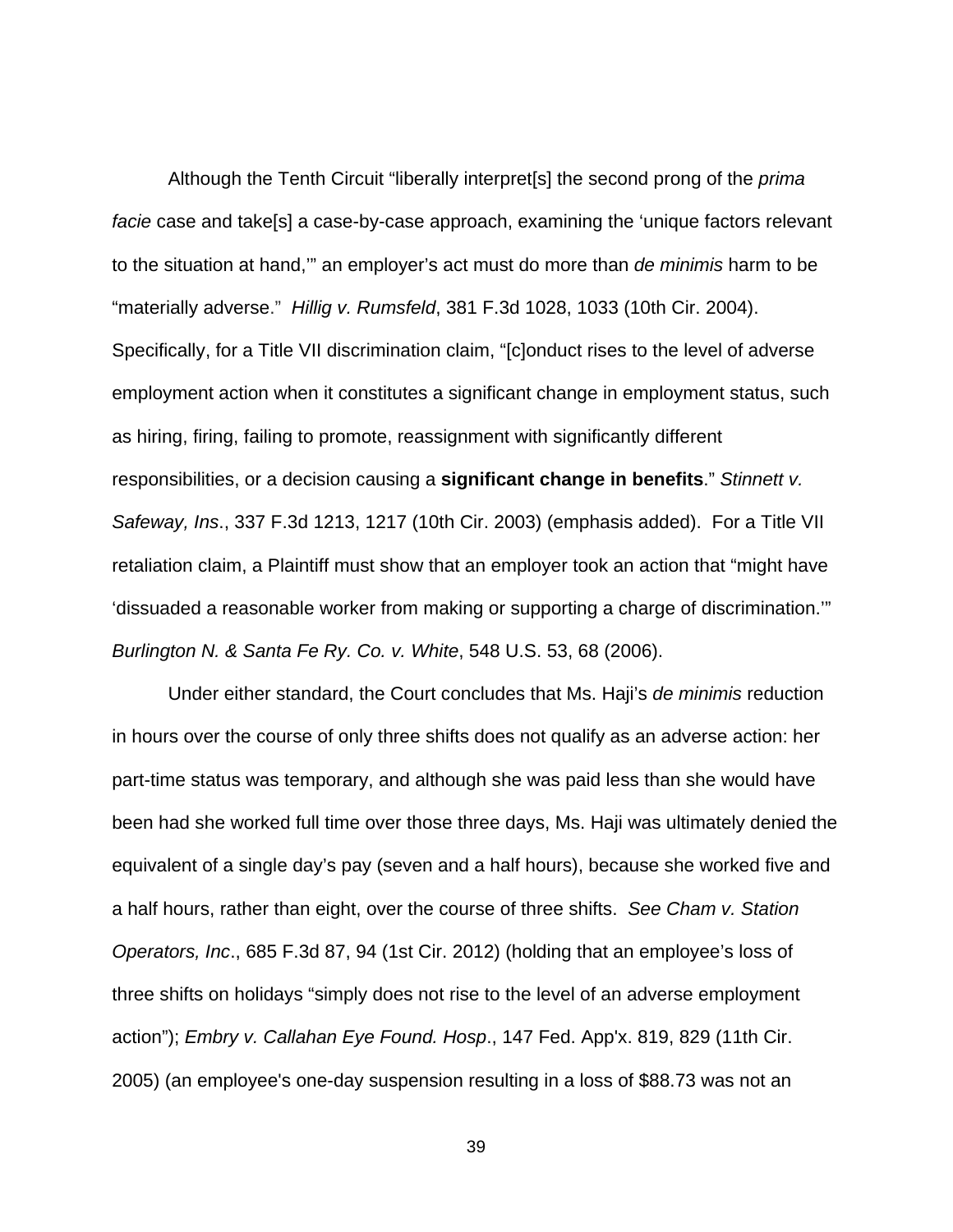adverse action because it did not constitute "a serious and material change in the terms, conditions, or privileges of employment"); Shaver v. Rottinghaus Co., Inc., 09-1193- EFM, 2011 WL 3880893, at \*18 (D. Kan. Sept. 2, 2011) (finding that employer's reduction of employee's hours by approximately 2 hours a week was de minimis harm and did not constitute an adverse employment action); Roe v. Estee Lauder Companies, Inc., 3:04CV429, 2007 WL 1024120, at \*11 (S.D. Ohio Feb. 7, 2007) (finding that a "temporary reduction of her work hours" and the resulting "de minimis reduction in pay" were not materially adverse employment action); Allen v. St. Cabrini Nursing Home, Inc., 198 F. Supp. 2d 442, 449 (S.D.N.Y. 2002) (denial of opportunity to work one day's worth of overtime not an adverse employment action where plaintiff had other opportunities to earn overtime pay); Rivers v. Potter, No. 05–4868, 2007 WL 4440880, at \*7 (D.N.J. 2007) (denial of a single instance of overtime work did not constitute an adverse employment action sufficiently impacting the terms, conditions, or privileges of employment). Accordingly, Ms. Haji has failed to allege that she was subjected to a materially adverse action – a necessary element of a *prima facie* case for religious accommodation, discrimination, and retaliation claims – and her claims will be dismissed.

# **4. WHETHER MS. OBA FAILED TO EXHAUST HER ADMINISTRATIVE REMEDIES**

Section 706 of Title VII requires **individual claimants** to file a charge of employment discrimination with the EEOC. See 42 U.S.C. § 2000e–5(e)(1). However, Section 706 of Title VII also authorizes the EEOC to bring suit in its own name, on behalf of a "person or persons aggrieved" by the employer's unlawful employment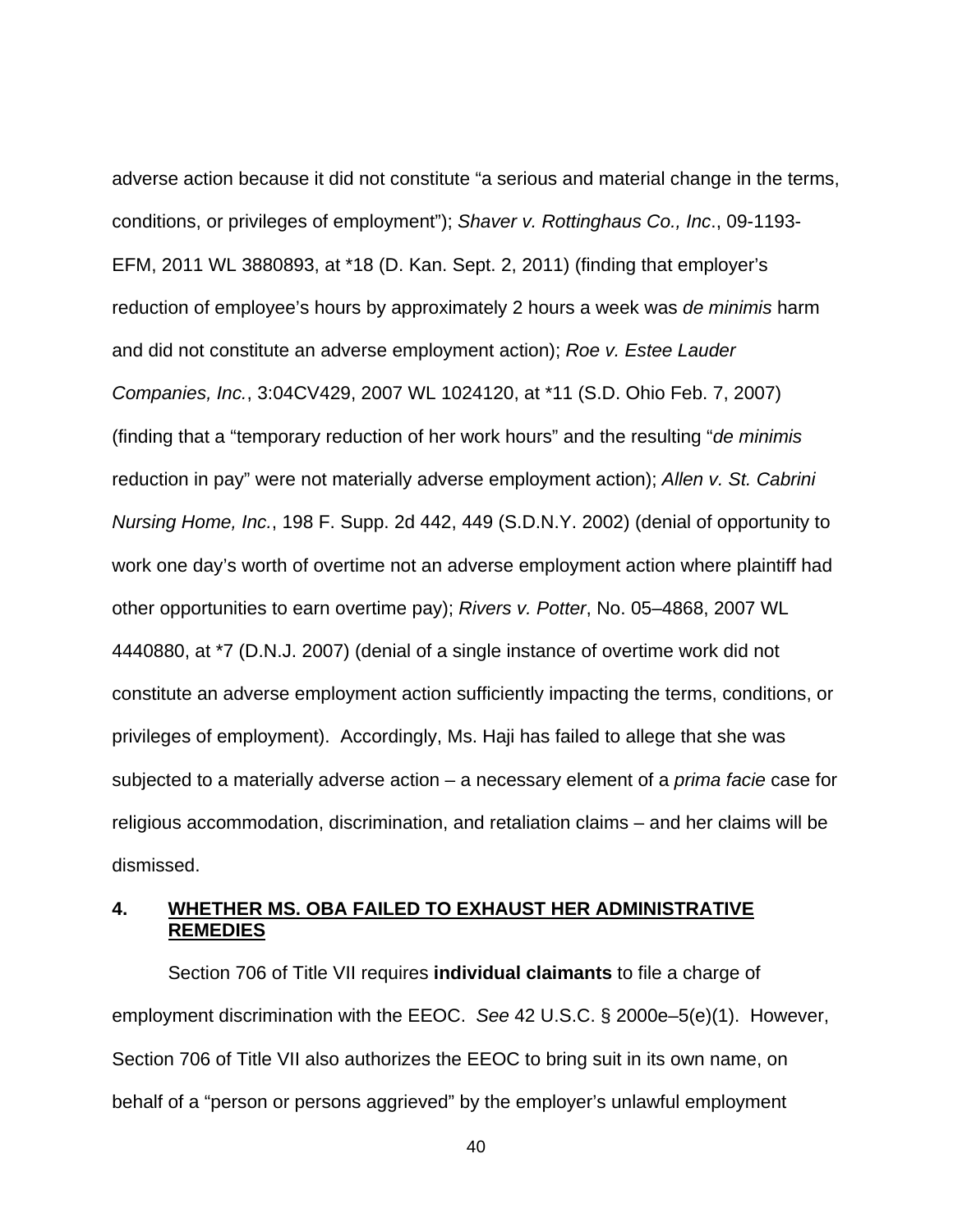practice. 42 U.S.C. § 2000e–5(f)(1); accord Gen. Tel. Co. of Nw. v. EEOC, 446 U.S. 318, 324 (1980) ("Given the clear purpose of Title VII, the EEOC's jurisdiction over enforcement, and the remedies available, the EEOC need look no further than § 706 for its authority to bring suit in its own name for the purpose, among others, of securing relief for a group of aggrieved individuals."); *EEOC v. Original Honeybaked Ham Co. of* Georgia, 918 F. Supp. 2d 1171, 1177 (D. Colo. 2013) ("In an enforcement action, the EEOC brings a claim in its own capacity. If it prevails on its claim, then it can seek a variety of remedies, including a monetary award for those individuals who were 'aggrieved by the unlawful conduct.'") Specifically, "[t]he EEOC is not limited to the terms of the charge filed so far as the scope of a [section] 706 suit it brings upon that charge. Rather, it may sue to vindicate further acts or incidents of discrimination discovered in the process of investigation of the charge filed and reasonably related to that charge." EEOC v. Cont'l Oil Co., 548 F.2d 884, 889 (10th Cir. 1977).

42 U.S.C. § 2000e–5(b) outlines the prerequisites when the EEOC brings an enforcement action in its own name, providing that the Commission must: (1) have received a formal charge of discrimination against the employer; (2) given notice of the charge to the employer; (3) investigated the charge; (4) made a determination that there was reasonable cause to believe that a violation of Title VII occurred and given notice of this same determination to the employer; and (5) made an effort to conciliate the charges. 42 U.S.C. § 2000e–5(b); accord Original Honeybaked Ham Co. of Georgia, 918 F. Supp. 2d at 1176 (outlining 5 steps); Cont'l Oil Co., 548 F.2d at 889 (noting that the EEOC may bring a private enforcement action to vindicate further acts or incidents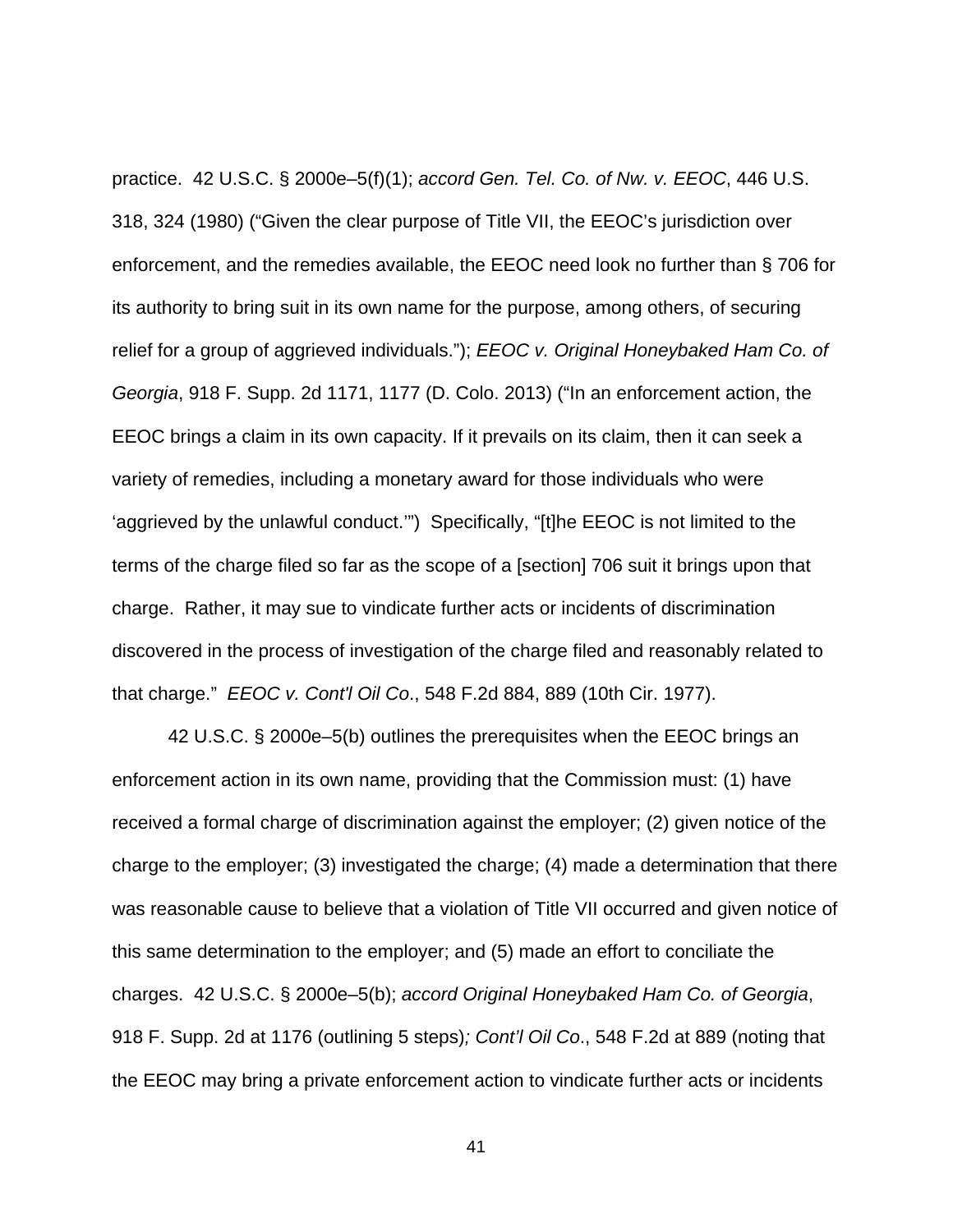of discrimination discovered in the process of investigation, "so long as a finding of reasonable cause is made and conciliation is attempted as to the additional acts"); EEOC v. Gen. Elec. Co., 532 F.2d 359, 366 (4th Cir. 1976) ("the original charge is sufficient to support action by the EEOC as well as a civil suit under the Act for any discrimination stated in the charge itself or developed in the course of a reasonable investigation of that charge, provided such discrimination was included in the reasonable cause determination of the EEOC and was followed by compliance with the conciliation procedures fixed in the Act.").

Defendant contends that Ms. Oba's claims must be dismissed because she did not file charges with the EEOC and thus "ha[s] not administratively exhausted [her] allegations." (Doc. # 83 at 16). Specifically, it asserts that

Although the EEOC is allowed to pursue claims on behalf of non-charging individuals when there is a pattern or practice case [under Section 707] and the individuals are ascertained pursuant to a reasonable investigation, see Gen. Tel. Co. of the Nw., Inc. v. EEOC, 445 U.S. 319, 331 (1980), the EEOC is not asserting pattern or practice claims in this case. As a result, the EEOC should be precluded from seeking relief on Haji's or Oba's behalf.

(Doc. # 83 at 16, n.2.) However, as the authority cited above indicates, Defendant is incorrect as a matter of law. The EEOC is permitted to pursue claims on behalf of noncharging parties in its enforcement capacity, regardless of whether it brings these claims under Section 706 (42 U.S.C. § 2000e–5) or Section 707 (42 U.S.C. § 2000e–6) of Title VII; indeed, General Telephone Company of the Northwest involved an EEOC enforcement action under Section 706. See 446 U.S. 318 (emphasis added) ("[T]he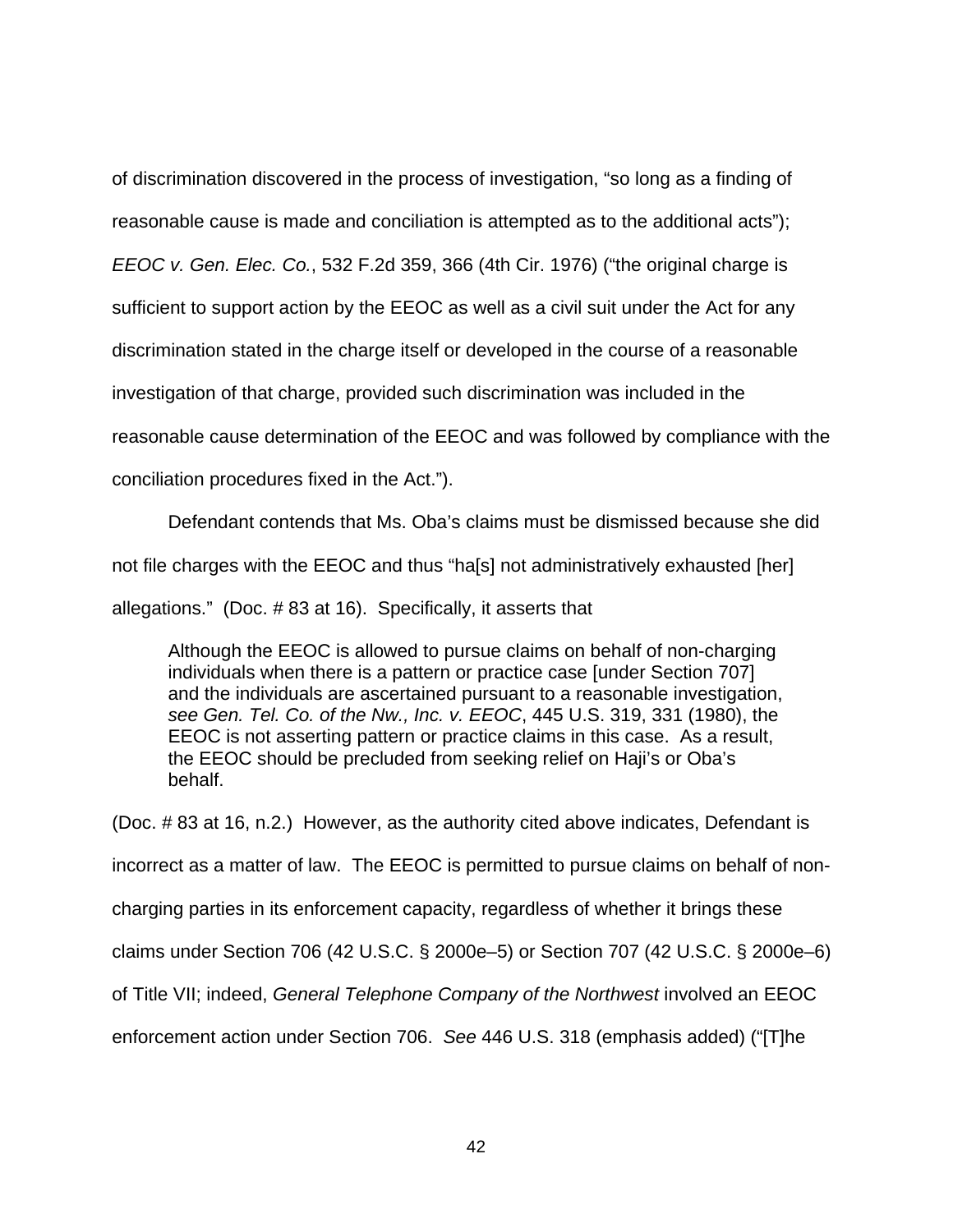EEOC **need look no further than § 706 for its authority to bring suit in its own name**.")

Defendant also contends that it was never given adequate notice "as to the nature of Oba's claims" before the EEOC filed suit, because the EEOC "did not conduct an investigation with regard to . . . Oba's claims, include [her] claims in its determination letters, or advise JetStream of [her] claims during conciliation." (Doc. # 116 at 20.)

As for the EEOC's investigation, Defendant sole basis for objection is that the EEOC made a single request for information regarding Ms. Oba and "never requested that JetStream identify the basis for laying Oba off." (Doc. # 116 at 21). JetStream cites no legal authority for the notion that multiple requests for information are required for an investigation to be sufficient, and the extent of the investigation is the Commission's prerogative. See EEOC v. Keco Industries, Inc., 748 F.2d 1097, 1100 (6th Cir. 1984) (holding that district court erred in inquiring into the sufficiency of the Commission's investigation because "the nature and extent of an EEOC investigation into a discrimination claim is a matter within the discretion of that agency.");  $EEOC$  v. Caterpillar, Inc., 409 F.3d 831, 832–33 (7th Cir. 2005) (holding "[n]o case actually holds that the scope of the EEOC's investigation is a justiciable issue in a suit by the EEOC"). Additionally, JetStream's assertion about the EEOC's failure to inquire about the basis for Oba's layoff is puzzling in light of the fact that on May 24, 2012, the EEOC undisputedly made a request for this information when it asked JetStream to "[d]escribe the details of the lay-off or reduction-in-force **which resulted in the termination of Amina Oba and others** in early 2009, including when it occurred, **the criteria for lay**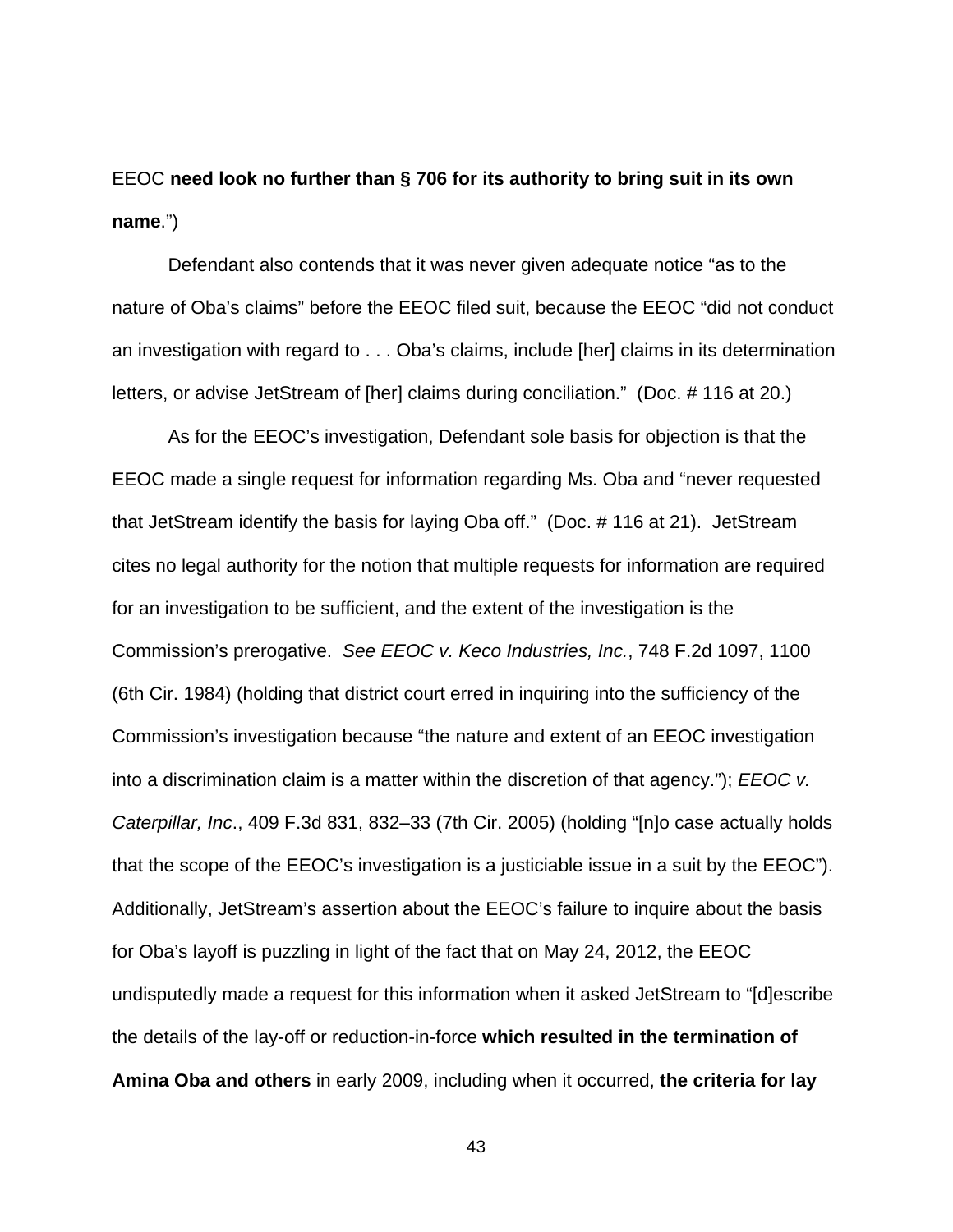**off/reduction-in-force**, names of decision-makers, and how the lay off was implemented," and the fact that JetStream specifically provided the basis for Ms. Oba's layoff in its response to this request for information ("In February 2009, JetStream laid off twenty-one employees**, including Amina Oba**, because United Airlines reduced the number of flights serviced by JetStream's aircraft cleaners"). (Doc. # 116-6 at 29, 31) (emphasis added).

Additionally, the EEOC's Letter of Determination notified JetStream on August 29, 2012 that "there is reasonable cause to believe that there is a violation of Title VII in that the Respondent unreasonably refused to accommodate the Charging Party and a **class of female Muslim** applicants **and employees'** bona fide religious practice and/or because of sex." (Doc. # 84-25) (emphasis added). Notwithstanding Ms. Oba's status as a female Muslim employee, Defendant asserts that this reference to an "unidentified class" was not adequate notice of Ms. Oba's claim in that it failed to identify her specifically by name, and it cites EEOC v. Outback Steakhouse of Fla., Inc., 520 F. Supp. 2d 1250, 1266 (D. Colo. 2007), as legal authority for the proposition that such identification was required. (Doc. #116 at 21.) However, in Outback Steakhouse, this Court did not hold that employees must be specifically identified in determination letters; instead, it held that the EEOC's reasonable cause determination referencing a "class of females" did not provide an employer of proper notice of the **national scope** of the charges against it, because "neither the charges, the investigation, nor the determination affirmatively indicate that the discrimination alleged was in fact national in scope." 520 F. Supp. 2d 1250. Instead, they referred to a three-state "regional" class of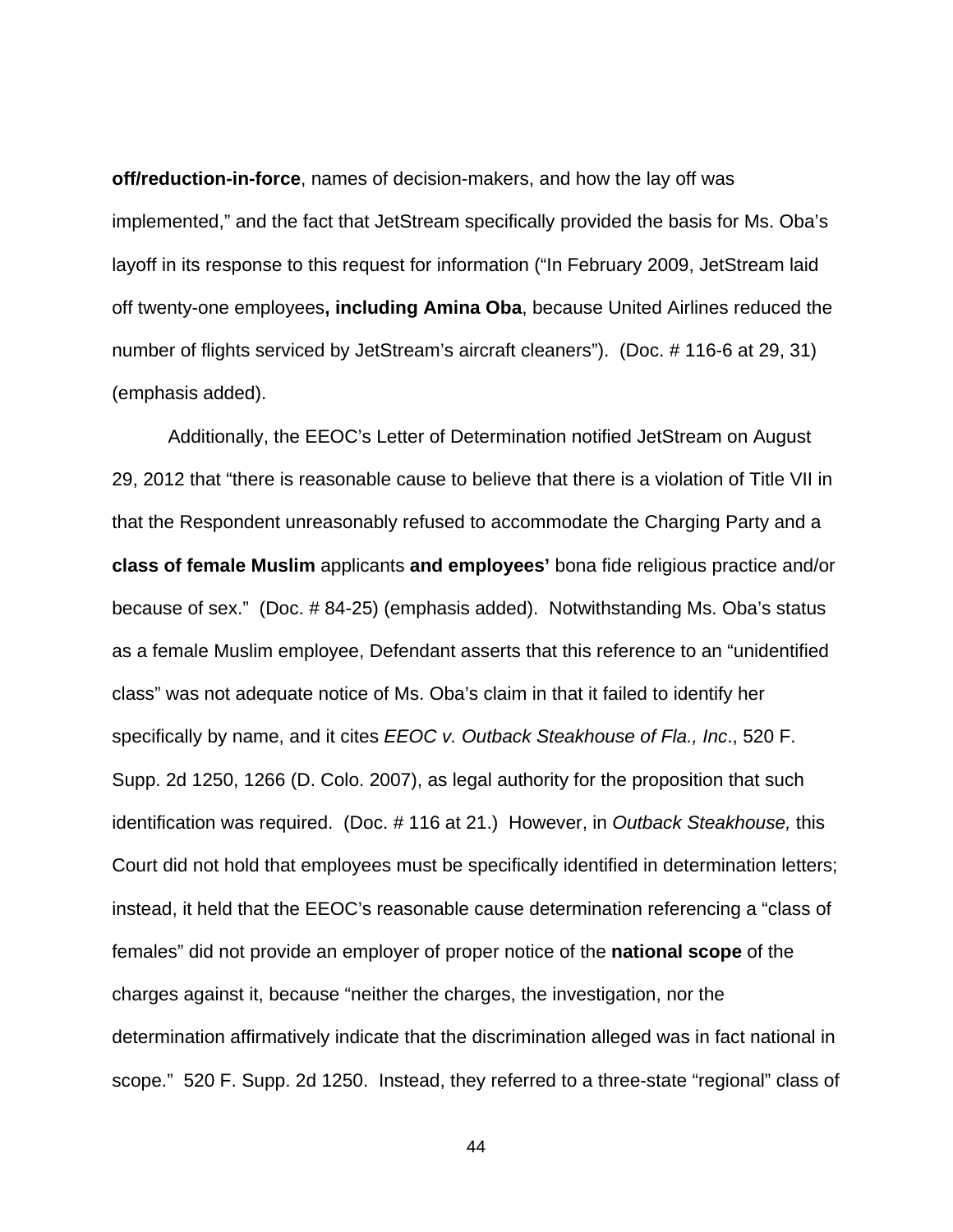female employees. Id. Unlike Outback Steakhouse, Defendant has no colorable argument that Ms. Oba was not included in the "class of female Muslim . . . employees" referenced by the EEOC's determination letter: her claims were **identical** to the Intervenors' claims, and if there was any doubt about her inclusion, the EEOC requested information about Ms. Oba in particular during the course of its investigation.

JetStream also argues that the EEOC's conciliation efforts on behalf of Ms. Oba were insufficient, because "the EEOC provided **no information whatsoever** about the nature of her claims." (Doc. # 116 at 21) (emphasis added). This assertion is also contradicted by the record; as discussed above, JetStream already had notice, as of the Commission's May 24, 2012 request for information, that the EEOC was interested in Ms. Oba's layoff, and the EEOC's in-person conciliation meeting occurred on October 25, 2012. (Doc. ## 116-6 at 29; 83-3 at 50.) Additionally, the Proposed Conciliation Agreement contained a specific provision entitled "OTHER AGGRIEVED INDIVIDUALS," which would have provided that JetStream deposit money into a fund for "additional aggrieved individuals" and noted that "The EEOC has provided mitigation information for some of these individuals in Exhibit A." (Doc. # 83-3 at 54.) Exhibit A specifically identified Ms. Oba and provided information about her mitigation efforts. (Id. at 59.)

In sum, because Ms. Oba was an "aggrieved individual" identified by the EEOC in the course of its investigation; $^{24}$  the Commission may bring claims on her behalf

 $\overline{a}$ 

<sup>&</sup>lt;sup>24</sup> Defendant also asserts, in response to Plaintiff's statement of facts, that "the EEOC did not identify . . . Oba prior to conciliation." (Doc. # 116 at 2.) This assertion is plainly contradicted by the record. Ms. Oba was identified by the EEOC in May of 2012, in the EEOC's request for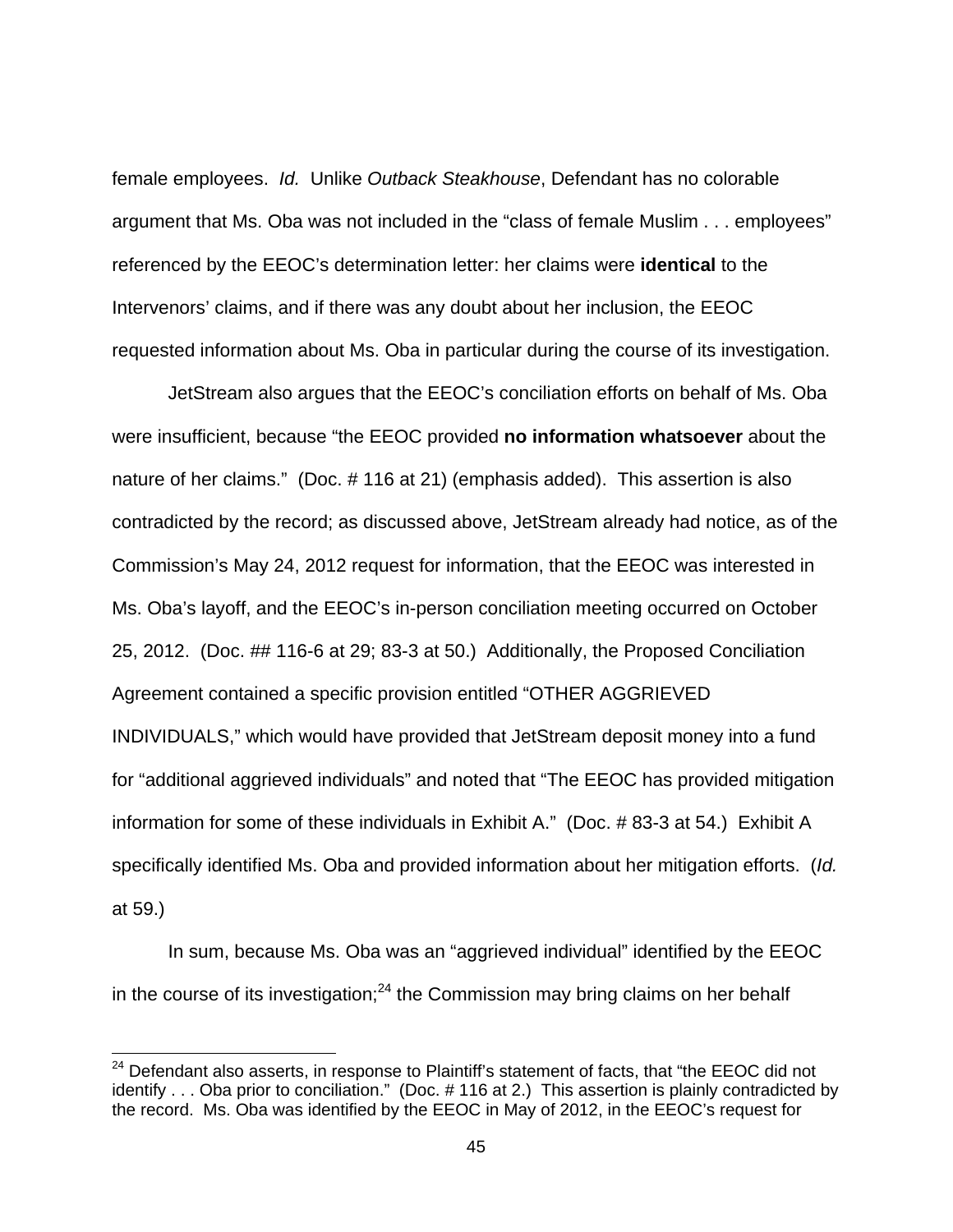without a formal charge because "a finding of reasonable cause [was] made and conciliation [was] attempted" as to her claims. See Cont'l Oil Co., 548 F.2d at 889. Accordingly, the EEOC has satisfied the administrative prerequisites for bringing suit on behalf of Ms. Oba against JetStream.<sup>25</sup>

### **5. THE INTERVENOR'S DAMAGES**

 $\overline{a}$ 

Generally speaking, a Title VII claimant's rejection of a defendant's job offer ends the defendant's ongoing responsibility for back pay. Toledo v. Nobel-Sysco, Inc., 892 F.2d 1481, 1493 (10th Cir. 1989) (citing Ford Motor Co. v. EEOC, 458 U.S. 219, 241 (1982)). Such an offer, however, must be "unconditional" – and a rejected offer of reinstatement does not end ongoing backpay liability "if the claimant's rejection of the offer was reasonable given the form of the offer and the circumstances surrounding it." Id.; see also Lemons v. ICM Mortgage Corp., 941 F.2d 1213 (10th Cir. 1991) (emphasis added) ("Only an **unreasonable** rejection of a reinstatement offer will toll a plaintiff's damages); Giandonato v. Sybron Corp., 804 F.2d 120, 124 (10th Cir. 1986) ("an employee's refusal to accept reinstatement does not automatically preclude relief if he or she has valid reasons for refusal.") "Generally, it is the duty of the trier of fact to weigh the evidence to determine whether a reasonable person would refuse the offer of

information; conciliation efforts began several months later, August 29, 2012. ("On August 29, 2012, the EEOC issued class cause findings for the referenced causes. The EEOC began efforts to conciliate on the same day.") (Doc. # 116-6 at 48.)

 $25$  Defendant argues that Ms. Oba should not be permitted to "piggyback" off of any charges filed by the five Intervenors under the single filing rule, which allows "an individual who has not filed an administrative charge [to] opt-in to a suit filed by any similarly situated plaintiff under certain conditions." Thiessen v. General Electric Capital Corp., 267 F.3d 1095, 1110 (10th Cir. 2001). However, the single filing rule is irrelevant here, as it relates to an **individual's** ability to intervene in an **existing lawsuit** without first filing a charge with the EEOC. It does not address the scope of the charges that may be brought by the EEOC in an enforcement action. EEOC v. Unit Drilling Co., 4 F. Supp. 3d 1257, 1265 (N.D. Okla. 2013).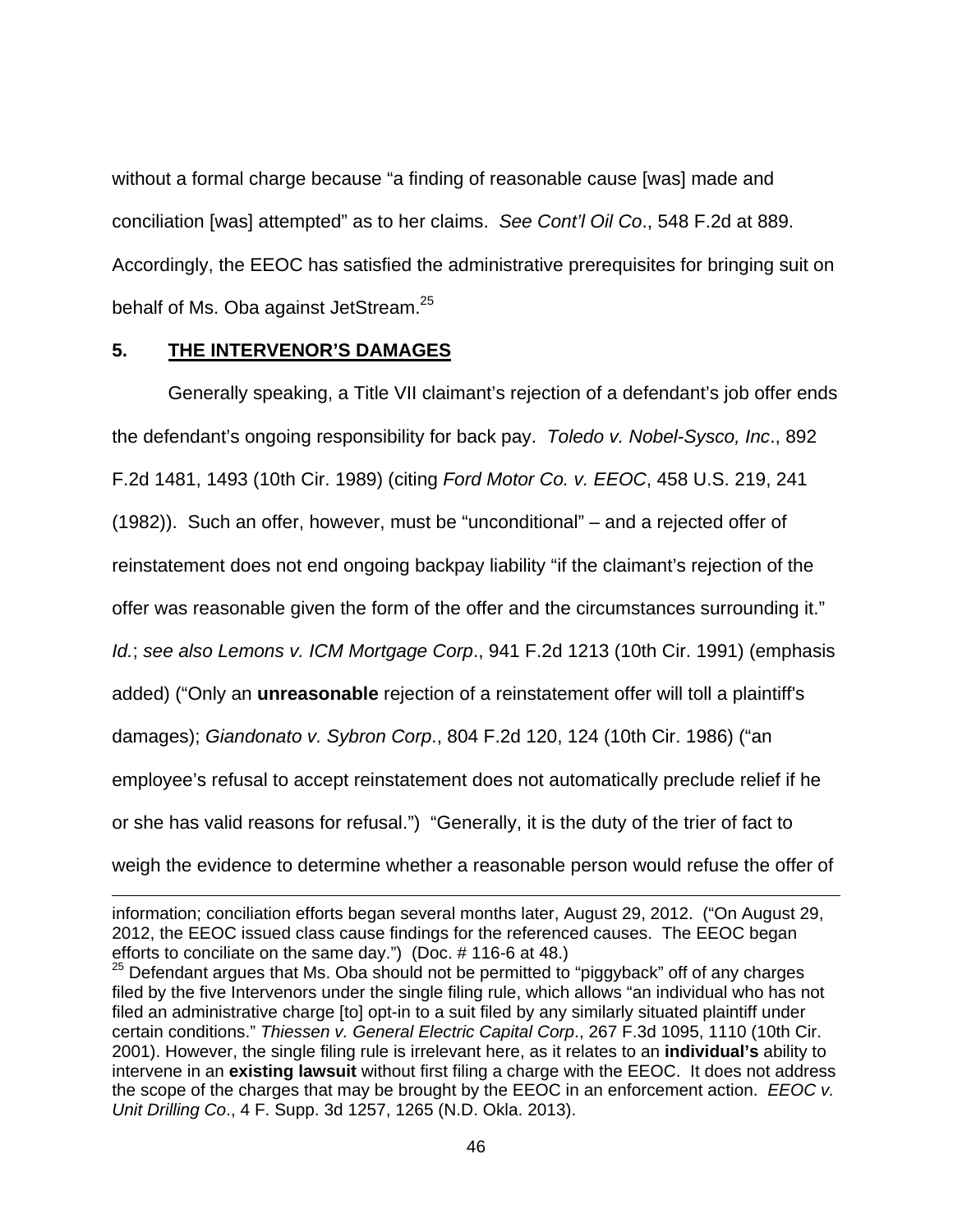reinstatement." Fiedler v. Indianhead Truck Line, Inc., 670 F.2d 806, 808 (8th Cir. 1982); see also Pierce v. F.R. Tripler & Co., 955 F.2d 820, 830 (2d Cir. 1992) (same).

The EEOC argues that summary judgment is precluded on this issue, because whether JetStream's job offer was "unconditional" and whether it was reasonable for the Intervenors to reject it is a disputed issue of fact. Specifically, it notes that if the acceptance of the offers would have required the Intervenors to swallow their sincerely held religious belief and to wear pants, as well as to complete new applications and submit to drug testing.<sup>26</sup> (Doc. # 118 at 29-29.) See Toledo, 892 F.2d at 1493 (holding that an offer was not "unconditional" for purposes of Title VII because the offer "was conditioned on [the employee] dropping his claim, as well as his passing a polygraph test and physical examination.") The Court agrees, and notes that any assessment of whether the job offers were unconditional (or whether it was reasonable for the Intervenors to reject them) will turn, at least in part, on the jury's decisions about the Intervenor's and Ms. Oba's religious accommodation claims; specifically, as explained below, they will be tasked with deciding whether JetStream should have permitted employees to wear skirts or whether such an accommodation would have represented an undue hardship. If the jurors agree that such an accommodation was reasonable, they would also be entitled to conclude that JetStream's was not an "unconditional" offer and/or that it was reasonable for the Intervenors to reject it, as that same offer was premised on wearing pants. Cf. Naylor v. Georgia-Pac. Corp., 875 F. Supp. 564, 582 (N.D. Iowa 1995) (holding that an employee established a material fact question as to

 $^{26}$  It appears that all of JetStream's hires from AirServ were also required to fill out applications and submit to drug testing.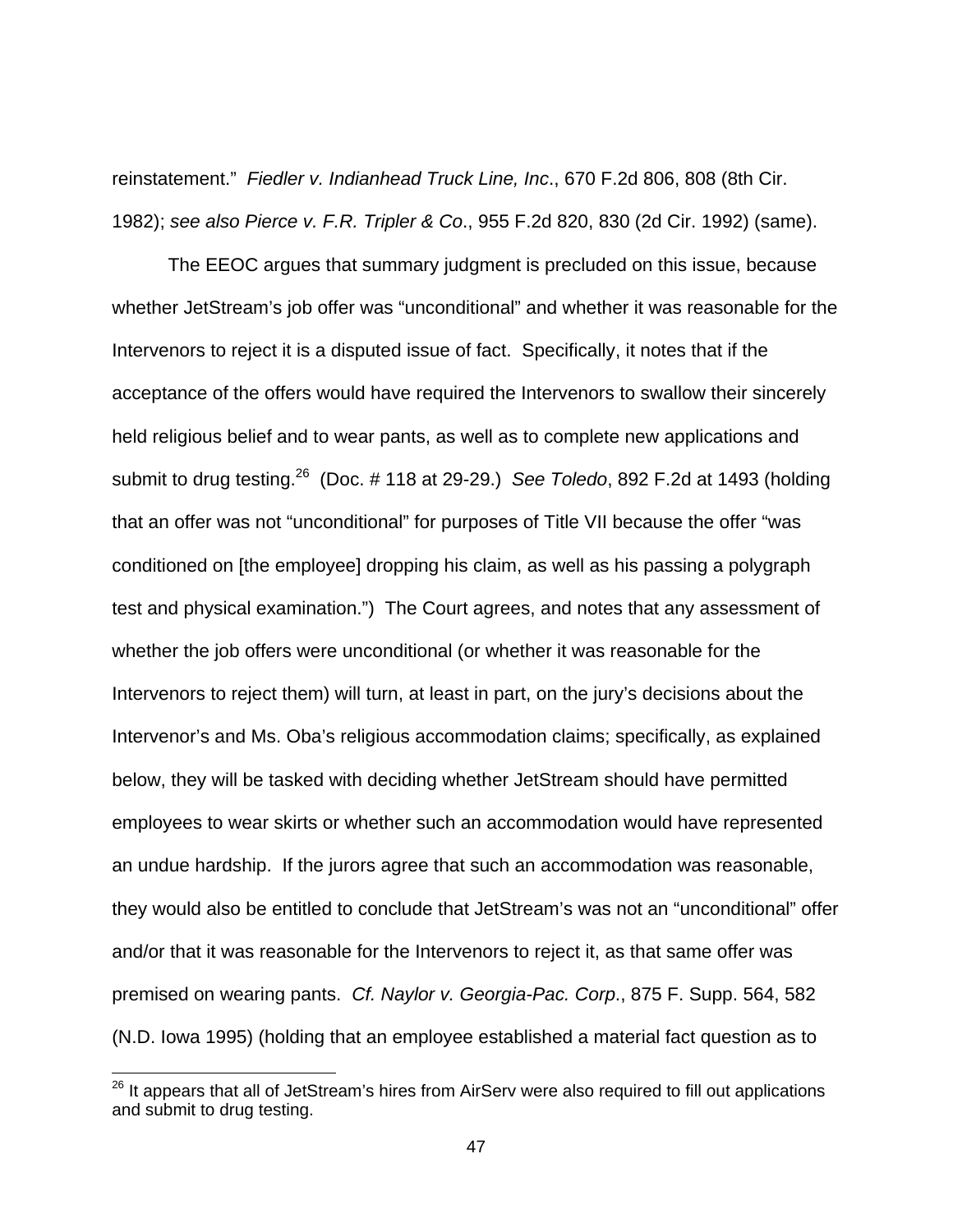whether it was reasonable for him to refuse an offer of reinstatement "because of a fear of continued racial harassment"); Wilcox v. Stratton Lumber, Inc., 921 F. Supp. 837, 843 (D. Me. 1996) ("Plaintiff feared continued harassment, and therefore, reasonably declined Defendant's offer of reinstatement.") Accordingly, the Court DENIES summary judgment with respect to this issue.

### **B. PLAINTIFF'S CROSS MOTION FOR SUMMARY JUDGMENT**

 Plaintiff's Cross-Motion for Summary Judgment requests that the Court grant summary judgment in its favor on several of Defendant's asserted defenses, including (1) the exhaustion of remedies and administrative prerequisites; (2) the statute of limitations, waiver, and estoppel; (3) laches; and (4) its defenses alleging that the religious accommodations at issue are an undue burden. The Court addresses each of these defenses in the order stated above.

#### **1. JETSTREAM'S EXHAUSTION DEFENSES**

The Court has already determined that the EEOC sufficiently engaged in conciliation efforts with respect to the Intervenors' claims, and also that the EEOC fulfilled the other necessary administrative prerequisites with respect to Ms. Oba's claims (including investigation, notification in a reasonable cause determination, and conciliation). As such, summary judgment will be entered on Defendant's third, fourth and fifth defenses (that Plaintiff/Intervenors' claims are barred due to the failure to exhaust "administrative remedies" and "conditions precedent to filing suit," and because "they exceed the scope of the administrative charges, the scope of the administrative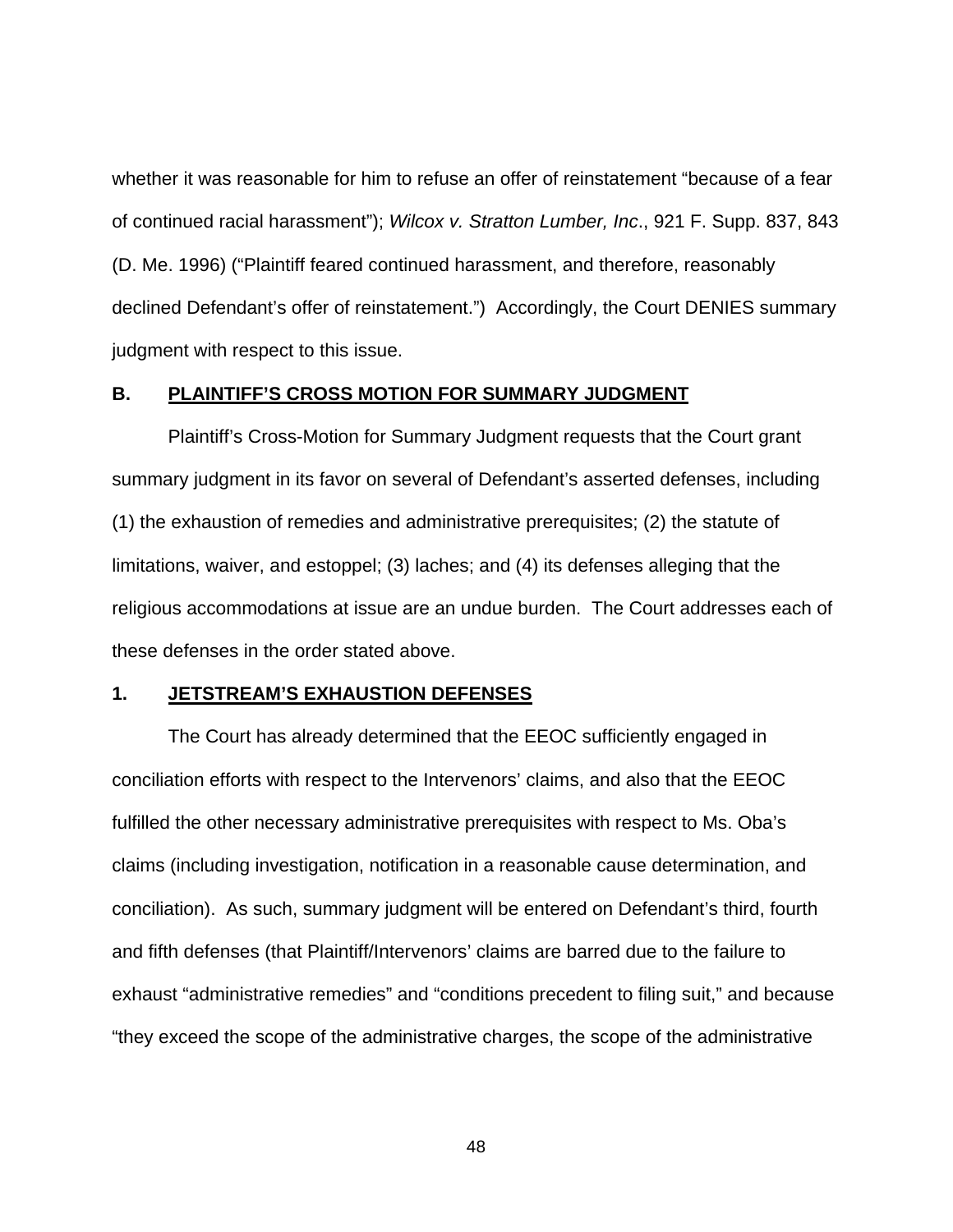investigation, or the scope of the administrative determinations," respectively). (Doc. # 13 at 19.)

## **2. THE STATUTE OF LIMITATIONS, WAIVER, AND ESTOPPEL DEFENSES**

Defendant argues that it has viable statute of limitations, waiver, and estoppel defenses because the EEOC failed to exhaust its administrative requisites with respect to Ms. Oba's claims when it did not file charges within 300 days of any alleged discriminatory actions. $27$  As has already been discussed, the EEOC was not required to file charges on behalf of the aggrieved individuals. Accordingly, summary judgment will be entered on Defendant's sixth and eighth defenses.

# **3. LACHES**

-

The EEOC is not required to conclude its conciliation efforts and bring an enforcement suit within any maximum period of time. Occidental Life Ins. Co. v. EEOC, 432 U.S. 355, 360 (1977). Nevertheless, laches may constitute an equitable defense to a Title VII action when the EEOC's "unexcused or unreasonable delay has prejudiced [its] adversary." Bratton v. Bethlehem Steel Corp., 649 F.2d 658, 667 (9th Cir.1980) (internal quotation marks and citation omitted). The laches defense has two components: "(1) lack of diligence by the party against whom the defense is asserted, and (2) prejudice to the party asserting the defense."<sup>28</sup> Nat'l R.R. Passenger Corp. v.

 $27$  JetStream also asserts that the EEOC should be estopped (and "quasi-estopped") from asserting that Haji and Oba are 'similarly situated' to the Intervenors for purposes of piggybacking." (Doc. # 116 at 22.) As the Court explained in note 25, supra, this argument is irrelevant.

<sup>&</sup>lt;sup>28</sup> Although Morgan observed that it was not entirely clear whether the laches defense may be asserted against the EEOC, it also noted that "there seem[s] to be general agreement that courts can provide relief to defendants against inordinate delay by the EEOC." 536 U.S. at 122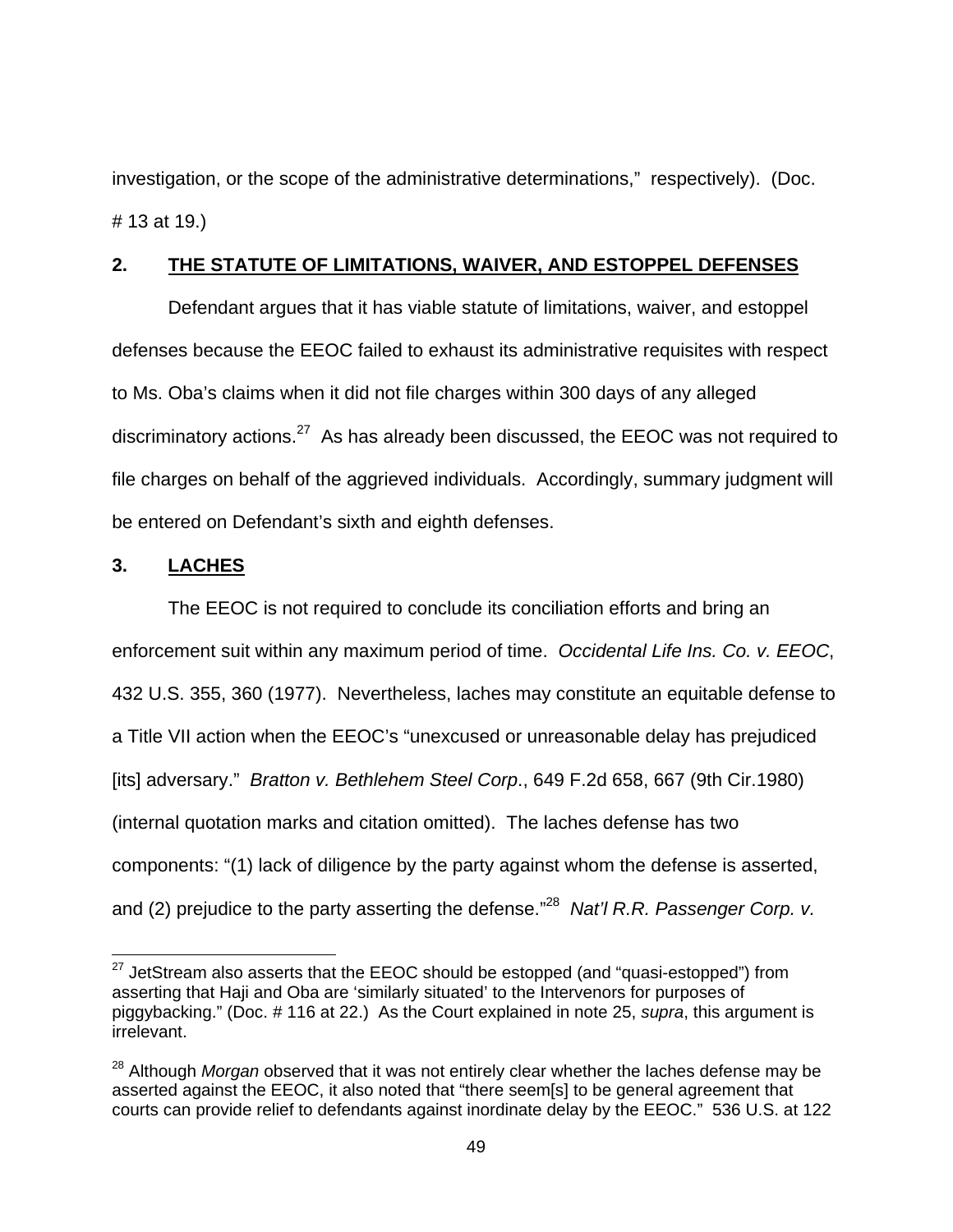Morgan, 536 U.S. 101, 122 (2002); see also Jacobsen v. Deseret Book Co., 287 F.3d 936, 949 (10th Cir. 2002) (defendant must prove both unreasonable delay and that it was materially prejudiced by the delay). Accordingly, to prevail on its Cross-Motion for Summary Judgment, the EEOC must establish, as a matter of undisputed fact, that it (1) did not unreasonably delay the proceedings,  $or$  (2) that JetStream has not been substantially prejudiced by any delay. *Id.* Conclusory allegations of prejudice, including allegations that witnesses have faded memories from the passage of time, are "insufficient to establish material prejudice" for the purposes of laches. U.S. v. Rodriguez-Aguirre, 264 F.3d 1195, 1208 (10th Cir. 2001); see also EEOC v. Gard Corp., 795 F. Supp. 1066, 1070 (D. Kan. 1992) ("Generalized allegations of harm from the passage of time do not amount to a showing of prejudice sufficient to invoke the doctrine of laches.") Moreover, JetStream must show that the prejudice is due to the EEOC's delay. See EEOC v. Scrub, Inc., No. 09-cv-4228, 2010 WL 3172855, at \*4 (N.D. Ill. Aug. 10, 2010) (citing EEOC v. Massey-Ferguson, Inc., 622 F.2d 271, 275 (7th Cir. 1980).

JetStream has failed to provide adequate evidence in response to Plaintiff's Cross Motion to create a factual dispute as to whether it was "substantially prejudiced" by such delay. Defendant asserts that "due to the passage of time, many of JetStream's witnesses – and, most importantly, Norris – do not recall many of these events needed to respond to the Plaintiff's allegations," including whether Mr. Norris told

 $\overline{a}$ 

n. 14; see also Occidental Life Ins. Co. of Cal. v. EEOC, 432 U.S. 355, 373 (1977) (stating that federal courts have power to provide relief when a defendant is "significantly handicapped" due to "inordinate EEOC delay in filing the action after exhausting its conciliation efforts.")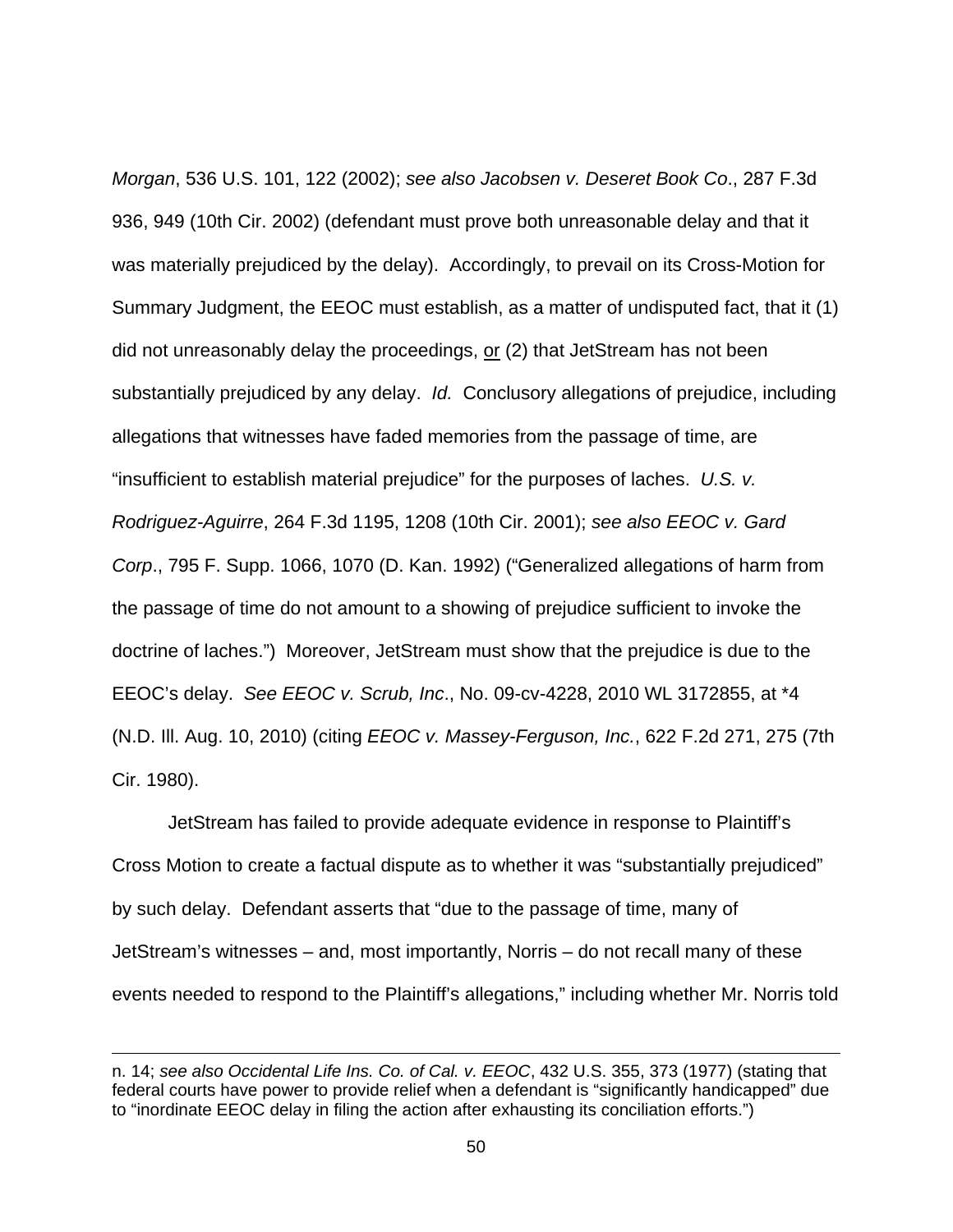them that they could not wear hijabs or skirts at work. (Doc. # 116 at 26.) Specifically, Mr. Norris has submitted a declaration asserting that "due to the fact that it is has been more than five years since the 2008 hiring process occurred, I do not remember many details of those events needed to respond to the specific allegations made by the five women in this lawsuit." (Doc. # 116-4 at 48.) The only specific examples of lapsed memory he can provide, however, are (1) he cannot remember whether the Intervenors offered to get him a letter from a mosque in support of their accommodation request, and (2) he "cannot remember the identity of the AirServ employees that I spoke with during the 2008 hiring process. Based on reading the deposition testimony of one of the women in this case, Amino Warsame, which indicated she had a dispute about her pay rate, I recall a pay rate dispute, and so I might be remembering her, but I am not certain whether the woman I spoke to was Ms. Warsame, or whether my recollection involves someone else entirely." (Id. at 48-49; Doc. # 116, ¶ 24.) JetStream also alleges that prejudice resulted from Mariela Feliciano's inability to remember "many facts needed to respond to the allegations in this case," specifically, details about her interviews and why JetStream provided the reasons it did in its March 2009 Position statement provided to the CCRD. (Doc.  $\#$  116, ¶¶ 25-28.)<sup>29</sup>

<sup>&</sup>lt;sup>29</sup> JetStream contends that it also is prejudiced by virtue of the fact that "During the 2008 hiring process, JetStream managers Frank Austin and Gail Cardoniga met with at least one AirServ manager to review a list of AirServ employees and get recommendations on who to hire. Austin and Cadorniga do not recall when the meeting occurred, who else was present, which AirServ employees were recommended, what else was discussed that the meeting, or what was said about the Intervenors." It provides no argument or analysis, however, about how these facts make any difference whatsoever to its case. Indeed, JetStream has repeatedly emphasized that AirServ's recommendations were essentially irrelevant insofar as JetStream failed to hire the Intervenors for reasons completely unrelated to their work for AirServ and because it only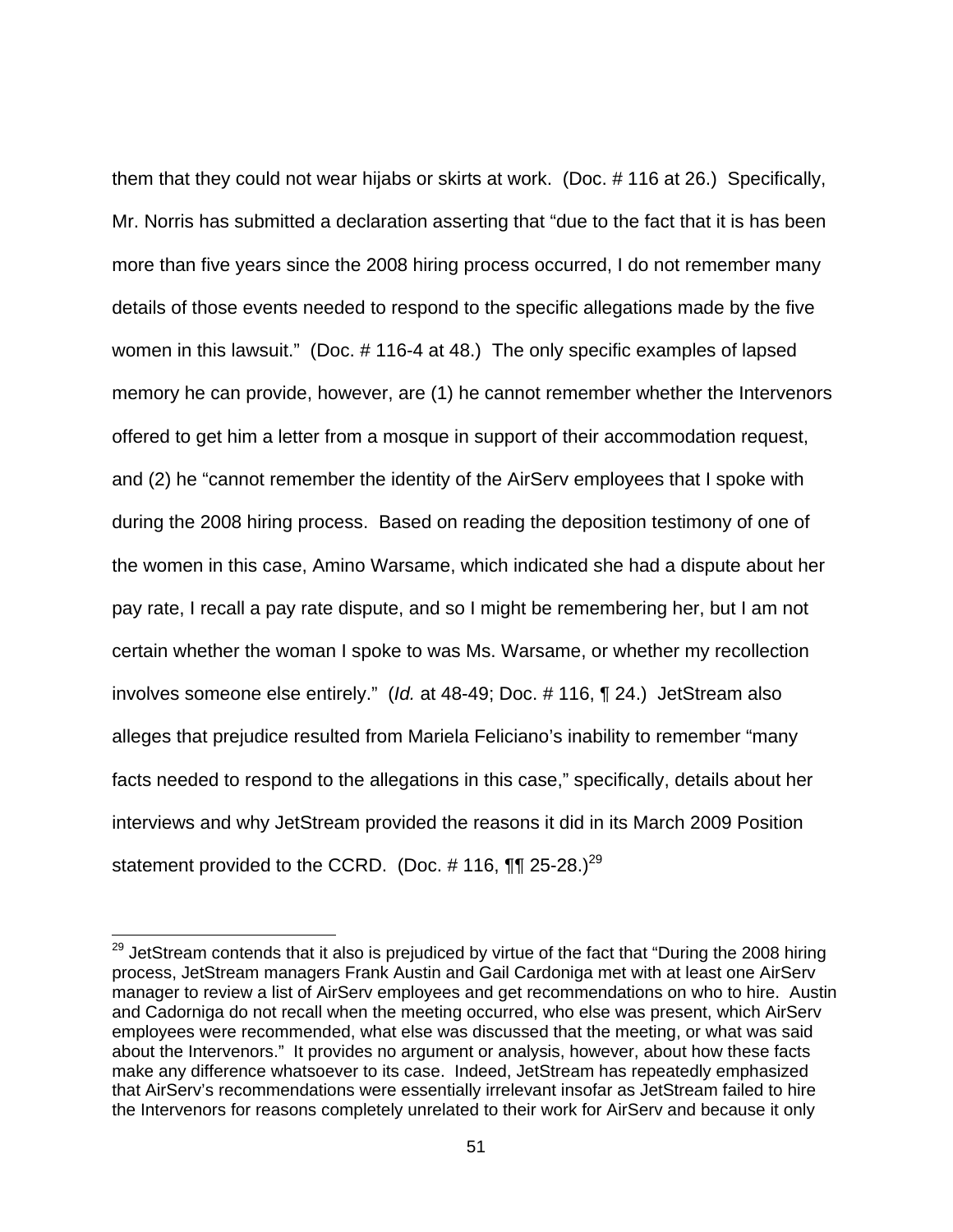However, the Intervenors' charges were filed almost immediately after the conversations occurred with Norris, and JetStream could have taken the testimony of Mr. Norris and/or other employees, or otherwise memorialized their side of the story in anticipation of litigation – particularly after JetStream learned that the matter was not likely to go away. After all, it had notice that (1) the CCRD had made a reasonable cause finding; (2) the investigation had been transferred to the EEOC from the CCRD; and (3) the EEOC was expanding the investigation. See Howard v. Roadway Exp., Inc., 726 F.2d 1529, 1533 (11th Cir. 1984) (holding that an employer was not prejudiced by the EEOC's delay because it was "notified of [the employee's] charge well within a year of the alleged discriminatory act. At that time, [the employer] could have maintained its records and taken the testimony of key employees in anticipation of the ensuing litigation."); Occidental Life, 432 U.S. at 372-73 (internal citations omitted) (noting that a Title VII defendant is not, as a general matter, subjected "to the surprise and prejudice that can result from the prosecution of stale claims," because unlike a litigant in a private action who may first learn of the cause against him or her upon service of the complaint, "the Title VII defendant is alerted to the possibility of an enforcement suit within 10 days after charge has been filed. This prompt notice serves, as Congress intended, to give him an opportunity to gather and preserve evidence in anticipation of a court action. Moreover, during the pendency of EEOC administrative proceedings, a potential defendant is kept informed of the progress of the action.")

-

planned to hire "about sixty (60) of the best applicants from Air Services and then to fill the remaining available positions through 'outside' hires." (See, e.g., Doc. # 84-6 at 2-3.)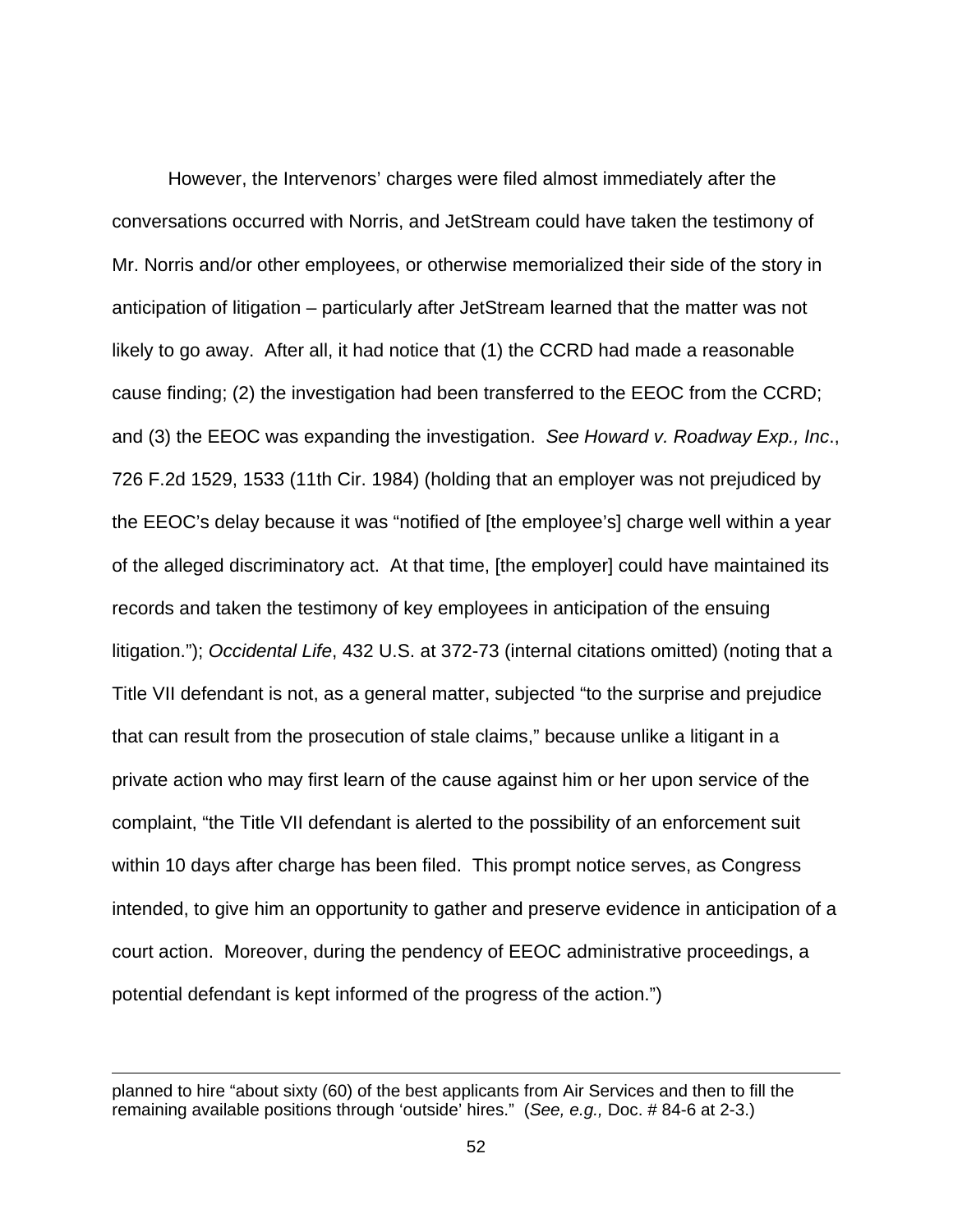Indeed, although Mr. Norris claims that he cannot remember "the identity of the AirServ employees that I spoke with during the 2008 hiring process" (Doc. #116-4 at 48- 49), the record reveals that his memories about their identities are no worse now than they were when Mr. Norris was interviewed by the CCRD several months after the events in question – in August of 2009. (Doc. # 132-7.) Even at that time, Mr. Norris could not remember the names of the women he interviewed. (Id.) ("Norris cannot remember any of the names of the people he interviewed, but he rememebers a group of girls.") Similarly, Feliciano investigated and provided the reasons why Intervenors were not hired in February 2009, a point which was very close to the events in question, and these reasons were memorialized in JetStream's position statement.

As for the fact that JetStream will pay "much more" in back pay if found liable, JetStream has pointed to no authority which indicates that this factor alone suffices to show prejudice; regardless, because backpay is an equitable remedy and subject to mitigation, the Court has the discretion to take the EEOC's delay into account when fashioning a remedy. See 42 U.S.C. § 2000e–5(g) (authorizing courts to order "such affirmative action as may be appropriate, which may include" back pay); Occidental Life, 432 at 373 (1977) (noting that the trial court may restrict or even deny backpay relief when the EEOC is the plaintiff if there is "unexcused" delay); *EEOC v. Great A. & P.* Tea Co., 735 F.2d 69, 84-85 (3d Cir. 1984) (denying employer's laches defense and noting that "[t]he district court has ample authority to tailor the scope of [backpay] relief" to account for any delay.)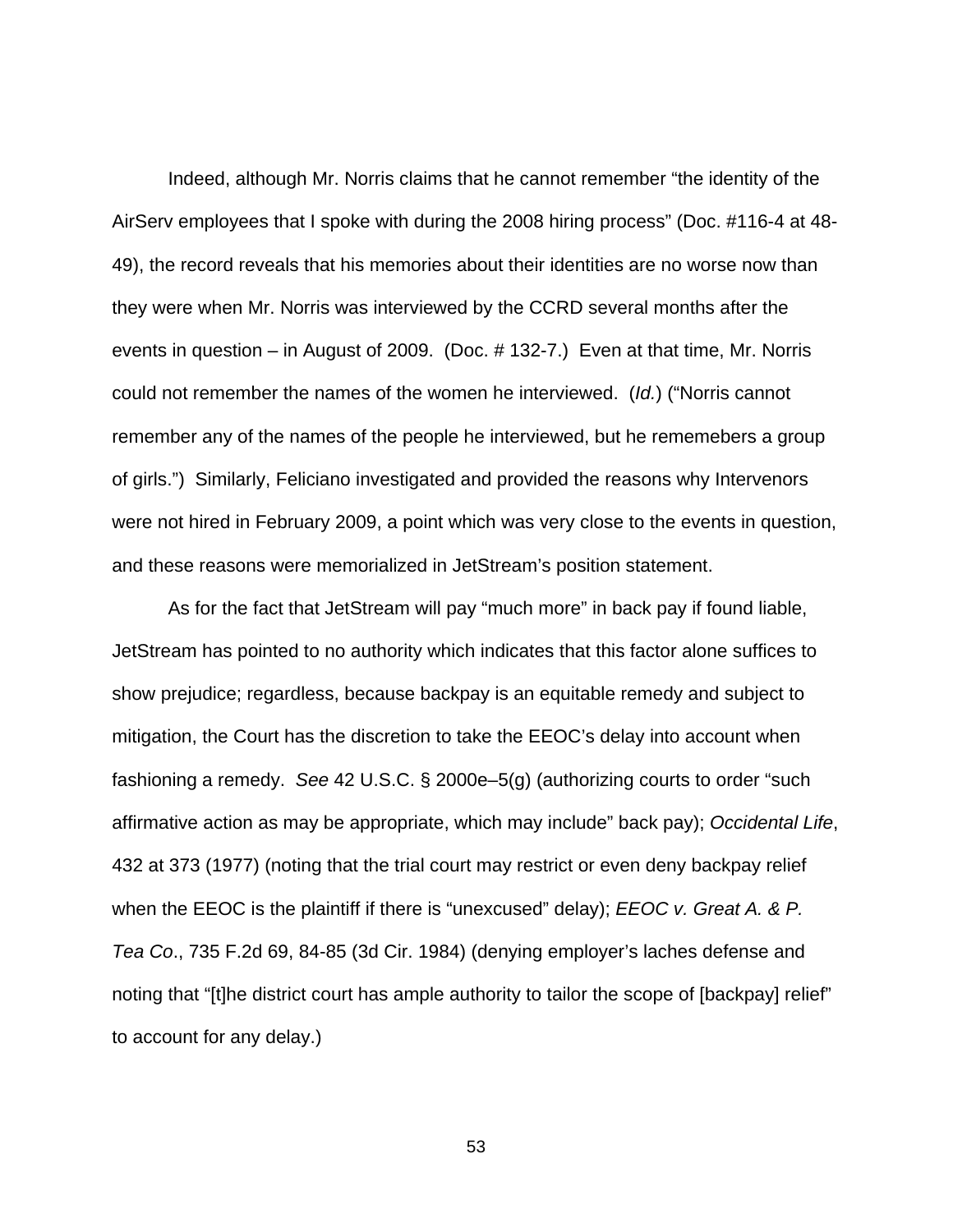Because JetStream has failed to show that it was prejudiced by the EEOC's delay, the Court enters summary judgment in the EEOC's favor on Defendant's Seventh Defense.

## **4. JETSTREAM'S UNDUE HARDSHIP DEFENSES**

Title VII makes it unlawful for an employer to "discharge any individual, or otherwise to discriminate against any individual with respect to his compensation, terms, conditions, or privileges of employment, because of such individual's . . . religion." 42 U.S.C. § 2000e–2(a)(1). "Religion" is defined to include only those "aspects of religious observance and practice" that an employer is able to "reasonably accommodate . . . without undue hardship on the conduct of the employer's business." 42 U.S.C. § 2000e(j).<sup>30</sup> Accordingly, an employer violates Section 2000e–2(a)(1) when it does not make reasonable accommodations, short of undue hardship, for the religious practice of employees. Pinsker v. Joint Dist. No. 28J of Adams and Arapahoe Cnties., 735 F.2d 388, 390 (10th Cir.1984) (citing Trans World Airlines, Inc. v. Hardison, 432 U.S. 63, 74, (1977)).

Once a plaintiff has made out a prima facie case of religious discrimination or the failure to accommodate, "the burden shifts to the employer to show that it was unable reasonably to accommodate the plaintiff's religious needs without undue hardship." Lee v. ABF Freight Sys., Inc., 22 F.3d 1019, 1022 (10th Cir. 1994). The determination of whether a particular accommodation constitutes an undue hardship "must be made by

 $\overline{a}$ 

 $30$ "The reasonable accommodation duty was incorporated into the statute, somewhat awkwardly, in the definition of religion." Ansonia Bd. of Educ. v. Philbrook, 479 U.S. 60, 63 n. 1 (1986).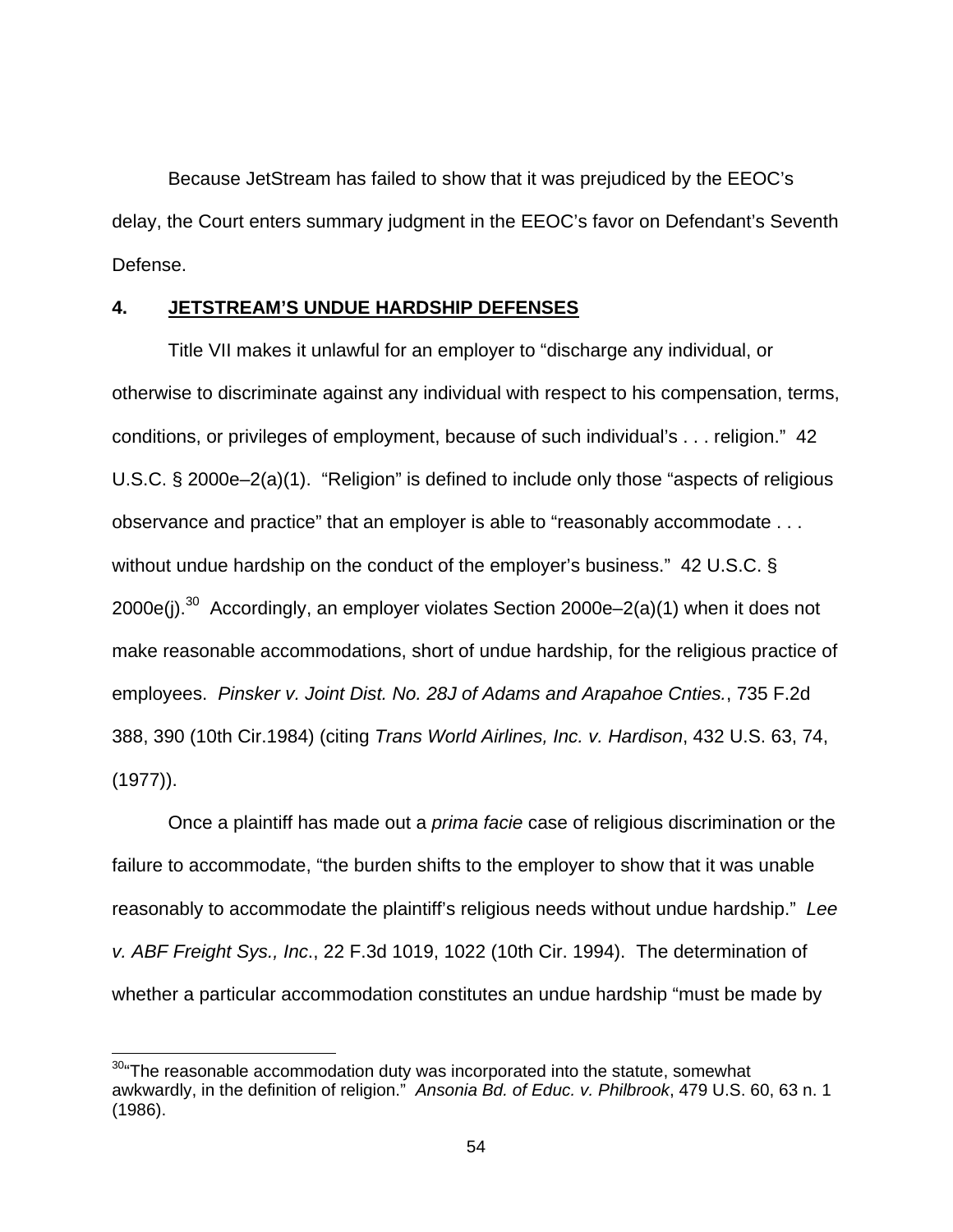considering 'the particular factual context of each case.'" Toledo v. Nobel-Sysco, Inc., 892 F.2d 1481, 1490 (10th Cir. 1989) (quoting Protos v. Volkswagen of America, Inc., 797 F.2d 129, 134 (3d Cir. 1986)); see also United States v. City of Albuquerque, 545 F.2d 110, 114 (10th Cir. 1976) (explaining that, with respect to an undue hardship determination, "[e]ach case necessarily depends upon its own facts and circumstances, and in a sense every case boils down to a determination as to whether the employer has acted reasonably.") An accommodation that requires an employer to bear more than a de minimis burden imposes an undue hardship. See Trans World Airlines, 432 U.S. at 84. "[S]afety considerations are highly relevant in determining whether a proposed accommodation would produce an undue hardship on the employer's business. Title VII does not require that safety be subordinated to the religious beliefs of an employee." Draper v. U.S. Pipe & Foundry Co., 527 F.2d 515, 521 (6th Cir. 1975); see also Kalsi v. New York City Transit Auth., 62 F. Supp. 2d 745, 760 (E.D.N.Y. 1998) aff'd, 189 F.3d 461 (2d Cir. 1999) ("Even assuming that [plaintiff] is correct about the degree of risk, Title VII does not require employers to absorb the cost of all less than catastrophic physical injuries to their employees in order to accommodate religious practices.") Any proffered hardship, however, must be **actual**; "[a]n employer . . . cannot rely merely on speculation." Toledo, 892 F.2d at 1492 (internal citation omitted); see also Brown v. Polk Cnty., Iowa, 61 F.3d 650, 655 (8th Cir. 1995) (collecting cases) (any asserted hardship "must be 'real' rather than 'speculative'" and cannot therefore be proven by assumptions or "opinions based on hypothetical facts").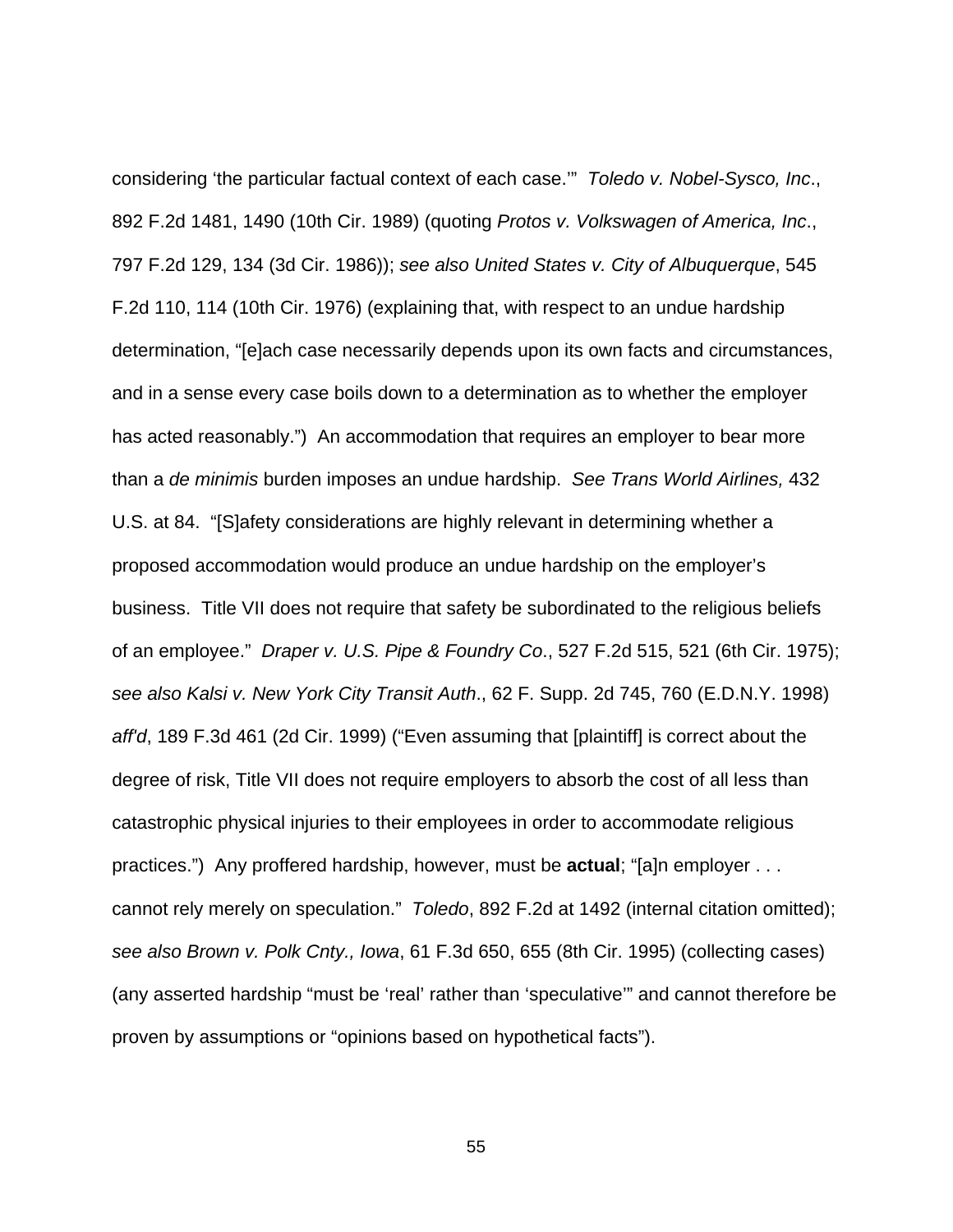JetStream contends that it would be an undue hardship for safety reasons to allow its employees to wear hijabs and skirts. (For ease of reference, the Court will refer to the proposed accommodation to allow employees to wear hijabs as "the hijab accommodation," and the proposed accommodation to allow employees to wear skirts as "the skirt accommodation"). As discussed in greater detail below, with respect to the hijab accommodation,<sup>31</sup> the EEOC argues that JetStream's safety concerns are purely "speculative," and the Court agrees. JetStream has, however, presented sufficient evidence to create a disputed issue of fact as to whether it would pose an "undue hardship" for JetStream to implement the skirt accommodation.

As for hijabs, the EEOC notes that JetStream's management has admitted that as long as a head covering is not loose or flowing, such a garment poses **no** safety risks. See Norris Depo. (Doc. # 84-47 at 11) ("I don't have an issue with the [head]scarf, we could make allowances for that, that would not be an issue. . . . One of the girls said could she put a hat on top of her scarf and I said, 'Well, yeah, I guess but, you know, the scarf is fine, you don't have to do that . . . .'"); Alexander Depo. (Doc. # 84-46 at 4) (after being shown a picture of a headscarf and asked whether, "In your professional opinion, would that head scarf and the way it's worn tucked into the shirt, would that have posed a safety hazard working at DIA for JetStream for the cabin

-

 $31$  The Court notes that Defendant's ninth separate defense (as originally pled in its Answer) was limited to the skirt accommodation: "Plaintiff's claims are barred, in whole or in part, because Plaintiff cannot meet its burden of showing that it is reasonable to allow employees to wear full-length skirts on jetway stairs or near jet engines." (Doc. # 13 at 12.) Nevertheless, Defendant's tenth defense was worded in a more general fashion, and appears to apply to hijabs as much as to skirts. (Doc. # 13 at 13) ("Plaintiff's claims are barred, in whole or in part, because any religious accommodation would have created undue hardship and imposed more than a de minimis burden on Defendant.")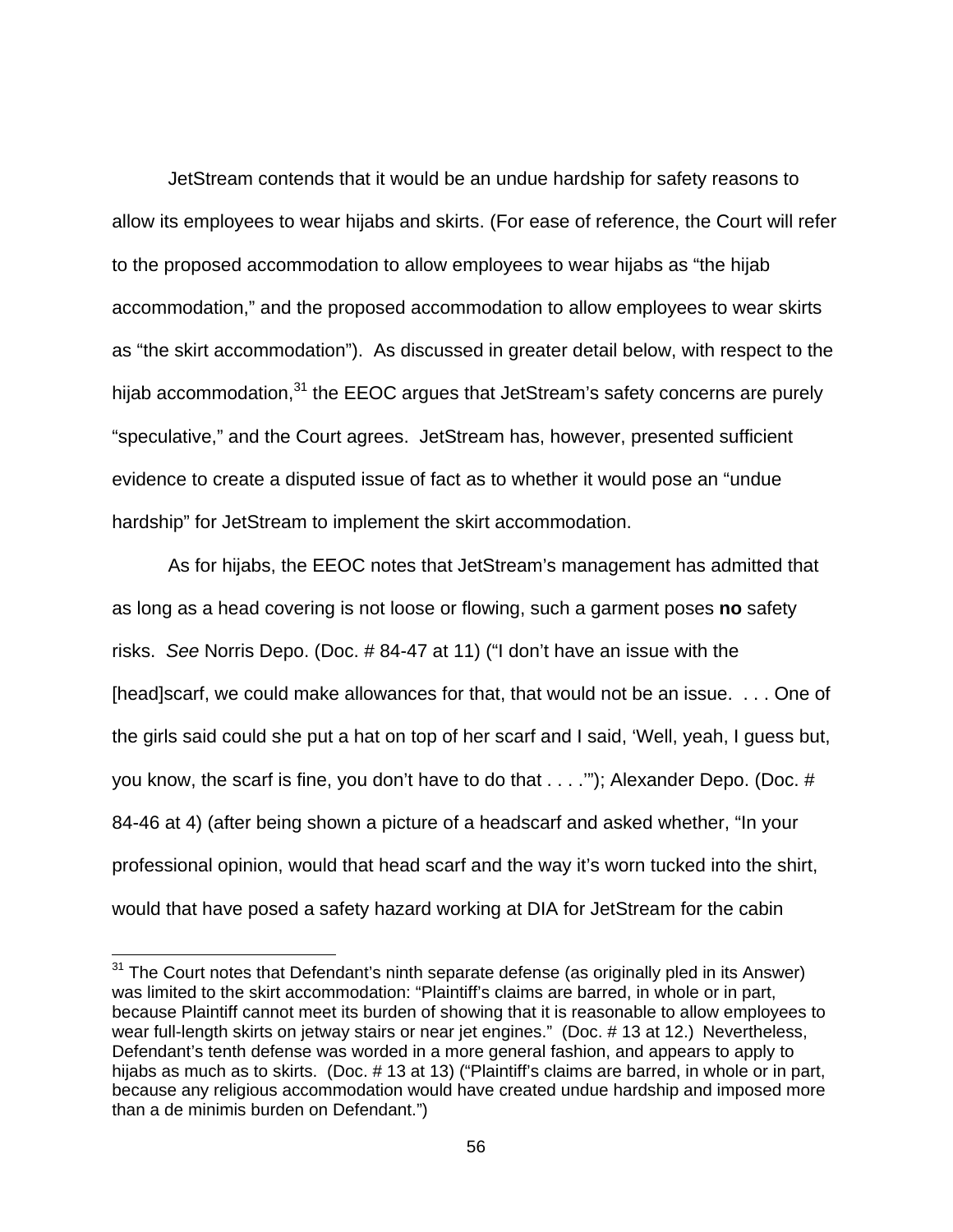cleaners?", Mr. Alexander answered, "As long as it was tucked into a shirt I would think not.") Indeed, in 2011, JetStream modified its uniform policy in response to this lawsuit; its policy now provides that employees are permitted to wear hijabs:

Scarves used as a headdress are permitted in solid navy blue, black or JGS [JetStream Ground Services] approved only. In compliance with safety requirements, the scarf/head dress must be short as not to obscure the face (36" x 36" maximum dimensions) and must be attached securely to the employee's head. The scarf/head dress must not hang below the shoulders or loose fitting to prevent injury.

(Doc.  $\#$  116-4 at 22.)<sup>32</sup> JetStream's actual practice also makes its current claims of undue hardship ring particularly hollow: JetStream's reinstatement offers for the Intervenors provided that they would be permitted to wear headscarves, and Ms. Oba has been doing so on a daily basis since she was rehired. (Doc. ## 83, ¶ 18; 83-2 at 43, 50.)

JetStream does not dispute these facts specifically; instead, it generally refers to "safety risks" and "engine ingestion hazards" that exist on airport ramp areas from "**loose** clothing – such **as loose** skirts **or hijabs**." (Doc. # 116, ¶¶ 37, 41) (emphasis added). Similarly, it submits a declaration from a safety expert Matthew Lykins, but a close reading of that declaration indicates that its conclusions about the safety of hijabs are premised on the dangers posed from "loose," rather than secured, hijabs. For example, Mr. Lykins states that jet engines and aircraft maintenance hangars pose known safety hazards for employees who wear "**loose headscarves** and long, loose

 $32$  The copy of the Uniform Policy submitted by Plaintiffs at Doc. #84-33 did not contain this second and third sentence (describing the requirement that the hijab be short and securely attached to the head). However, Doc. # 84-33 does not appear to be a final policy. and both of the parties' experts quoted a version of the policy with these additional provisions in their reports. (See Doc. # 116-4 at 22, 37.)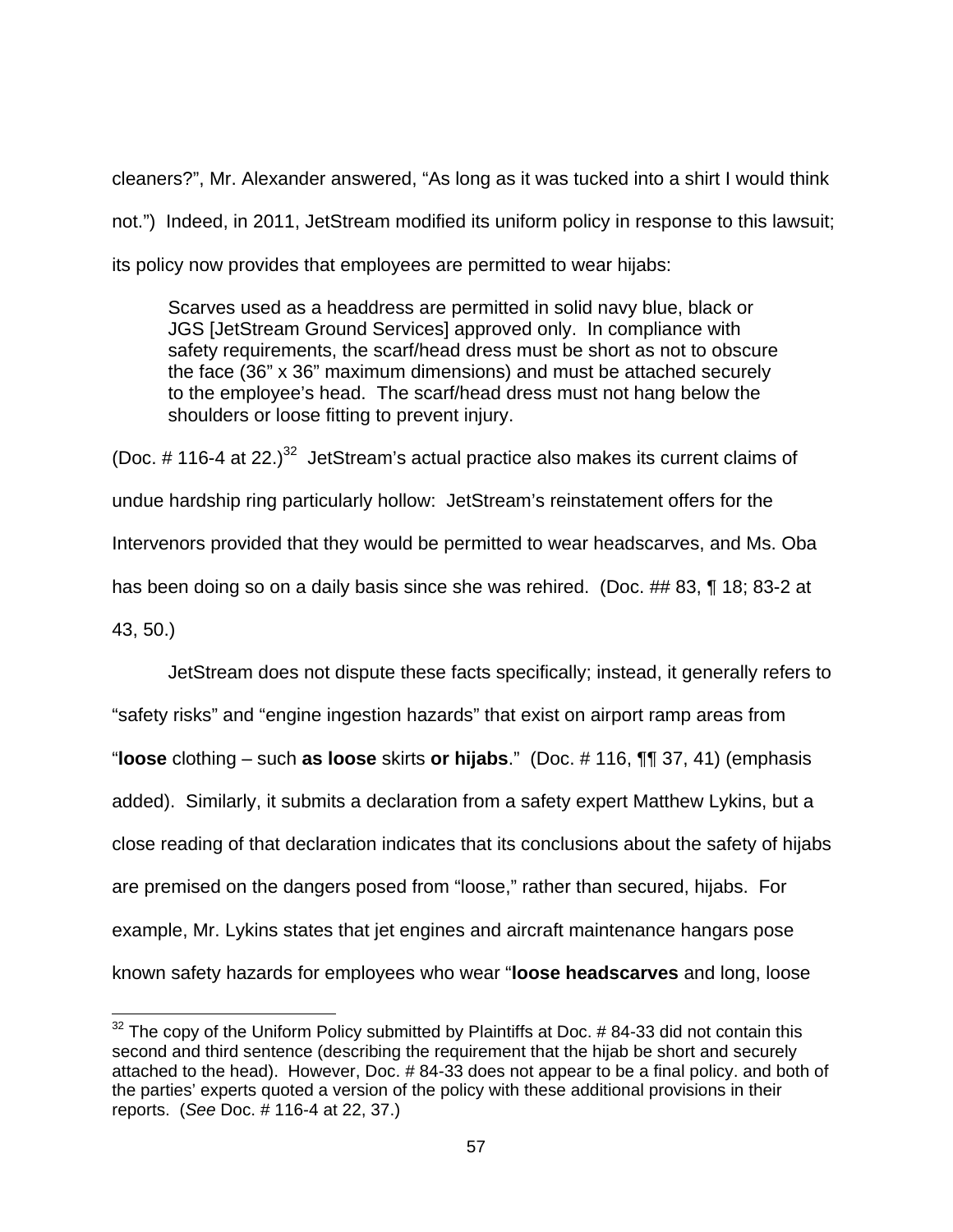skirts." (Doc. # 116-4, ¶ 4.) His expert report also states that "Wearing loose clothing including **loose-fitting head coverings** and Ioose-fitting long dresses/skirts is a safety hazard and is prohibited by industry safety guidelines." (*Id.* at 16) (emphasis added). Because it is limited to safety hazards involving "loose" hijabs, JetStream's rebuttal evidence fails to create a genuine factual dispute as to whether an accommodation allowing cabin cleaners to wear hijabs if they are tucked in to a shirt and secured to the head – that is, its current hijab policy, which is being effectuated on a daily basis by Ms. Oba – constituted an "undue hardship." (Doc. # 116-4 at 22.) Accordingly, summary judgment will be entered in Plaintiff's favor with respect to the hijab accommodation.

However, Jetstream has presented sufficient evidence to create a disputed issue of fact as to whether it would pose an "undue hardship" for JetStream to permit its cabin cleaners to wear long skirts while working. JetStream is self-insured for worker's compensation, up to the limit of its "stop loss" policy (which is \$250,000 per claim), such that an increase to its employee injury risk could represent a financial burden. (Doc. # 115, ¶ 71.) Additionally, JetStream has presented non-speculative – albeit weak – evidence that its employees could face additional safety risks if they wore skirts.

Unlike airline passengers, cabin cleaners do not enter the airplanes through the airport's gates; rather, they often move and work in and around the ramp area at DIA and are required to ascend and descend jetway stairs, such that they are at risk for tripping, slipping, or falling up or down those stairs and injuring themselves. (Doc. # 116, ¶ 34.) JetStream's expert, Dr. Nancy Gruble, conducted an experiment in which she asked 10 women who wore long skirts on a somewhat-regular basis to traverse a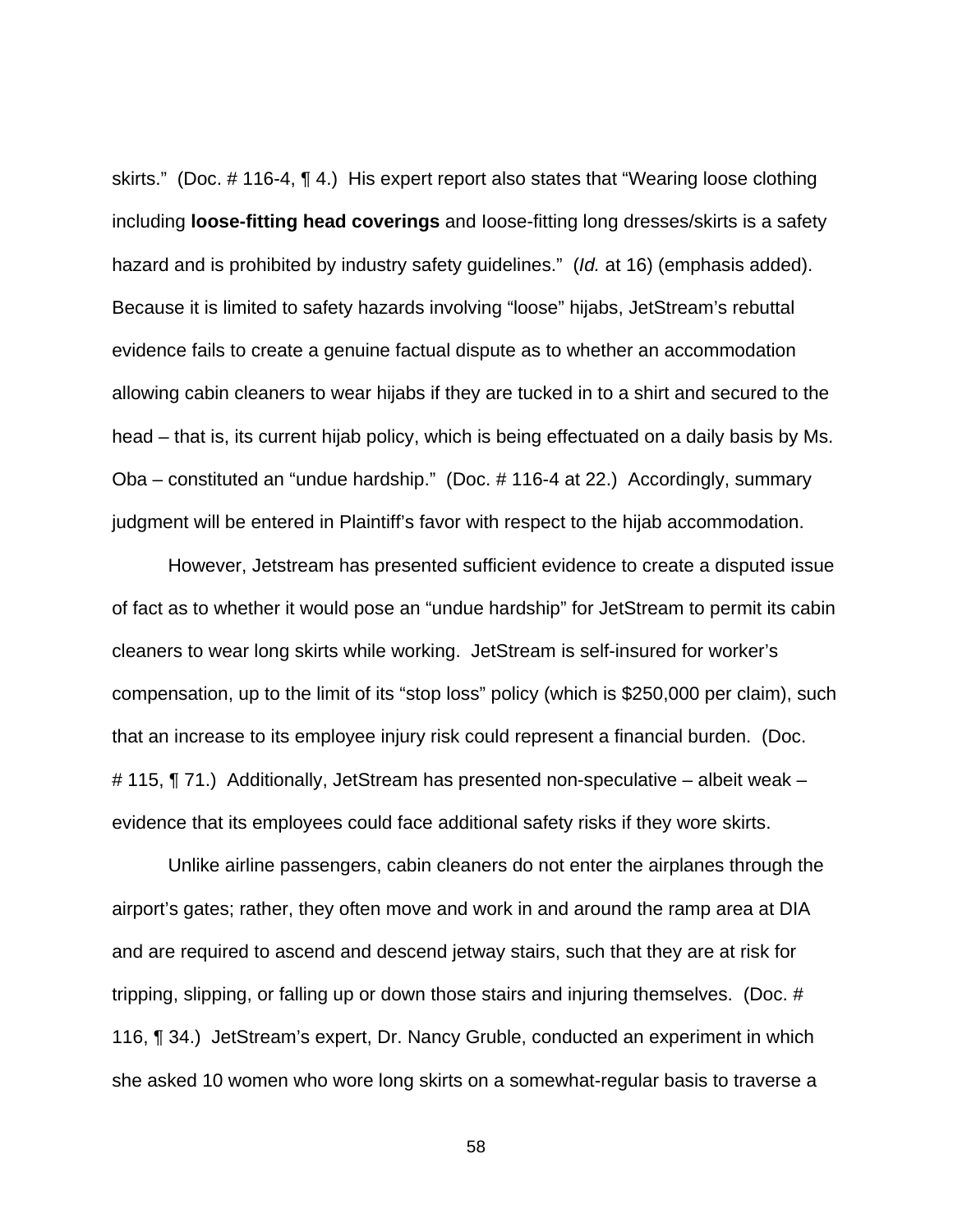set of jetway stairs for a total of 540 ascents and descents under varying conditions (including wearing pants, wearing a loose, long skirt, or gathering a long skirt; using the handrail and not using the handrail; and carrying zero, one, or two objects). (Doc. # 84- 3 at 3, 12.) The EEOC points to the fact that the experiment showed no statistically significant difference between the number of slips, trips, stumbles, or losses of balance by participants who wore skirts and those who wore pants, and that none of the participants actually injured themselves in the experiment. (Doc. # 84, ¶ 38.) Defendant counters, however, that Dr. Gruble still concluded that "[s]tair users are more at risk of a safety incident during stair use while wearing a long loose skirt," because such safety incidents include not only slipping, tripping, stumbling, or falling, but also socalled "task interference" – i.e., an interruption to the employee's stair-climbing "task" "due to the presence of the clothing or [the] interaction with clothing while climbing the stairs that takes the user's attention off the stair climbing task (e.g., distraction caused by clothing, stepping on clothing.)" (Doc. # 116-3 at 54, 55.) Participants stepped on the skirt in 40 out of 180 trials, and nine of the ten participants stepped on the skirt at least once. (Id. at 43.) Additionally, when task interference was considered by Dr. Gruble, the wearing of skirts resulted in far more safety incidents – specifically, 2.2% of the safety incidents occurred with pants, 3.8% with a gathered skirt, and 23% with a skirt hanging loose. (Id.) The EEOC attempts to rebut this evidence by asserting that "task interference" is essentially irrelevant to safety, in that "Dr. Grugle established no correlation between slips, trips, stumbles, or balance loss – the precursors to falling – and stepping on a skirt." (Doc. # 132 at 17.) Nevertheless, because stepping on a skirt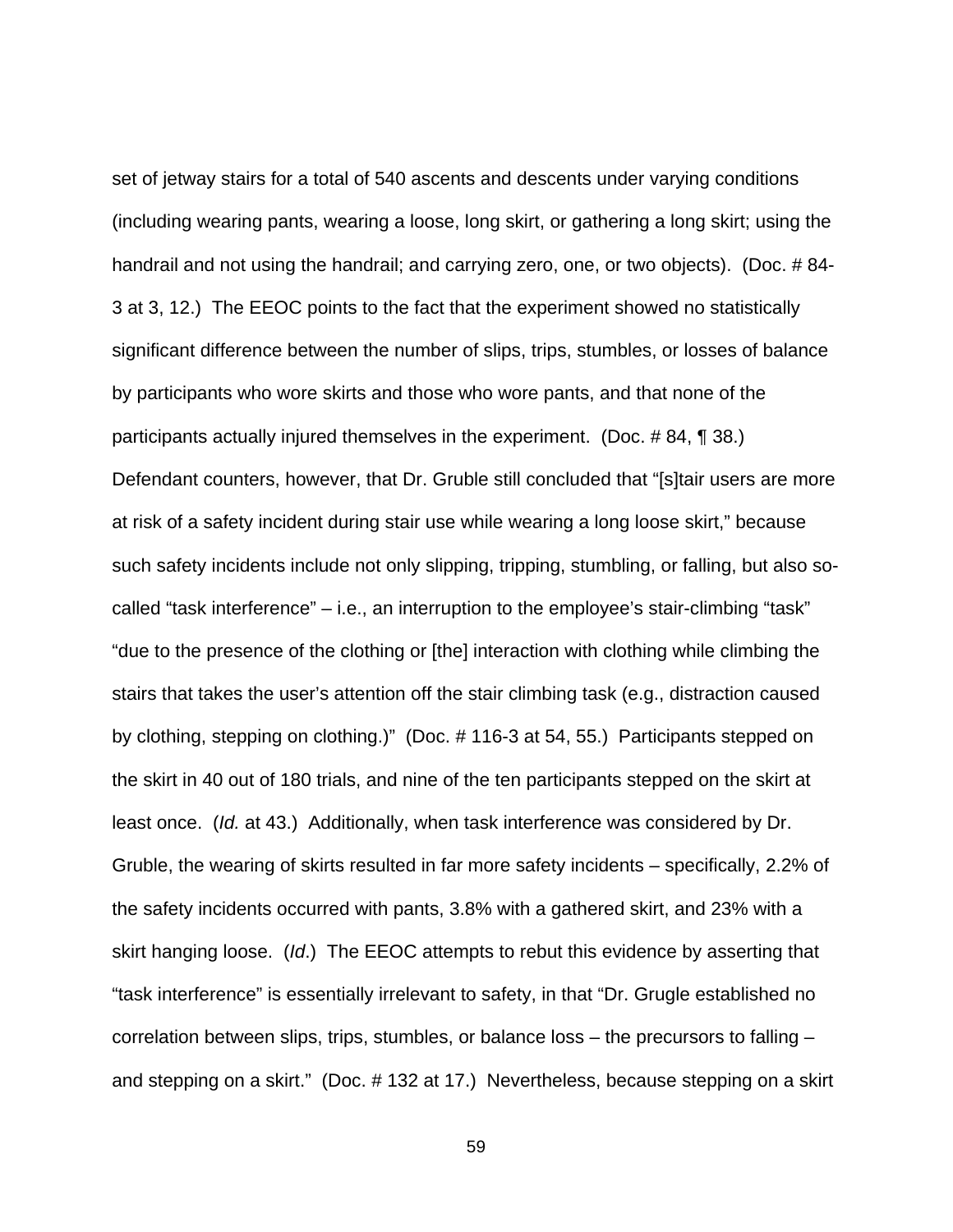can lead to a fall, Dr. Gruble's experiment constitutes sufficient (albeit thin) evidence for the jury to decide that such an accommodation would be an undue hardship.

Additionally, JetStream submitted a declaration from safety expert Matthew Lykins, who personally observed JetStream's cabin cleaners walking and working in the ramp area and concluded that "Allowing cabin cleaners to wear [loose] clothing is contrary to industry safety standards and creates a foreseeable safety risk," due to the fact that the cleaners are within close proximity to belt loaders, power tools, and jet engines. (Doc. # 116-4 at 2-4.) The EEOC presents evidence about other company's practices in providing religious accommodations for employees to wear skirts; for instance, it points to the fact that JetStream previously offered an accommodation to allow the Intervenors to wear skirts, and that a representative for United Airlines testified that United has no objection to cabin cleaners servicing its airplanes while wearing skirts. Although this lends very strong support to the argument that such an accommodation would not be an undue hardship for JetStream, it does not establish, as a matter of undisputed fact, that it is not an undue hardship. Accordingly, the EEOC's Motion is denied with respect to the undue hardship defense as it pertains to the skirt accommodation.

#### **C. THE EEOC'S MOTION TO STRIKE**

 On June 8, 2015, this Court ordered the parties to submit simultaneous, supplemental briefing on the effect of Supreme Court's interim decision in *EEOC v.* Abercrombie & Fitch Stores, Inc., 135 S. Ct. 2028 (2015) on the pending summary judgment motions. (Doc. # 157.) The EEOC filed a Motion to Strike two portions of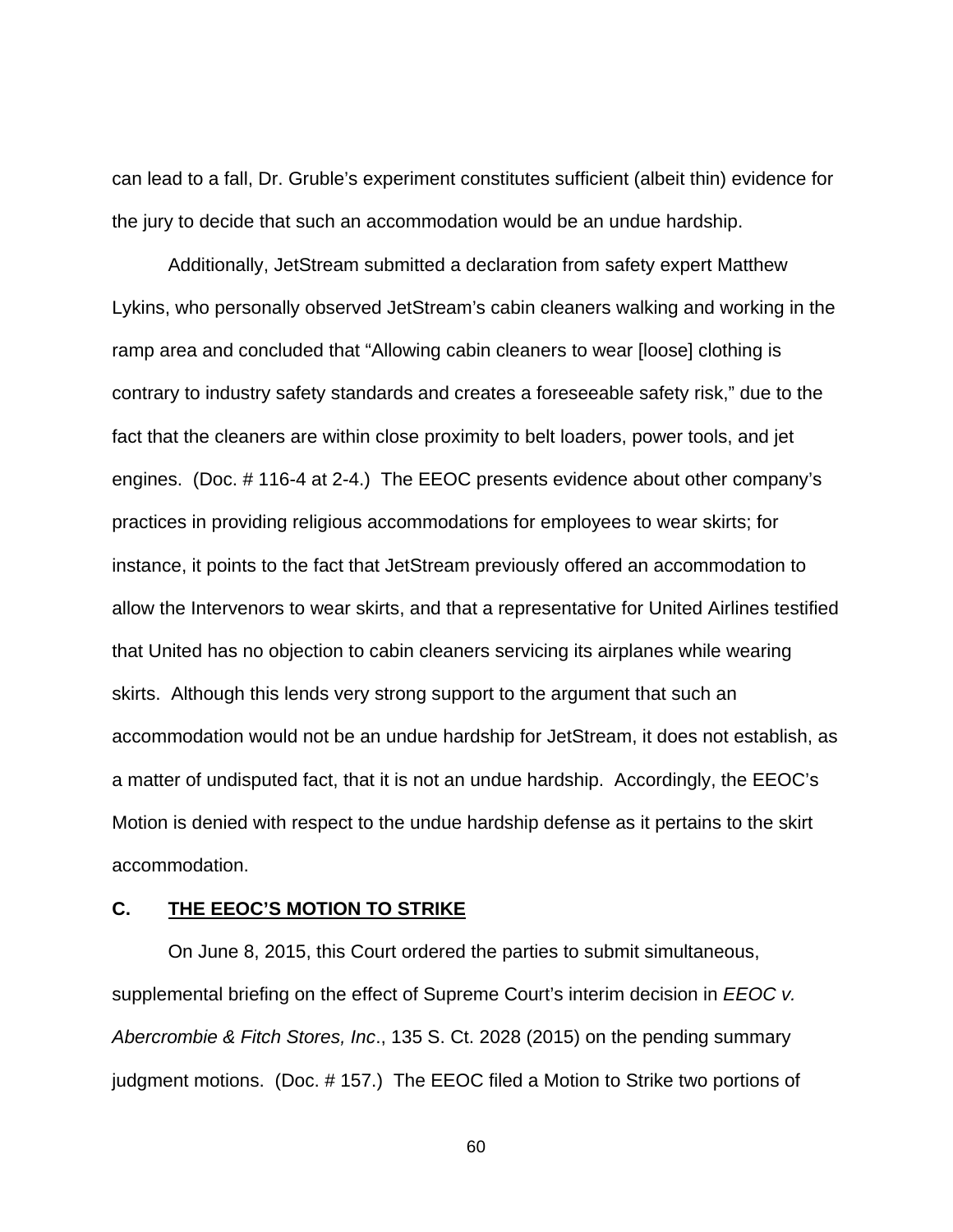Defendant's supplemental brief, arguing that they raised new arguments that should have been made in Defendant's Motion for Summary Judgment. (Doc. # 170.) Specifically, the EEOC argues that the court should strike (1) Defendant's arguments about the impact of the Abercrombie & Fitch decision on the prima facie case for failureto-accommodate claims and (2) Defendant's arguments about Plaintiff's retaliation claims.

As for the impact of Abercrombie & Fitch on the prima facie case, the EEOC asserts that this portion of Defendant's brief should be struck because the EEOC "could not have anticipated that Defendant would propose a new construction of the *prima* facie framework for analyzing EEOC's failure-to-accommodate claims." (Doc. # 170 at 9.) The Court disagrees. As discussed in pages 25-26, supra, the Abercrombie & Fitch decision at least implicitly reformulated the second element of the prima facie case. The second element had been previously articulated by the Tenth Circuit as requiring a showing that the employee "**informed** his or her employer" that he or she had a bona fide religious belief that conflicted with an employment requirement, but the Supreme Court held that an employer still violates Title VII if the employer "acts with the motive of avoiding accommodation," even if it has "no more than an unsubstantiated suspicion that accommodation would be needed." See Abercrombie & Fitch Stores, Inc., 731 F.3d at 1122, rev'd, 135 S. Ct. 2028 (2015). As such, Defendant was merely attempting to **apply** Abercrombie & Fitch to the case at bar, and the EEOC certainly could have anticipated that Defendant would discuss the impact of the decision's holding on the second element of the *prima facie* case – particularly because all three elements were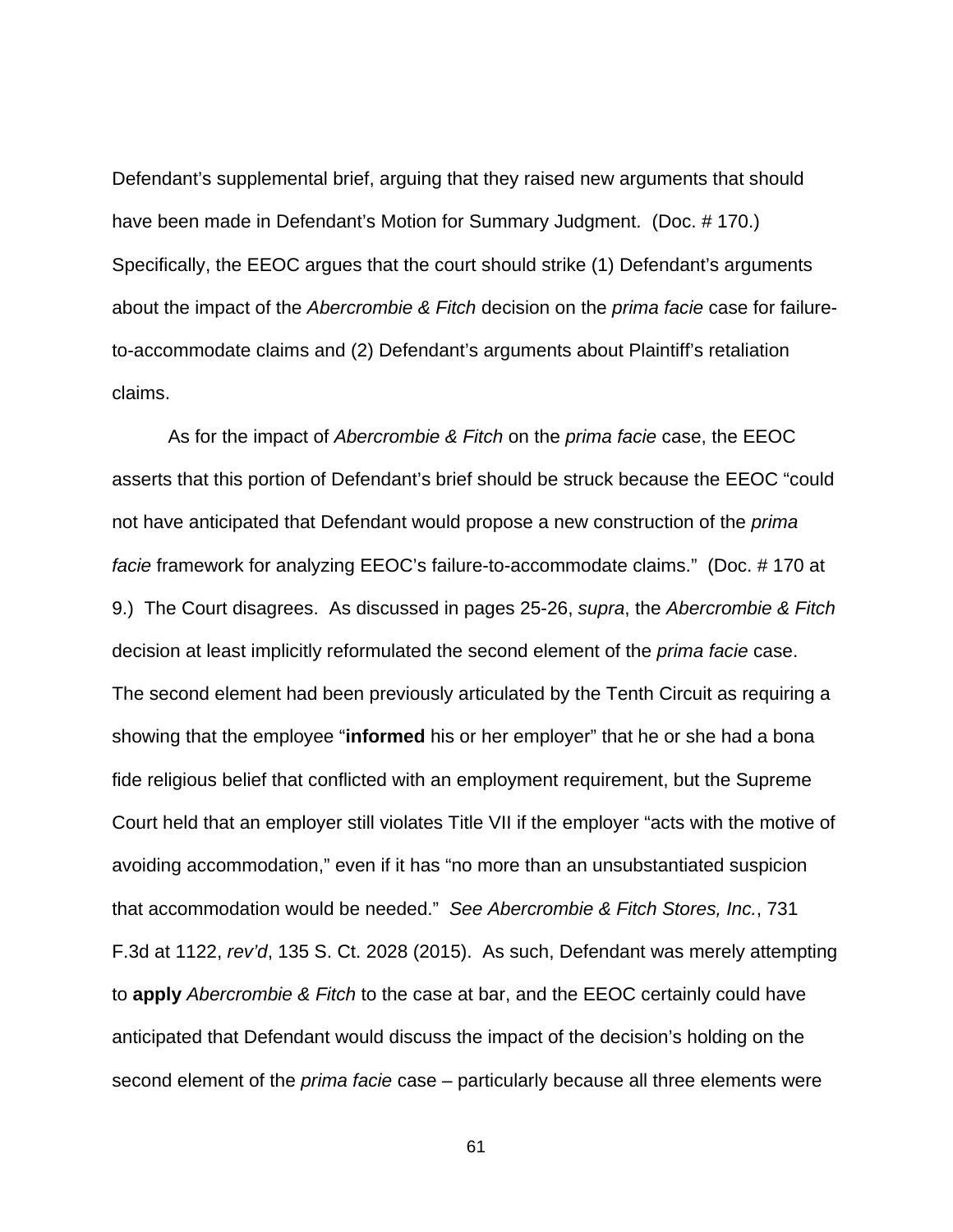at least implicitly affected by the Supreme court's holding – and also expect that it might offer a "new" version of the *prima facie* elements. Regardless, as discussed in page 25, supra, the Court did not adopt JetStream's reformulation of the *prima facie* case in the instant matter.

 JetStream's retaliation arguments present a closer call. Defendant's own supplemental brief concedes that Abercrombie & Fitch involved a failure to accommodate claim, not a retaliation claim, such that "prior precedent regarding retaliation claims continues to apply." (Doc. # 165 at 11-12.) Nevertheless, Defendant still proceeded to discuss how Ms. Oba did not engage in protected activity by wearing her hijab at work while off duty, as "[s]uch conduct cannot be construed as opposition to lawful discrimination," and made further arguments about the lack of a causal connection between protected activity and the lack of sufficient evidence about pretext. (*Id.* at 12-13.) In support of these propositions, it cited to a handful of cases, including Hinds v. Sprint/United Mgmt. Co., 523 F.3d 1187, 1203 (10th Cir. 2008) – but not to Abercrombie & Fitch. (Id.) Defendant asserts that it included these arguments because

it wished to explain that

despite the Supreme Court's Abercrombie decision, the failure of Haji and Oba to request an accommodation is still relevant to the EEOC's retaliation claims; and the EEOC still cannot prevail of such claims, even in light of the Abercrombie decision. . . . Jetstream, therefore, argued in its Supplemental Brief that Abercrombie has not changed the retaliation analysis set forth in JetStream's summary judgment motion.

(Doc. # 174 at 5.) However, a close reading of its supplemental brief reveals that JetStream goes much further than merely stating that the failure to request an accommodation is "still relevant" despite Abercrombie – and thus goes beyond the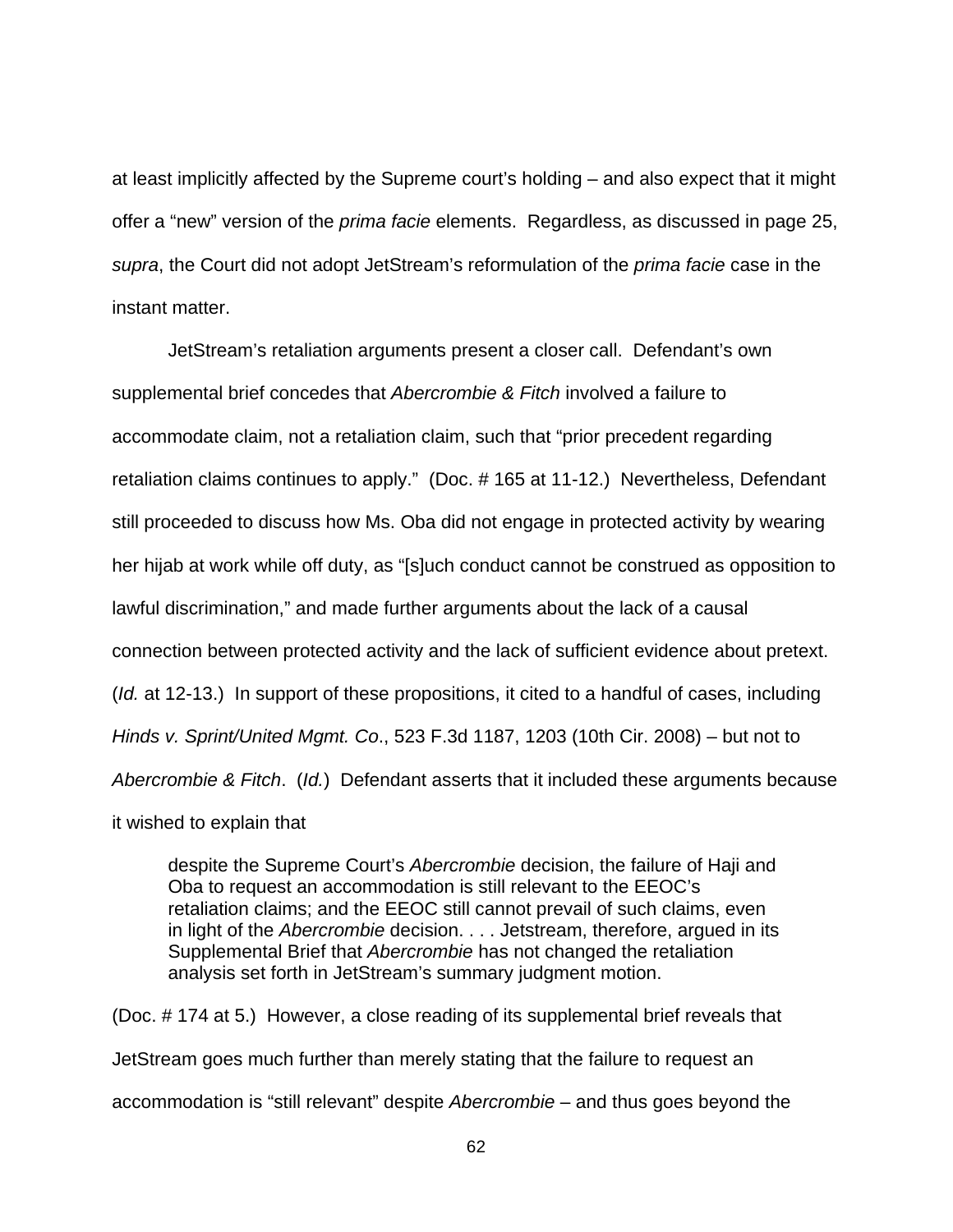permissible scope of the supplemental briefing – in arguing why, for example, there is no casual connection or insufficient evidence of pretext. Nevertheless, this portion of the brief need not be struck because it was not actually a new argument. As the Court explained in pages 31-32, supra, Defendant cited Hinds and made the argument that Ms. Oba had not engaged in sufficient protected activity for a retaliation claim. See (Doc. # 84 at 15) ("the EEOC cannot establish the first element of its prima facie case, as neither Oba nor Haji engaged in any protected activity. . . . [Additionally,] the EEOC must show that those who decided to take any alleged adverse action had knowledge of Oba and Haji's protected activity. Hinds v. Sprint/United Mgmt. Co., 523 F.3d 1187, 1203 (10th Cir. 2008).") Accordingly, the EEOC already had an opportunity to respond to this argument, and it did so. (Doc. # 117 at 23) (explaining that Ms. Oba "opposed Defendant's practices by continuing to wear her hijab openly at work during non-work times.") Accordingly, this portion of the Motion to Strike is denied as moot.

#### **IV. CONCLUSION**

 Accordingly, the Court ORDERS that Defendant's Motion for Summary Judgment (Doc. # 83) is GRANTED IN PART, insofar as Ms. Oba's retaliation claim and Ms. Haji's disparate treatment, religious accommodation, and retaliation claims are hereby DISMISSED. It is DENIED in all other respects.

Plaintiffs' Motion for Partial Summary Judgment (Doc. # 84) is GRANTED IN PART, insofar as summary judgment is entered in Plaintiff's favor as to Defendant's third, fourth and fifth defenses (the exhaustion of administrative remedies and conditions precedent to filing suit (including conciliation)); sixth, seventh, and eighth